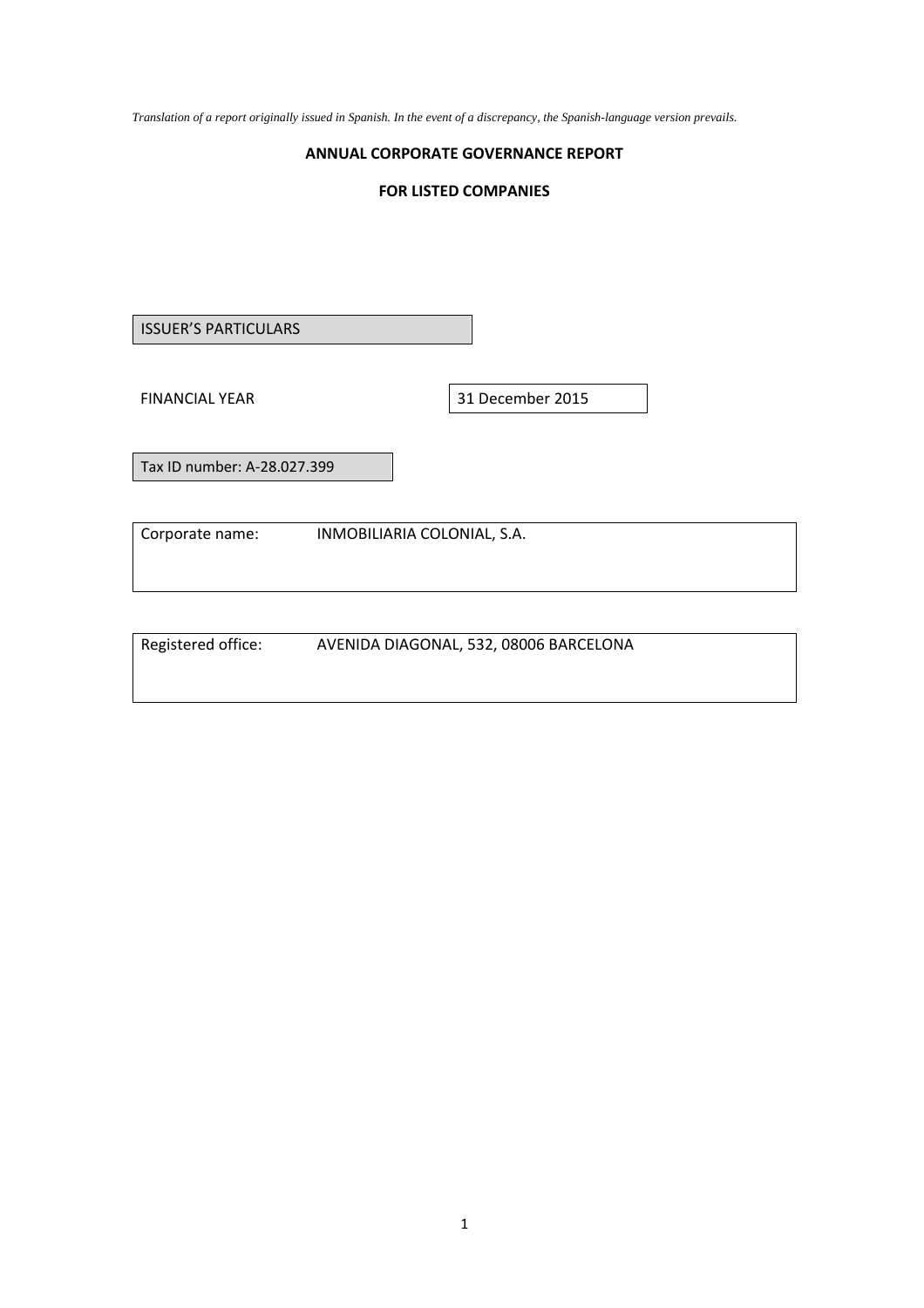# **ANNUAL CORPORATE GOVERNANCE REPORT FOR LISTED COMPANIES**

# **A OWNERSHIP STRUCTURE**

A.1 Complete the following table on the company's share capital.

| Date of last modification | Share capital<br>(EUR) | <b>Number of shares</b> | Number of voting rights |
|---------------------------|------------------------|-------------------------|-------------------------|
| 30/12/2014                | €797,214,160.00        | 3,188,856,640           | 3,188,856,640           |

Indicate whether different types of shares exist with different associated rights.

#### **Yes No**

| Class | Number of shares | Nominal amount | Nominal amount of voting<br>rights | Other rights |
|-------|------------------|----------------|------------------------------------|--------------|
|       | $- -$            | $-$            | --                                 |              |

A.2 List the direct and indirect holders of significant ownership interests in your company at year‐end, excluding directors.

|                                          |                                          | Indirect voting rights                                                                                                             |                            |                             |
|------------------------------------------|------------------------------------------|------------------------------------------------------------------------------------------------------------------------------------|----------------------------|-----------------------------|
| Name or corporate name<br>of shareholder | <b>Number of direct</b><br>voting rights | <b>Direct shareholder</b>                                                                                                          | Number of<br>voting rights | % of total<br>voting rights |
| Aguila LTD.                              |                                          | SNI Luxembourg,<br>S.A.R.L.                                                                                                        | 218,001,838                | 6.84                        |
| Deutsche Bank AG                         | 29,235,244                               |                                                                                                                                    |                            | 0.92                        |
| <b>Fidelity International</b><br>Limited | 62,484,713                               |                                                                                                                                    |                            | 1.96                        |
| Inmobiliaria Espacio, S.A.               |                                          | Grupo Villar Mir,<br>S.A.U.<br>Espacio Activos<br>Financieros, S.L.U.                                                              | 464,512,350                | 14.57                       |
| <b>Invesco Limited</b>                   |                                          | Invesco Advisers,<br><b>INC</b><br><b>Invesco Global</b><br>Asset<br>Management, LTD<br>Invesco Australia<br><b>Invesco Canada</b> | 35,407,880                 | 1.11                        |
| Joseph C. Lewis                          |                                          | Skyland Inc.                                                                                                                       | 162,167,654                | 5.08                        |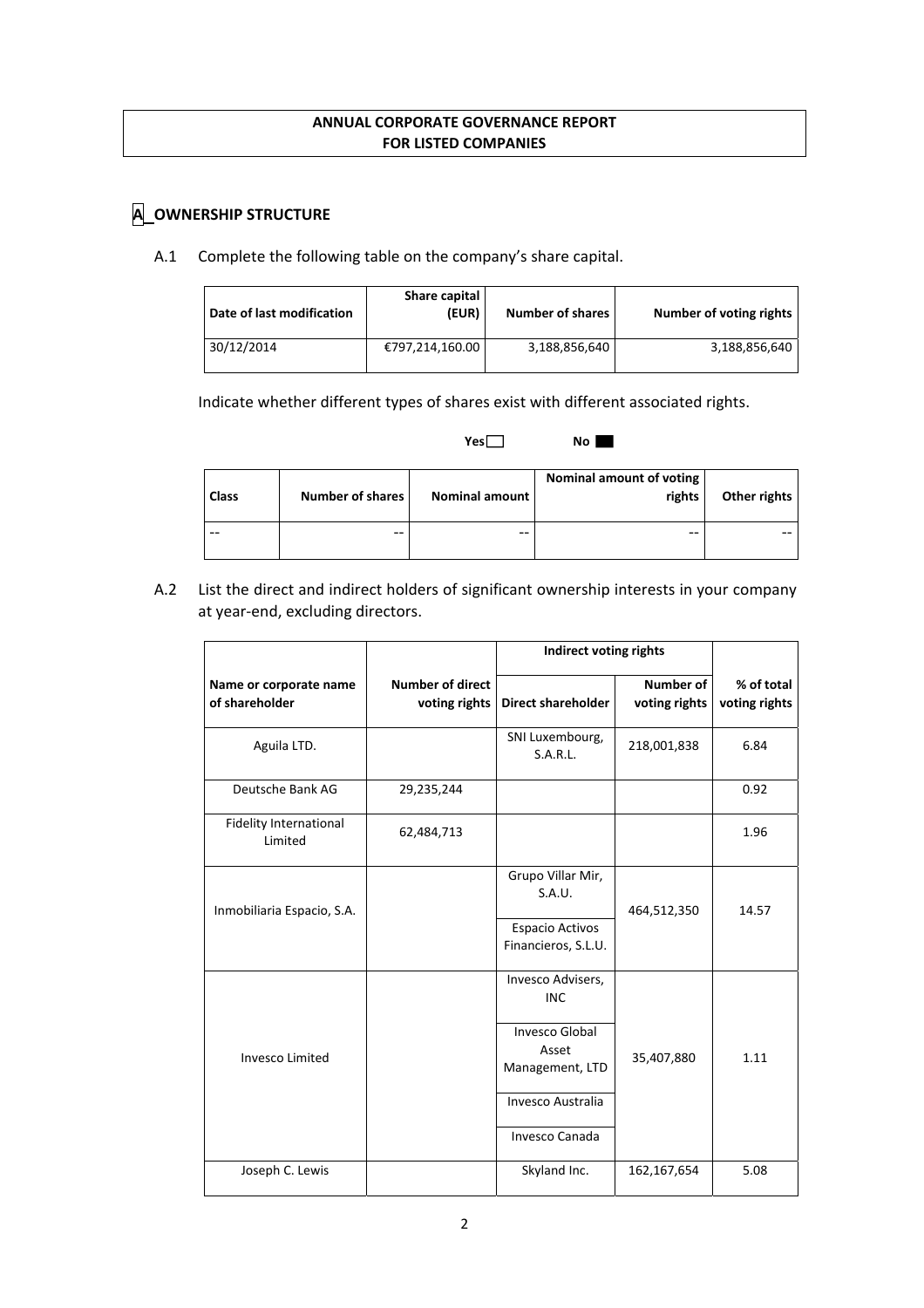|                                      | <b>Berkley Capital</b><br>Management LTD.                     |             |       |
|--------------------------------------|---------------------------------------------------------------|-------------|-------|
| Mora Banc Grup, S.A.                 | <b>SICAV Amura</b><br>Capital                                 | 223,064,422 | 7.00  |
| <b>Qatar Investment</b><br>Authority | Qatar holding<br>Luxembourg II,<br>S.A.R.L.                   | 415,933,672 | 13.04 |
|                                      | AIC Corporate<br>Fund Inc.                                    |             |       |
| Third Avenue<br>Management, LLC      | Third Avenue Real<br>Estate Value Fund                        | 97,030,111  | 3.04  |
|                                      | Third Avenue Real<br><b>Estate Value Fund</b><br><b>Ucits</b> |             |       |

Indicate the most significant movements in the shareholder structure during the year.

| Name or corporate name of<br>shareholder | Date of the transaction | Description of the transaction |
|------------------------------------------|-------------------------|--------------------------------|
| Joseph Charles Lewis                     | 19/01/2015              | Exceeded 3%                    |
| Invesco Limited                          | 27/05/2015              | Exceeded 1%                    |
| Invesco Limited                          | 10/07/2015              | 1% decrease                    |
| Grupo Villar Mir, S.A.U.                 | 28/07/2015              | 20% decrease                   |
| Espacio Activos Financieros, S.L.U.      | 28/07/2015              | Exceeded 3%                    |
| Espacio Activos Financieros, S.L.U.      | 04/08/2015              | Exceeded 5%                    |
| Joseph Charles Lewis                     | 10/09/2015              | Exceeded 5%                    |
| Inmobiliaria Espacio, S.A.               | 10/09/2015              | 15% decrease                   |
| Grupo Villar Mir, S.A.U.                 | 10/09/2015              | 10% decrease                   |
| <b>Invesco Limited</b>                   | 06/10/2015              | Exceeded 1%                    |
| Espacio Activos Financieros, S.L.U.      | 23/10/2015              | 5% decrease                    |
| Inmobiliaria Espacio, S.A.               | 23/10/2015              | 15% decrease                   |
| Deutsche Bank AG                         | 08/12/2015              | Exceeded 0.5%                  |

A.3 Complete the following tables on company directors holding voting rights through company shares.

|  | Indirect voting rights |  |
|--|------------------------|--|
|--|------------------------|--|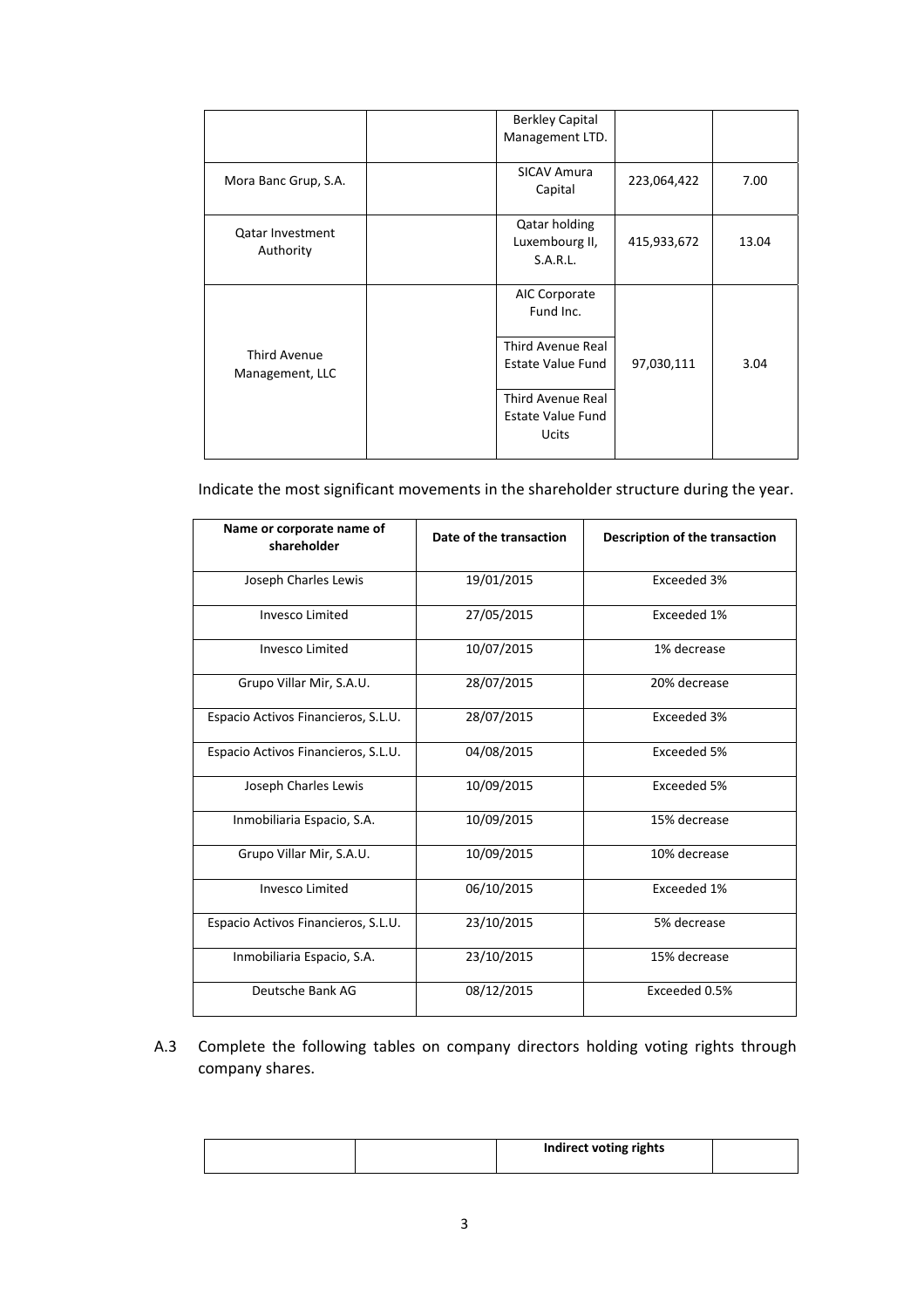| Name or corporate<br>name of director | Number of direct I<br>voting rights | <b>Direct</b><br>shareholder                  | Number of<br>voting rights | % of total<br>voting rights |
|---------------------------------------|-------------------------------------|-----------------------------------------------|----------------------------|-----------------------------|
| Juan José Brugera<br>Clavero          | 503.756                             |                                               |                            | 0.02%                       |
| Pedro Viñolas Serra                   | 983.048                             |                                               |                            | 0.03%                       |
| Grupo Villar Mir, S.A.U.              | 315,093,625                         | <b>Espacio Activos</b><br>Financieros, S.L.U. | 149,418,725                | 14.57%                      |
| Luis Maluguer Trepat                  | 200,000                             | Marta Maluquer<br>Domingo                     | 25,000                     | 0.007%                      |
| Javier Iglesias de Ussel<br>Ordís     | 18,201                              |                                               |                            | 0.00%                       |
| Carlos Fernández-Lerga<br>Garralda    | 23,610                              | Eur Consultores,<br>S.L.                      | 21,700                     | 0.00%                       |
| Ana Sainz de Vicuña                   | 15,000                              |                                               |                            | 0.00%                       |

| % of total voting rights held by the Board of Directors | 14.63 |
|---------------------------------------------------------|-------|
|                                                         |       |

Complete the following tables on share options held by directors.

|                                       |                                                    | Indirect options           | Equivalent          |                             |
|---------------------------------------|----------------------------------------------------|----------------------------|---------------------|-----------------------------|
| Name or corporate<br>name of director | Number of   Direct<br>direct options   shareholder | Number of voting<br>rights | number of<br>shares | % of total<br>voting rights |
|                                       |                                                    |                            |                     |                             |

A.4 Indicate, as applicable, any family, commercial, contractual or corporate relationships between owners of significant shareholdings, insofar as these are known by the company, unless they are insignificant or arise from ordinary trading or exchange activities.

| Related party name or<br>corporate name | Type of relationship | <b>Brief description</b> |
|-----------------------------------------|----------------------|--------------------------|
|                                         | -                    |                          |

A.5 Indicate, as applicable, any commercial, contractual or corporate relationships between owners of significant shareholdings, and the company and/or its group, unless they are insignificant or arise from ordinary trading or exchange activities.

| Related party name or corporate<br>name | Type of relationship | <b>Brief description</b> |
|-----------------------------------------|----------------------|--------------------------|
|                                         |                      |                          |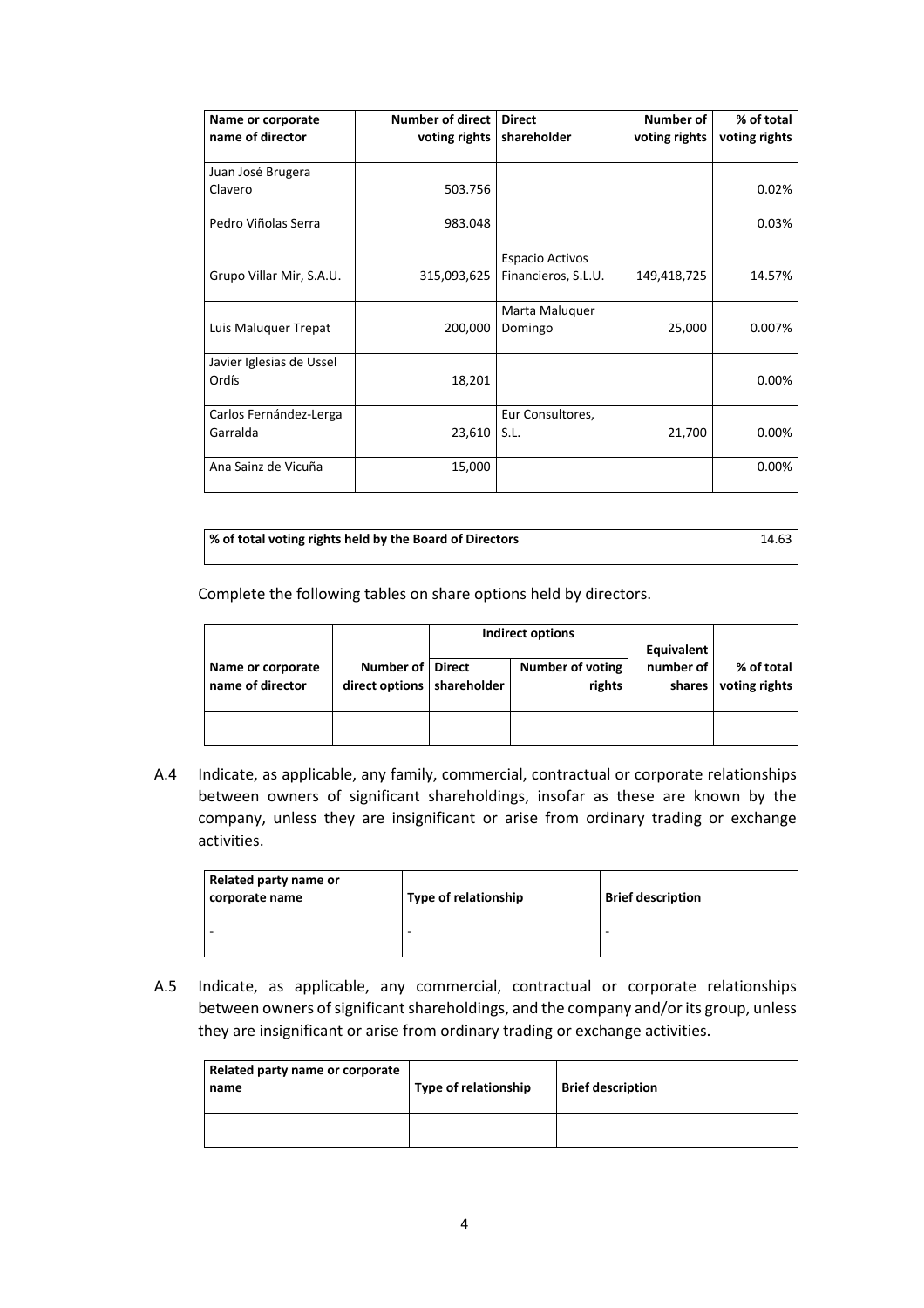A.6 Indicate whether the company has been notified of any shareholders' agreements pursuant to articles 530 and 531 of the Spanish Limited Liability Companies Law ("LSC"). Provide a brief description and list the shareholders bound by the agreement, as applicable.

| Yes. | N٥ |
|------|----|
|      |    |

| Shareholders bound by agreement   % of share capital affected | <b>Brief description of agreement</b> |
|---------------------------------------------------------------|---------------------------------------|
|                                                               |                                       |

Indicate whether the company is aware of the existence of any concerted actions among its shareholders. Give a brief description as applicable.



| Shareholders in concerted action | % of share capital affected | <b>Brief description of concerted</b><br>action |
|----------------------------------|-----------------------------|-------------------------------------------------|
|                                  |                             |                                                 |

Expressly indicate any amendments to or termination of such agreements or concerted actions during the year.

A.7 Indicate whether any individuals or bodies corporate currently exercise control or could exercise control over the company in accordance with article 5 of the Spanish Securities' Market Act. If so, identify.

|               | Yes[ |   | No |  |
|---------------|------|---|----|--|
|               |      |   |    |  |
| $\sim$ $\sim$ |      | - |    |  |

| Name or corporate name |
|------------------------|
|                        |
|                        |

|   | <b>Remarks</b> |  |
|---|----------------|--|
| - |                |  |

A.8 Complete the following tables on the company's treasury shares.

#### **At year‐end:**

| Number of shares held directly | Number of shares held indirectly<br>(*) | % of total share capital |
|--------------------------------|-----------------------------------------|--------------------------|
| 8.490.840                      | -                                       | 0.27                     |

**(\*) Through:**

| Name or corporate name of direct shareholder | Number of shares held<br>directly |  |
|----------------------------------------------|-----------------------------------|--|
|                                              |                                   |  |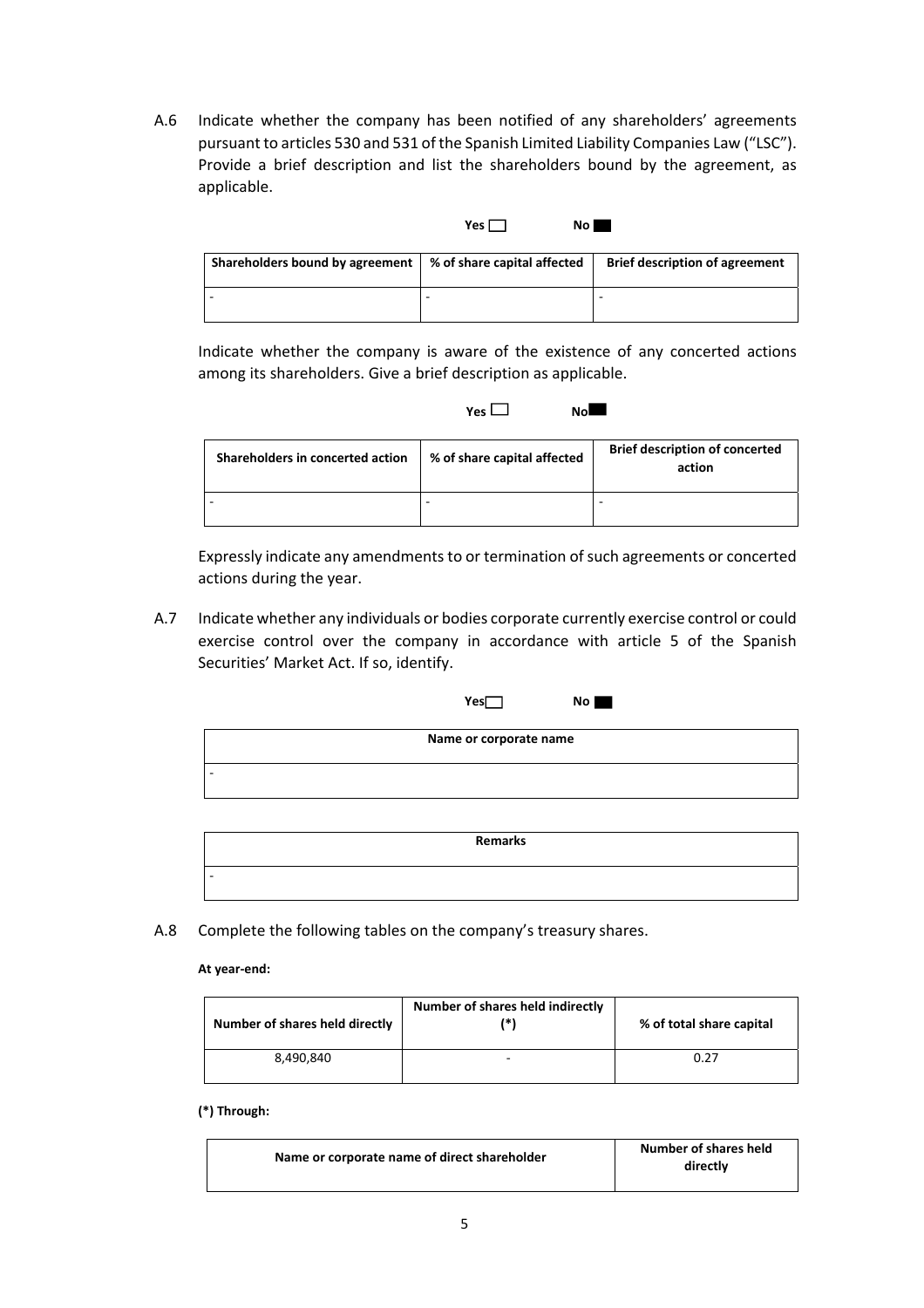| $\overline{\phantom{a}}$ |  |
|--------------------------|--|
| Total:                   |  |

Give details of any significant changes during the year, pursuant to Royal Decree 1362/2007.

| Date of      | <b>Total number of direct</b> | <b>Total number of indirect</b> | % of total share capital |
|--------------|-------------------------------|---------------------------------|--------------------------|
| notification | shares acquired               | shares acquired                 |                          |
|              |                               |                                 |                          |

# A.9 Give details of the applicable conditions and time periods governing any resolutions of the General Shareholders' Meeting to issue, buy back and/or transfer treasury shares.

On 30 June 2014, under item 8 of the agenda, the shareholders at the General Shareholders' Meeting of Inmobiliaria Colonial, S.A. authorised the Board of Directors of Inmobiliaria Colonial, S.A. to carry out the derivative acquisition of treasury shares, subject to the requirements established in article 146 of the Spanish Limited Liability Companies Law and related provisions, rendering null and void the authorisation granted through resolution 14 at the Extraordinary Annual General Shareholders' Meeting held on 20 April 2010. The minimum acquisition price or consideration shall equal the nominal value of the treasury shares purchased while the maximum acquisition price or consideration shall equal the market price of the treasury shares bought on an official secondary market at the time of purchase. At no time may the nominal value of the shares acquired, directly or indirectly, in addition to those already held by the Company and its subsidiaries, exceed ten (10) per cent of subscribed share capital or any other upper threshold established by law. The acquisition methods can include purchase‐sale, swap or any other form of transaction for valuable consideration as circumstances advise. This authorisation was granted for five years. It is noted that the authorisation granted for the acquisition of treasury shares allows them to be used, in full or in part, for their delivery or transfer to directors, executives or employees of the Company or the companies in its Group, directly or as a result of them having exercised their option rights, within the framework of duly approved remuneration systems linked to the market value of the Company shares.

## A.9.bis Estimated floating capital:

|                                   | %      |
|-----------------------------------|--------|
| <b>Estimated floating capital</b> | 46.12% |

A.10 Give details of any restriction on the transfer of securities or voting rights. Indicate, in particular, the existence of any restrictions on the takeover of the company by means of share purchases on the market.

| . <u>. .</u>                       | . |
|------------------------------------|---|
| <b>Description of restrictions</b> |   |
|                                    |   |
|                                    |   |
|                                    |   |

 $Y_{\text{es}}$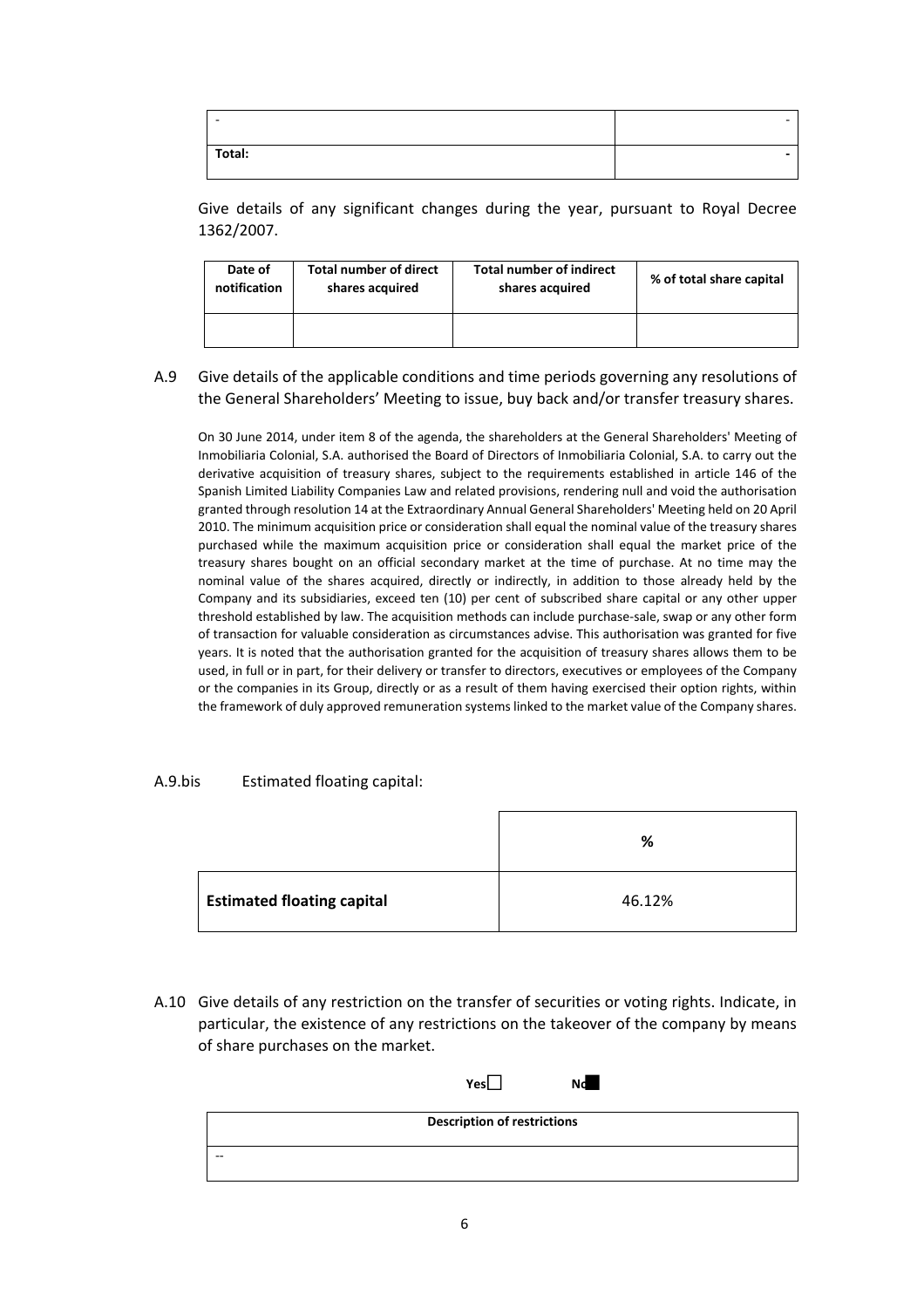A.11 Indicate whether the General Shareholders' Meeting has agreed to take neutralisation measures to prevent a public takeover bid by virtue of the provisions of Act 6/2007.



If applicable, explain the measures adopted and the terms under which these restrictions may be lifted.

A.12 Indicate whether the company has issued securities not traded in a regulated market of the European Union.

| Yes | ı | N |  |
|-----|---|---|--|
|-----|---|---|--|

# **B GENERAL SHAREHOLDERS' MEETING**

B.1 Indicate the quorum required for constitution of the Annual General Meeting established in the company's Bylaws. Describe how it differs from the system of minimum quorums established in the LSC.

| Yes [ | Νo |  |
|-------|----|--|
|-------|----|--|

|                                           | Quorum % other than that established<br>in article 193 of the LSC for general<br>cases | Quorum % other than that established<br>in article 194 of the LSC for the special<br>cases described in article 194 |
|-------------------------------------------|----------------------------------------------------------------------------------------|---------------------------------------------------------------------------------------------------------------------|
| <b>Quorum required</b><br>for first call  |                                                                                        |                                                                                                                     |
| <b>Quorum required</b><br>for second call |                                                                                        |                                                                                                                     |

| <b>Description of differences</b> |
|-----------------------------------|
|                                   |

B.2 Indicate and, as applicable, describe any differences between the company's system of adopting corporate resolutions and the framework set forth in the LSC.



Describe how they differ from the rules established under the LSC.

|                                                           | Qualified majority other than that<br>established in article 201.2 of the<br>LSC for general cases described in<br>194.1 of the LSC | Other cases requiring a<br>qualified majority |
|-----------------------------------------------------------|-------------------------------------------------------------------------------------------------------------------------------------|-----------------------------------------------|
| % set by company for<br>adopting corporate<br>resolutions |                                                                                                                                     |                                               |
|                                                           | <b>Describe the differences</b>                                                                                                     |                                               |
|                                                           |                                                                                                                                     |                                               |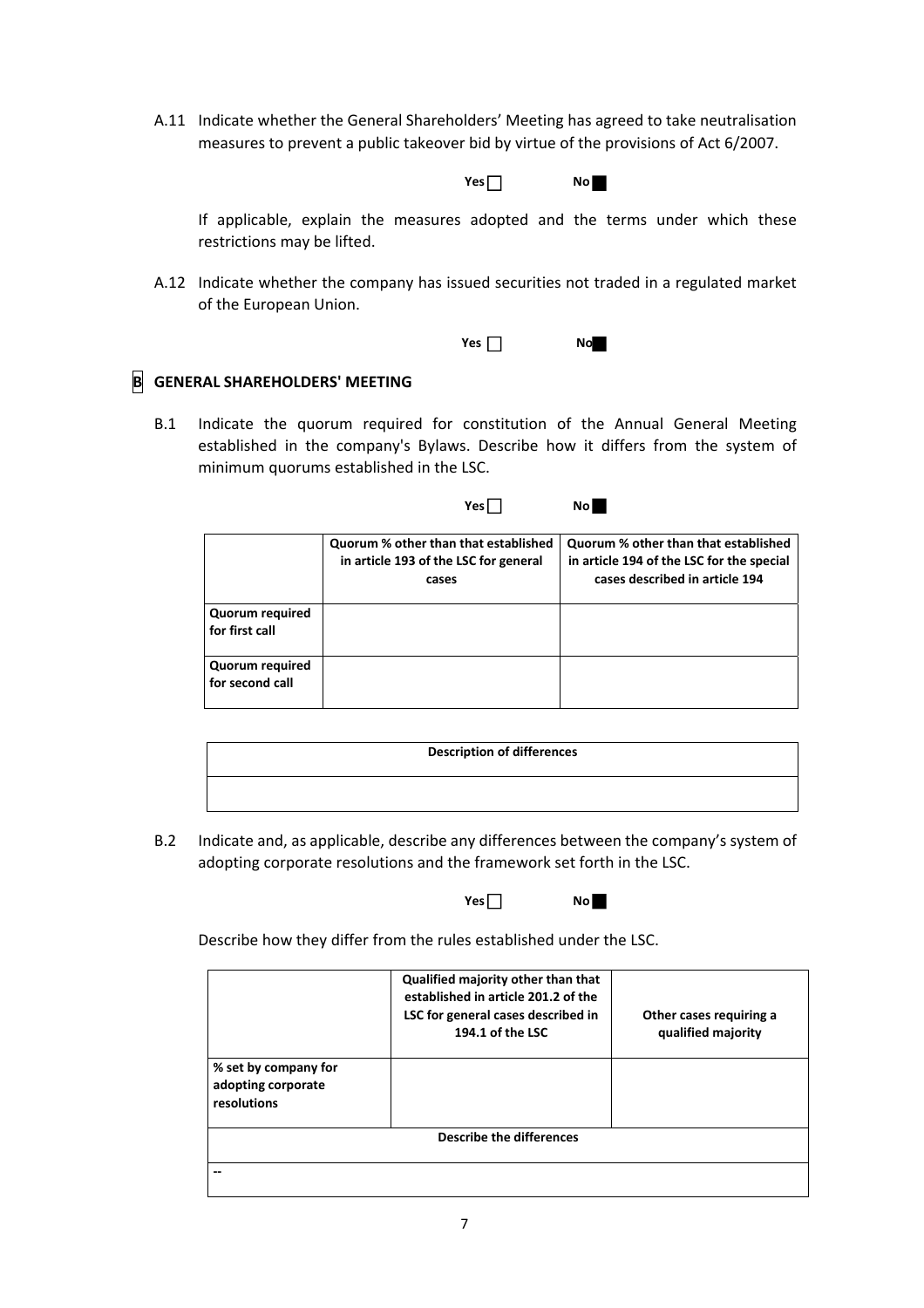B.3 Indicate the rules governing amendments to the company's Bylaws. In particular, indicate the majorities required to amend the Bylaws and, if applicable, the rules for protecting shareholders' rights when changing the Bylaws.

Article 22 of the Bylaws states that shareholders at the General Meeting can pass valid resolutions on increases or reductions in capital. For any amendments to the Bylaws, at a General Meeting held at first call, shareholders present or represented must hold at least fifty per cent of the subscribed share capital with voting rights. If held atsecond call, the attendance of shareholders holding twenty‐five per cent of the capital shall be sufficient.

With regard to the adoption of resolutions, article 194 of the Bylaws states that the resolution may be adopted by absolute majority to amend the Bylaws if at least fifty per cent of the capital present or represented. However, the favourable vote of shareholders holding two-thirds of the share capital attending the meeting in person or by proxy will be required when, on second call, at least twenty five per cent but less than fifty per cent of the subscribed share capital with voting rights is in attendance. This same article stipulates that amendments to those articles or group of articles of the Bylaws that have their own autonomy will be put to a separate vote.

B.4 Indicate the attendance figuresfor the General Shareholders' Meetings held during the year.

|                 | Attendance data          |            |                     |               |              |
|-----------------|--------------------------|------------|---------------------|---------------|--------------|
| Date of general | % attending in<br>person | % by proxy | % remote voting     |               |              |
| meeting         |                          |            | Electronic<br>means | <b>Others</b> | <b>Total</b> |
| 21/01/2014      | 67.42%                   | 3.87%      | $0.00\%$            | 0.00%         | 71.29%       |
| 08/04/2014      | 12.72%                   | 43.72%     | $0.00\%$            | 0.00%         | 56.44%       |
| 30/06/2014      | 39.11%                   | 28.33%     | $0.00\%$            | 0.00%         | 67.44%       |
| 24/04/2015      | 29.72%                   | 40.27%     | 0.00%               | 0.00%         | 69.99%       |

B.5 Indicate whether the Bylaws impose any minimum requirement on the number of shares required to attend the General Shareholders' Meetings.

## **Yes No**

| Number of shares required to attend the General Meetings | 500 |
|----------------------------------------------------------|-----|
|                                                          |     |

## B.6 Repealed

B.7 Indicate the address and mode of accessing corporate governance content on your company's website as well as other information on General Meetings which must be made available to shareholders on the website.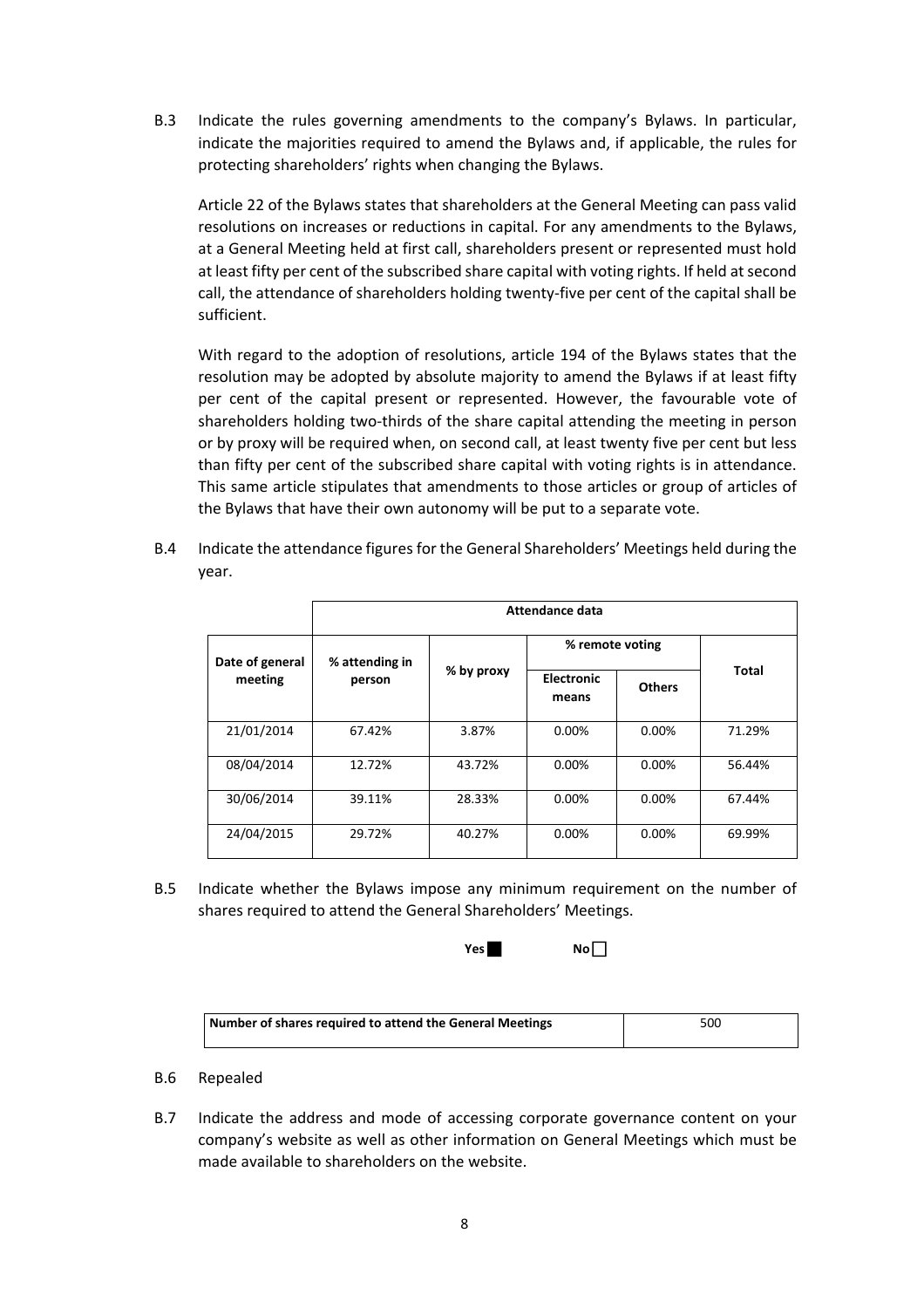#### **Corporate website**: www.inmocolonial.com

Information on corporate governance and General Shareholders' Meetings can be found on the corporate website from the "Information for shareholders and investors" tab. Full information on corporate governance issues pursuant to current legislation is available from the "Corporate Governance" tab on the left of the screen. The information relating to the General Shareholders' Meetings is included in the dropdown menu that opens after selecting the "Corporate governance" tab.

# **C COMPANY MANAGEMENT STRUCTURE**

#### C.1 **Board of Directors**

#### C.1.1 List the maximum and minimum number of directors included in the Bylaws.

| Maximum number of directors        |  |
|------------------------------------|--|
| <b>Minimum number of directors</b> |  |

### C.1.2 Complete the following table with board members' details.

| Name or                                   |                                  |                             |                                 | Date of                  | Date of                 |                                                   |
|-------------------------------------------|----------------------------------|-----------------------------|---------------------------------|--------------------------|-------------------------|---------------------------------------------------|
| corporate<br>name of<br>director          | Representativ<br>e               | <b>Director</b><br>category | <b>Position on</b><br>the board | first<br>appoin<br>tment | last<br>appoin<br>tment | <b>Election</b><br>procedure                      |
| Juan José<br><b>Brugera</b><br>Clavero    |                                  | Executive                   | Chairman                        | 19/06/<br>2008           | 30/06/<br>2014          | General<br>Shareholders'<br>Meeting<br>Resolution |
| Grupo Villar<br>Mir, S.A.U.               | Juan-Miguel<br><b>Villar Mir</b> | Proprietary                 | Deputy<br>Chairman              | 13/05/<br>2014           | 30/06/<br>2014          | General<br>Shareholders'<br>Meeting<br>Resolution |
| Pedro Viñolas<br>Serra                    |                                  | Executive                   | Chief<br>Executive<br>Officer   | 18/07/<br>2008           | 30/06/<br>2014          | General<br>Shareholders'<br>Meeting<br>Resolution |
| Juan Villar-Mir<br>de Fuentes             |                                  | Proprietary                 | Director                        | 30/06/<br>2014           | 30/06/<br>2014          | General<br>Shareholders'<br>Meeting<br>Resolution |
| <b>Juan Carlos</b><br>García<br>Cañizares |                                  | Proprietary                 | Director                        | 30/06/<br>2014           | 30/06/<br>2014          | General<br>Shareholders'<br>Meeting<br>Resolution |
| Francesc Mora<br>Sagués                   |                                  | Proprietary                 | Director                        | 30/06/<br>2014           | 30/06/<br>2014          | General<br>Shareholders'<br>Meeting<br>Resolution |
| Ana Sainz de<br>Vicuña<br>Bemberg         |                                  | Independent                 | Director                        | 30/06/<br>2014           | 30/06/<br>2014          | General<br>Shareholders'                          |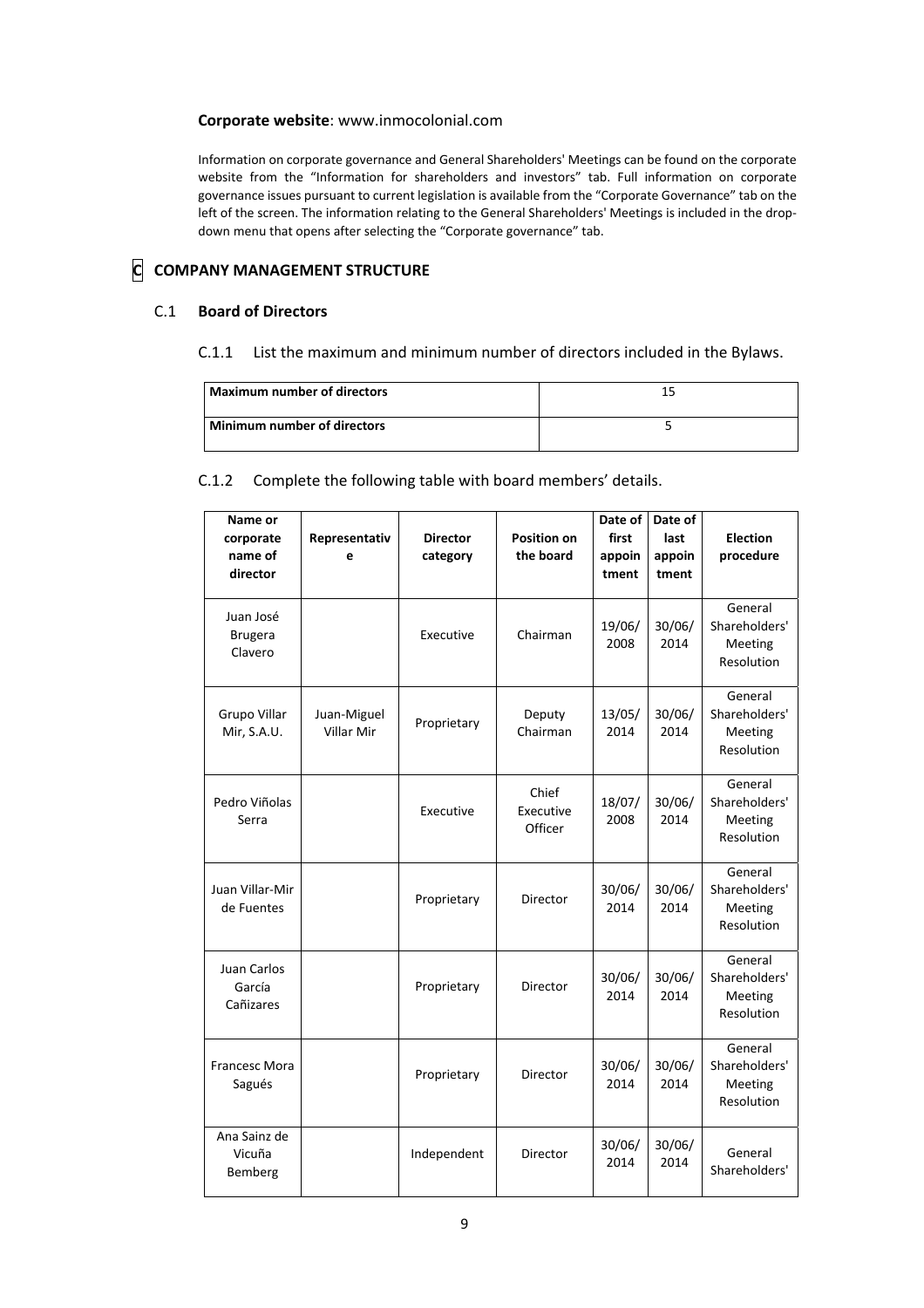| Name or<br>corporate<br>name of<br>director | Representativ<br>е | <b>Director</b><br>category | <b>Position on</b><br>the board | Date of<br>first<br>appoin<br>tment | Date of<br>last<br>appoin<br>tment | <b>Election</b><br>procedure                      |
|---------------------------------------------|--------------------|-----------------------------|---------------------------------|-------------------------------------|------------------------------------|---------------------------------------------------|
|                                             |                    |                             |                                 |                                     |                                    | Meeting<br>Resolution                             |
| Carlos<br>Fernández-<br>Lerga Garralda      |                    | Independent                 | <b>Lead Director</b>            | 19/06/<br>2008                      | 30/06/<br>2014                     | General<br>Shareholders'<br>Meeting<br>Resolution |
| Javier Iglesias<br>de Ussel Ordís           |                    | Independent                 | Director                        | 19/06/<br>2008                      | 30/06/<br>2014                     | General<br>Shareholders'<br>Meeting<br>Resolution |
| Luis Maluquer<br>Trepat                     |                    | Other director              | Director                        | 31/07/<br>2013                      | 30/06/<br>2014                     | General<br>Shareholders'<br>Meeting<br>Resolution |
| Sheikh Ali<br>Jassim M.J. Al-<br>Thani      |                    | Proprietary                 | Director                        | 12/11/<br>2015                      | 12/11/<br>2015                     | Co-option                                         |

| Total number of directors |  |
|---------------------------|--|
|                           |  |

Indicate any board members who left during this period.

| Name or corporate name of director | Status of the director at the time | Leaving date |
|------------------------------------|------------------------------------|--------------|
| Silvia Villar-Mir de Fuentes       | Proprietary                        | 12/11/2015   |

# C.1.3 Complete the following tables on board members and their respective categories.

#### **EXECUTIVE DIRECTORS**

| Name or corporate name of<br>director | Position held in the company   |
|---------------------------------------|--------------------------------|
| Juan José Brugera Clavero             | Chairman                       |
| Pedro Viñolas Serra                   | <b>Chief Executive Officer</b> |

| l Total number of executive directors |        |
|---------------------------------------|--------|
| l % of the board                      | 18.18% |

#### **EXTERNAL PROPRIETARY DIRECTORS**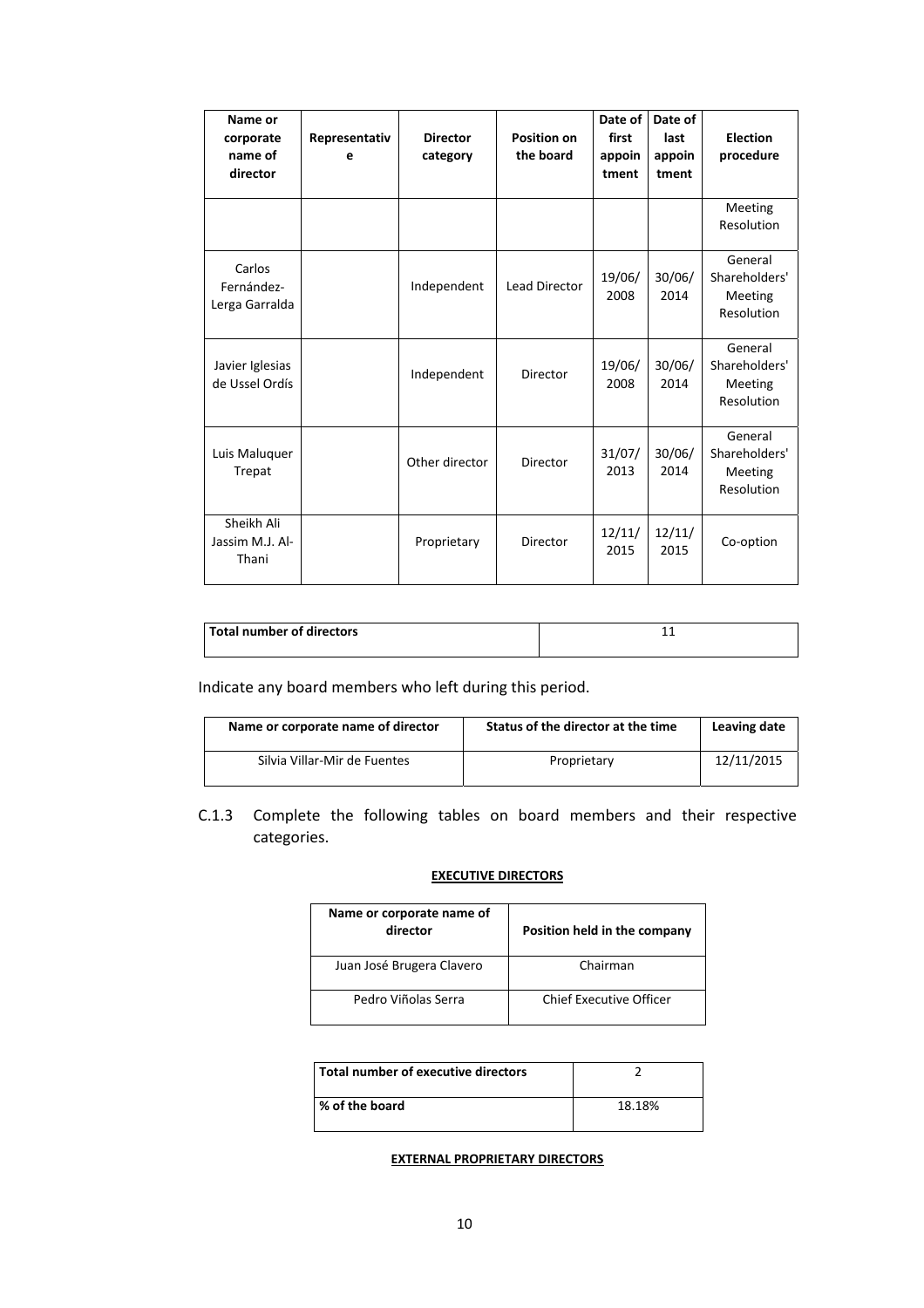| Name or corporate name of<br>director | Name or corporate name of<br>significant shareholder<br>represented or proposing<br>appointment |
|---------------------------------------|-------------------------------------------------------------------------------------------------|
| Grupo Villar Mir, S.A.U.              | Inmobiliaria Espacio, S.A.                                                                      |
| Juan Villar-Mir de Fuentes            | Inmobiliaria Espacio, S.A.                                                                      |
| Juan Carlos García Cañizares          | Aguila, LTD.                                                                                    |
| Francesc Mora Sagués                  | Mora Banc Grup, S.A.                                                                            |
| Sheikh Ali Jassim M.J. Al-Thani       | <b>Qatar Investment Authority</b>                                                               |

| Total number of proprietary directors |        |
|---------------------------------------|--------|
| Sof the board                         | 45.45% |

## **INDEPENDENT EXTERNAL DIRECTORS**

| Name or corporate name of director | Profile                                                                                                                                                                                                                                                                                                                                                                                                                                                                                                                                                                                                                                                                                                                                                                                                                                                                                                                                                             |
|------------------------------------|---------------------------------------------------------------------------------------------------------------------------------------------------------------------------------------------------------------------------------------------------------------------------------------------------------------------------------------------------------------------------------------------------------------------------------------------------------------------------------------------------------------------------------------------------------------------------------------------------------------------------------------------------------------------------------------------------------------------------------------------------------------------------------------------------------------------------------------------------------------------------------------------------------------------------------------------------------------------|
| Carlos Fernández-Lerga Garralda    | Law graduate of the University of Navarra. He also holds a<br>Masters in European Studies from the University of Leuven<br>(Belgium) and a Doctorate in Law from the Complutense<br>University of Madrid. He has also participated in post-<br>graduate courses specialising in Commercial Law at the Bank<br>of Spain's Training Centre. He completed his international law<br>studies at The Hague Academy of International Law and his<br>comparative law and international organisations studies in<br>Strasbourg and at the Collège Universitaire d'Etudes<br>Fédéralistes in Nice, Val d'Aosta.<br>He was an Advisory Member of the Ministry and Secretary of<br>State for Relations with the European Communities between<br>1978 and 1983, during which time he participated in<br>negotiations for Spain's accession to the EU. He was also<br>General Manager of the EU Advisory Service within the Banco                                                 |
|                                    | Hispano Americano Group between 1984 and 1986. He has<br>also been a director at Abantia Corporación and Gamesa<br>Corporación Tecnológica, S.A. (Lead Independent Director) as<br>well as a General Board Member of La Caixa. He has also been<br>a member of the International Secretariat of the World<br>Federalist Youth movement (Amsterdam); Secretary of the<br>Madrid branch of the European League for Economic<br>Cooperation; Secretary of the Foundation for Progress and<br>Democracy; a representative (treasurer) of the Governing<br>Board of the Madrid Bar Association, a member of the<br>Executive Committee of the Elcano Royal Institute and a<br>trustee of the Spain/US Board and Spain/China Board<br>Foundations. He has also lectured at the School of Political<br>Science at the Complutense University and at the Institute of<br>European Studies at the University of Alcalá de Henares, and<br>has written numerous publications. |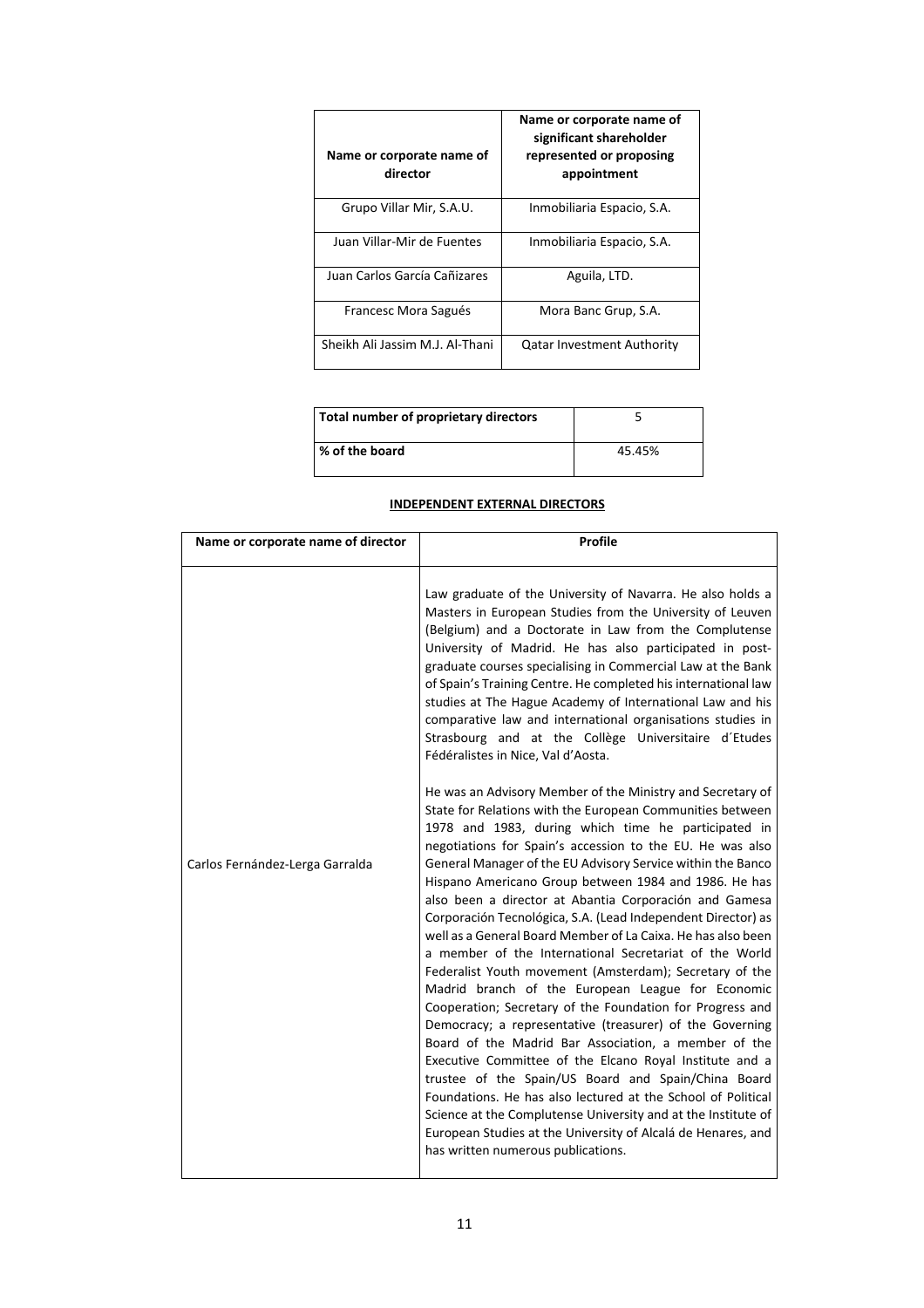| Name or corporate name of director | Profile                                                                                                                                                                                                                                                                                                                                                                                                                                                                                                                                                                                                                                                                                                                                                                                          |
|------------------------------------|--------------------------------------------------------------------------------------------------------------------------------------------------------------------------------------------------------------------------------------------------------------------------------------------------------------------------------------------------------------------------------------------------------------------------------------------------------------------------------------------------------------------------------------------------------------------------------------------------------------------------------------------------------------------------------------------------------------------------------------------------------------------------------------------------|
|                                    | currently Chairman of Iberdrola Ingeniería y<br>He is<br>Construcción, S.A. and continues to practise law at his firm,<br>Carlos Fernández-Lerga Abogados, mainly offering legal<br>advice on civil and commercial law. He is currently a member<br>of the Board of Directors of Société Foncière Lyonnaise<br>("SFL").                                                                                                                                                                                                                                                                                                                                                                                                                                                                          |
| Javier Iglesias de Ussel Ordís     | Javier Iglesias de Ussel y Ordis has had a long career in the<br>financial world. In 1974 he joined Lloyds Bank International in<br>London, where he held various positions of responsibility in<br>corporate banking in Dubai, Sao Paulo, Asunción and Madrid<br>over a period of 21 years. In 1995 he joined the Bank of New<br>York and was appointed Country Manager for the Iberian<br>Peninsula. In 2002 he moved to New York and was appointed<br>General Manager for Latin America. He was head of the<br>Representative Office of the Chilean bank Banco de Crédito e<br>Inversiones from 2008 to December 2013. Mr. Iglesias de<br>Ussel has been an independent director of Inmobiliaria<br>Colonial since 2008 and has been an independent director of<br>Aresbank since March 2015. |
|                                    | Mr. Iglesias de Ussel has a degree in modern history from the<br>University of Barcelona and throughout his professional<br>career he has taken numerous courses in business<br>management and administration, marketing, risk analysis and<br>money-laundering prevention. He has lived 22 years abroad<br>and speaks English, French and Portuguese.                                                                                                                                                                                                                                                                                                                                                                                                                                           |
|                                    | Graduate of the University of Reading in the UK with a degree<br>in Agricultural Economics. She was a participant in the<br>Management Development Program at Harvard University.                                                                                                                                                                                                                                                                                                                                                                                                                                                                                                                                                                                                                |
|                                    | She worked for Merrill Lynch in Spain for 18 years (1984-<br>2003). She began her career in private banking, where she<br>remained for 12 years. She then joined Sociedad de Valores y<br>Bolsa, which was formed following the acquisition of FG and<br>assisted in the merger. Later, she took charge of operations,<br>systems, human resources and finance. Lastly, she was<br>appointed General Manager of the<br>Merrill<br>Lynch<br>International Bank branch in Spain.                                                                                                                                                                                                                                                                                                                   |
| Ana Sainz de Vicuña Bemberg        | Since 2004, she has been a member of the Board and the<br>Executive Committee of Corporación Financiera Guadalmar<br>(CFG), a family office with assets in Spain and Latin America,<br>mainly in Argentina and Chile. She supervises the Financial<br>Assets Committee which manages securities portfolios as well<br>as the family's investments in Grupo Security, of which she is<br>also a director, and in the Awasi and W Santiago hotel groups.                                                                                                                                                                                                                                                                                                                                           |
|                                    | In May 2015 she was appointed director of Altamar Capital<br>Partners, a financial services firm mainly dedicated to<br>alternative management through international funds and<br>managers. In July 2015 she was appointed director of Acciona,<br>S.A. She forms part of the Foundation Board of the<br>Foundation for Art Research Partnership and Education and<br>the board of trustees of the Prójimo-Próximo Foundation.                                                                                                                                                                                                                                                                                                                                                                   |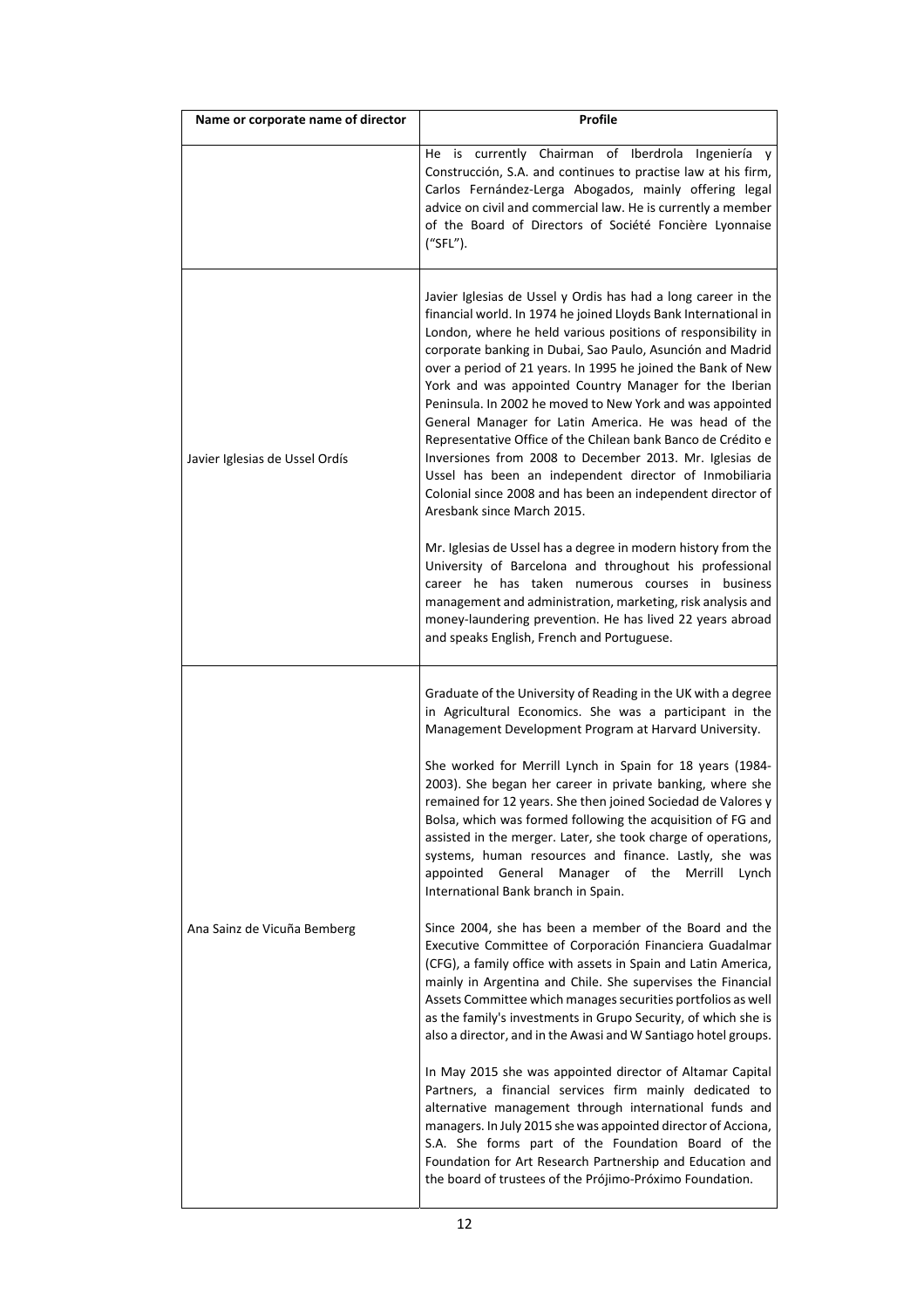| Total number of independent directors |        |
|---------------------------------------|--------|
| Sof the board                         | 27.27% |

List any independent directors who receive from the company or group any amount or payment other than standard director remuneration or who maintain or have maintained during the period in question a business relationship with the company or any group company, either in their own name or as a significant shareholder, director orsenior manager of an entity which maintains or has maintained the said relationship.

NO

If applicable, include a statement from the board detailing the reasons why the said director may carry on their duties as an independent director.

| Name or corporate name of<br>director | Description of the relationship | Reasons |
|---------------------------------------|---------------------------------|---------|
|                                       |                                 |         |

# **OTHER EXTERNAL DIRECTORS**

Identify all other external directors and explain why these cannot be considered proprietary or independent directors and detail their relationships with the company, its executives or shareholders.

| Name or corporate name of<br>director | Reasons                                                                                                                                                                       | Company, executive or<br>shareholder with whom the<br>relationship is maintained |
|---------------------------------------|-------------------------------------------------------------------------------------------------------------------------------------------------------------------------------|----------------------------------------------------------------------------------|
| Luis Maluguer Trepat                  | Maluguer<br>Luis<br>Trepat<br>has<br>provided legal services to the<br>Colonial Group and is therefore Luis Maluquer Trepat<br>considered as an "Other External<br>Director". |                                                                                  |

| Total number of other external directors |       |
|------------------------------------------|-------|
| % of the board                           | 9.09% |

List any changes in the category of each director which have occurred during the year.

There were none.

C.1.4 Complete the following table on the number of female directors at the end of the last four years and their category.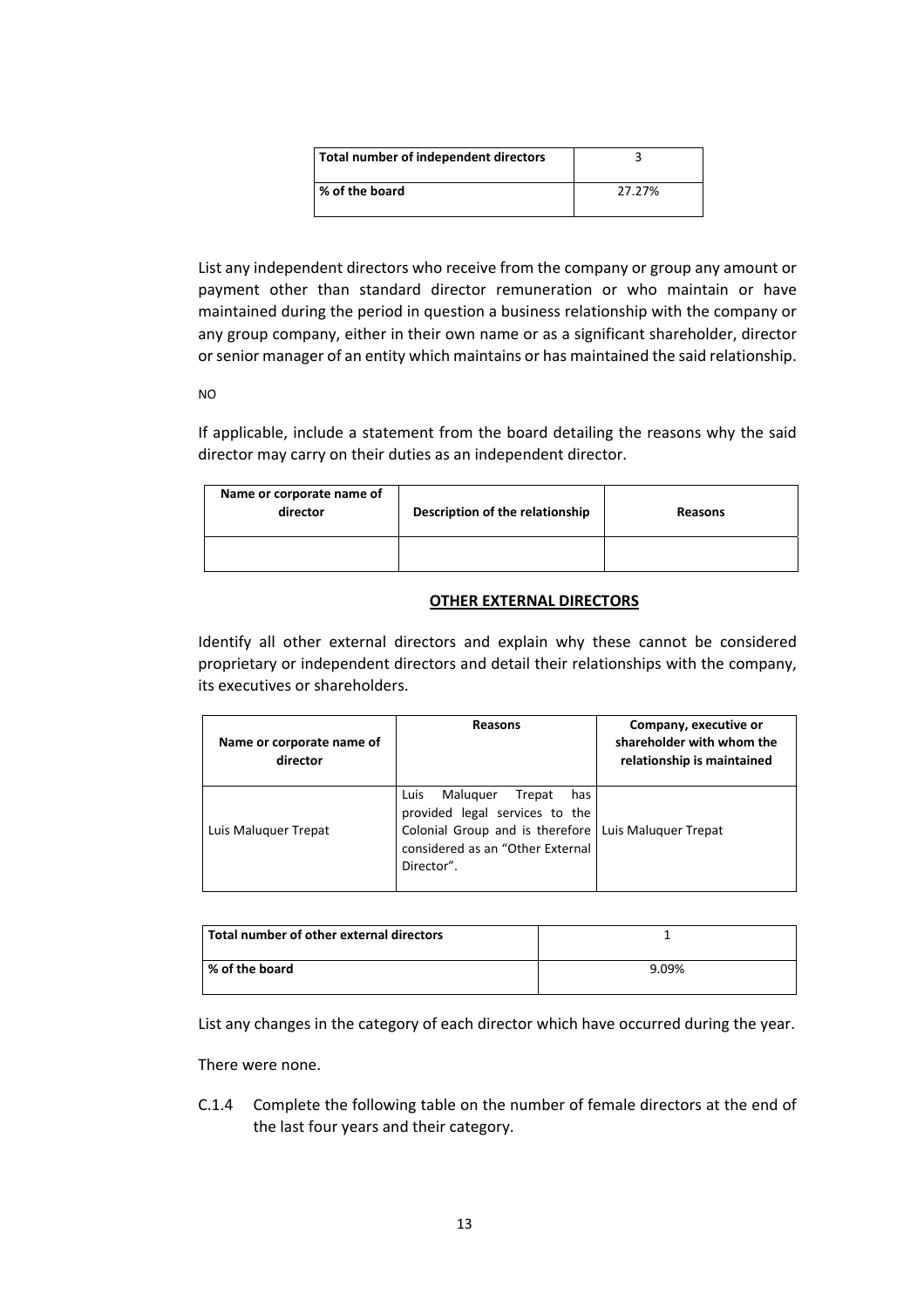|                  | <b>Number of female directors</b> |                |          |          |        | % of total directors of each category |          |          |
|------------------|-----------------------------------|----------------|----------|----------|--------|---------------------------------------|----------|----------|
|                  | Year t                            | Year t-1       | Year t-2 | Year t-3 | Year t | Year t-1                              | Year t-2 | Year t-3 |
| <b>Executive</b> | $\Omega$                          | 0              | 0        | 0        | 0%     | 0%                                    | 0%       | 0%       |
| Proprietary      | $\Omega$                          | 1              | $\Omega$ | $\Omega$ | 0%     | 20%                                   | 0%       | 0%       |
| Independent      | 1                                 | $\mathbf{1}$   | 0        | 0        | 33.33% | 33.33%                                | 0%       | 0%       |
| Other external   | $\Omega$                          | $\mathbf 0$    | 0        | $\Omega$ | 0%     | 0%                                    | 0%       | 0%       |
| Total:           | 1                                 | $\overline{2}$ | $\Omega$ | $\Omega$ | 9.09%  | 18.18%                                | 0%       | 0%       |

C.1.5 Explain the measures, if applicable, which have been adopted to ensure that there is a sufficient number of female directors on the board to guarantee an even balance between men and women.

#### **Explanation of measures**

In accordance with article 4 of the Regulations of the Board of Directors, the Board of Directors shall ensure the procedures for selecting its members favour diversity of gender, experience and knowledge, and are free from any implied bias entailing any kind of discrimination and, in particular, which facilitate the selection of female directors. Likewise, pursuant to article 33 of the Bylaws, the functions of the Nomination and Remuneration Committee include establishing a representation target for the less well-represented gender on the Board of Directors and drafting guidelines on how to reach this target.

C.1.6 Explain the measures taken, if applicable, by the Nomination Committee to ensure that the selection processes are not subject to implicit bias that would make it difficult to select female directors, and whether the company makes a conscious effort to search for female candidates who have the required profile.

#### **Explanation of measures**

Pursuant to that included in the Bylaws and in the Regulations of the Board of Directors, both the Board of Directors and the Nomination and Remuneration Committee ensured that the candidate put forward met the Board of Directors' requirements regarding experience, technical competence and suitability. The fact that female candidates were not appointed directors is not attributable to any bias inherent in the selection process. In this regard, it should be noted that the functions of the Nomination and Remuneration Committee, in accordance with article 33 of the Bylaws and the Regulations of the Board of Directors, include the following: i) evaluate the competencies, knowledge and experience required by the Board of Directors, defining the functions and abilities required by the candidates that should fill each vacancy, and evaluate the time and dedication required to enable them to effectively carry out their duties; ii) establish a representation target for the less well-represented gender on the Board of Directors; iii) submit to the Board proposals for appointment of independent directors to be appointed through co‐option or to be submitted for approval at the General Shareholders' Meeting, as well as proposals for re-election or removal of such directors by the shareholders at the General Shareholders' Meeting; and iv) report on the proposals for appointment of the other directors to be appointed through co‐option or to be submitted for approval at the General Shareholders' Meeting, as well as proposals for re-election or removal of such directors by the shareholders at the General Shareholders' Meeting.

When, despite the measures taken, there are few or no female directors, explain the reasons.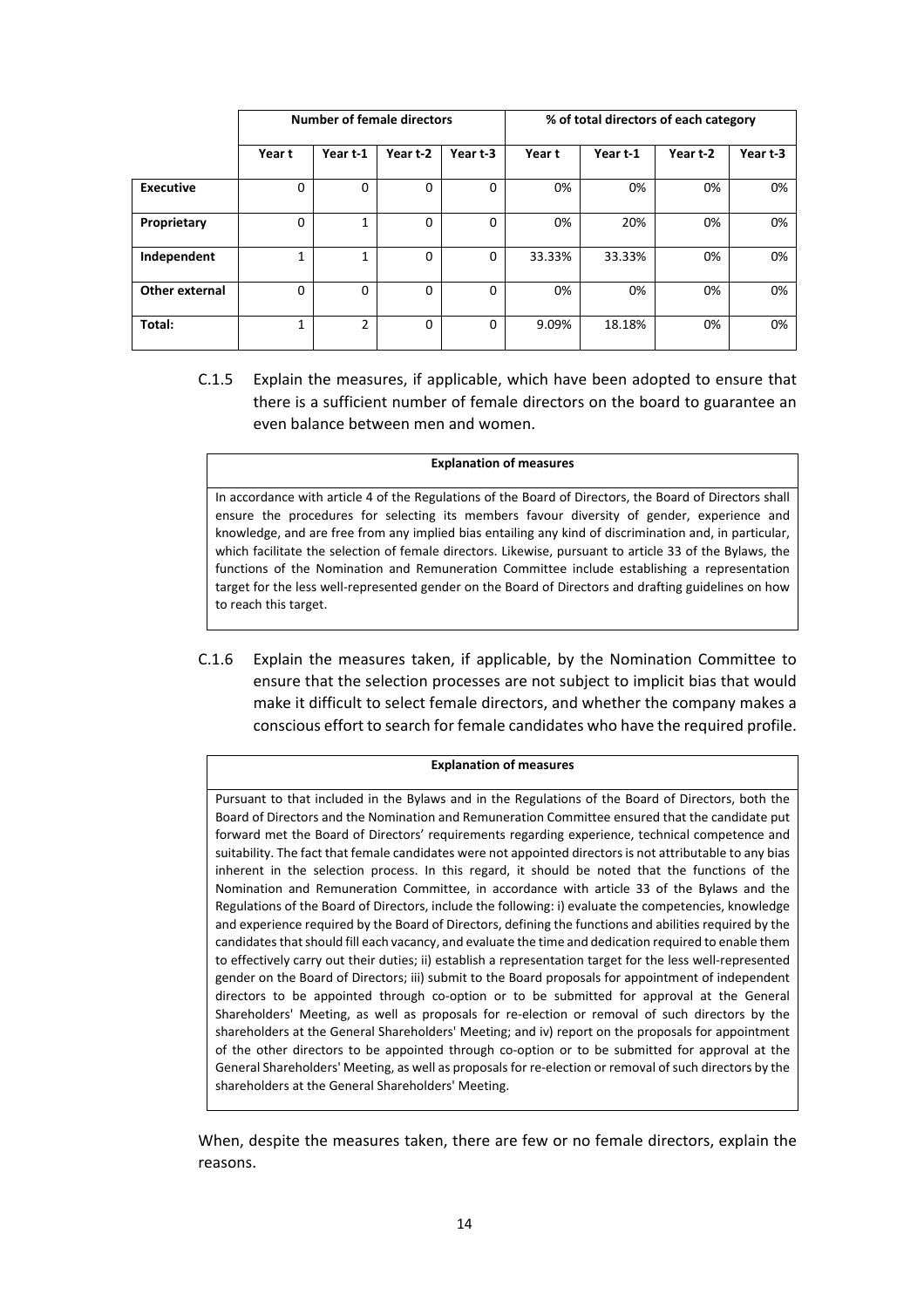#### **Explanation of the reasons**

Pursuant to article 33 of the Bylaws and the Regulations of the Board of Directors mentioned above, the proposed candidate for director must have the competencies, knowledge and experience required to form part of the Board of Directors. The Nomination and Remuneration Committee also evaluates the abilities required by the candidates that should fill each vacancy and evaluates the time and dedication required to enable them to effectively carry out their duties.

In this regard, and with respect to the appointment of proprietary directors made during the year set forth in this Annual Corporate Governance Report, the Nomination and Remuneration Committee reported on the proposals for appointment.

C.1.6.bis Explain the conclusions of the Nomination Committee on the verification of compliance with the director selection policy. Particularly whether the policy pursues the goal of having at least 30% of total board places occupied by women Directors before the year 2020.

At its meeting held on 19 February 2015, the Nomination and Remuneration Committee resolved to prepare a set of guidelines to reach the indicated target in relation to increasing the representation of the less well-represented gender on the Board of Directors. In relation to the director selection policy, the only appointment through co‐option in 2015 was the appointment of Sheikh Ali Jassim M.J. Al‐Thani as a new proprietary director of the Company, following a favourable report from the Nomination and Remuneration Committee.

C.1.7 Explain how shareholders with significant holdings are represented on the board.

Pursuant to article 4 of the Regulations of the Board of Directors of Inmobiliaria Colonial, S.A., the Board of Directors, in exercise of its powers to make proposals to the General Shareholders' Meeting and of co‐option to cover vacancies, will seek to ensure that proprietary and independent directors form an ample majority of the Board, and that the number of executive directors is the minimum necessary, considering the Company's share structure and the capital represented on the Board.

In this regard, proprietary directors are considered to be:

a. Those who have shareholdings equal to or greater than the amount considered under law to be significant, or who have been appointed as such due to their capacity as shareholders, despite their shareholdings not reaching said amount.

b. Those who represent the shareholders indicated in the previous paragraph.

For the purposes of this definition, a director is deemed to represent a shareholder when:

‐ He/She has been appointed to exercise the right of proportional representation on the Board of Directors;

‐ He/She is a director, senior manager, employee or ongoing provider of significant services to said shareholder, or to companies in the shareholder's group;

‐ Company documents show that the shareholder considers that the director is his/her appointee or representative;

‐ He/She is a spouse, a person related by a similar personal relationship or a relative up to the second degree of kinship of a significant shareholder.

C.1.8 Explain, when applicable, the reasons why proprietary directors have been appointed upon the request of shareholders who hold less than 3% of the share capital.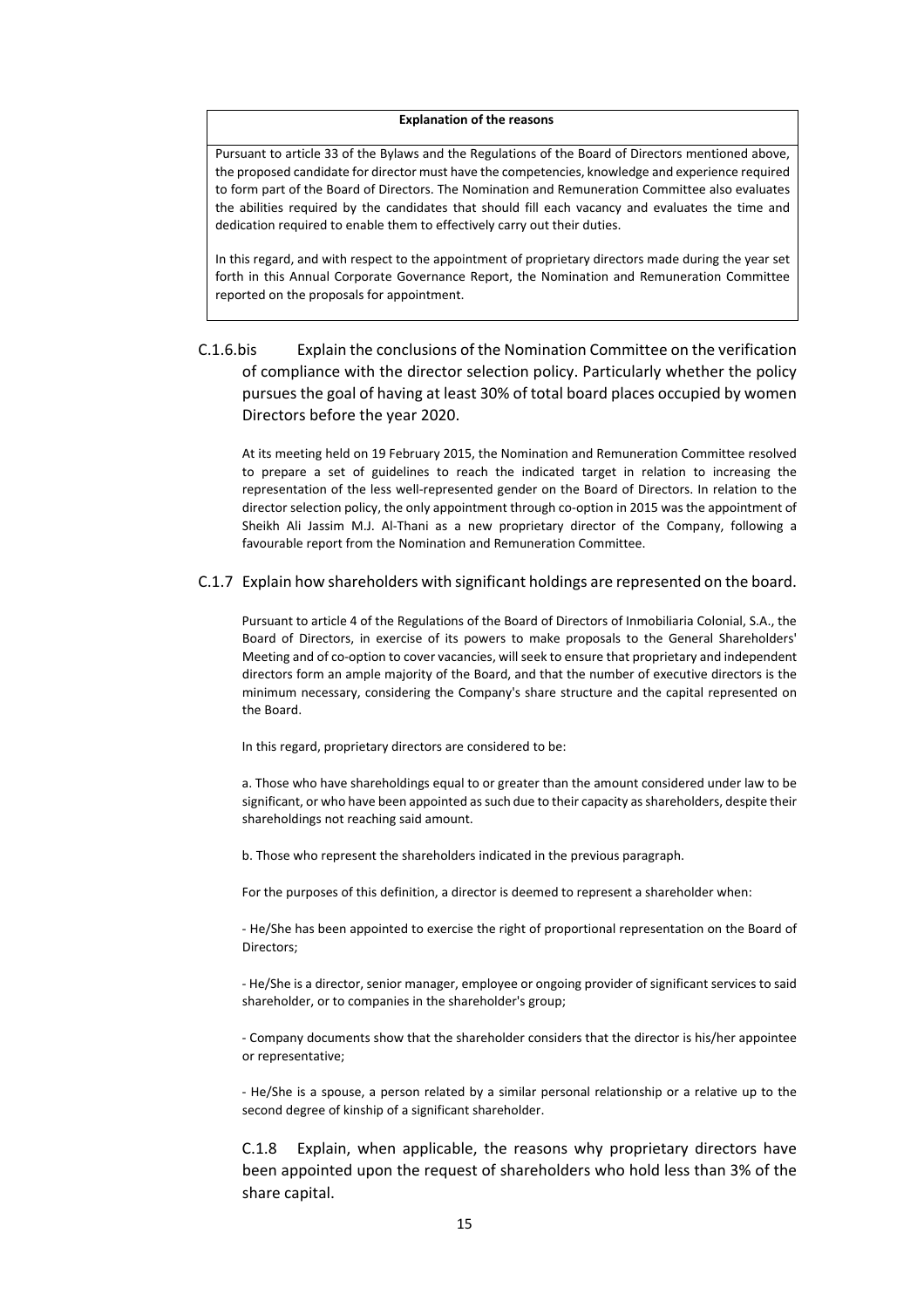There were none.

Provide details of any rejections of formal requests for board representation from shareholders whose equity interest is equal to or greater than that of other shareholders who have successfully requested the appointment of proprietary directors. If so, explain why these requests have not been entertained.

### **Yes No**

| Name or corporate name of shareholder | <b>Explanation</b> |  |
|---------------------------------------|--------------------|--|
|                                       |                    |  |

C.1.9 Indicate whether any director has resigned from office before their term of office has expired, whether that director has given the board their reasons and through which channel. If made in writing, list below the reasons given by that director.

| Name of director             | <b>Reasons for resignation</b>                                                                                                                                                                                                                                                                |
|------------------------------|-----------------------------------------------------------------------------------------------------------------------------------------------------------------------------------------------------------------------------------------------------------------------------------------------|
| Silvia Villar-Mir de Fuentes | By means of a letter sent to the Chairman of the<br>Board of Directors, Silvia Villar-Mir de Fuentes<br>tendered her resignation as a member of the<br>Board of Directors, as a result of the decrease<br>in the shareholding of Inmobiliaria Espacio, S.A.<br>in Inmobiliaria Colonial, S.A. |

C.1.10 Indicate what powers, if any, have been delegated to the chief executive officer(s).

| Name or corporate name of<br>director | <b>Brief description</b>                                                                                                  |
|---------------------------------------|---------------------------------------------------------------------------------------------------------------------------|
| Pedro Viñolas Serra                   | The Chief Executive Officer has been delegated all powers that may be<br>delegated by law and under the Company's Bylaws. |

C.1.11 List the directors, if any, who hold office as directors or executives in other companies belonging to the listed company's group.

| Name or corporate name of<br>director | Corporate name of the<br>group entity | <b>Position</b>                                                               | Do they have executive<br>duties? |
|---------------------------------------|---------------------------------------|-------------------------------------------------------------------------------|-----------------------------------|
| Carlos Fernández-Lerga<br>Garralda    | Société Foncière<br>Lyonnaise         | Director                                                                      | No                                |
| Pedro Viñolas Serra                   | Société Foncière<br>Lyonnaise         | Deputy<br>Chairman and<br>Director                                            | No                                |
| Pedro Viñolas Serra                   | Danieltown Spain, S.L.U.              | Representative<br>of the Sole<br>Director<br>(Inmobiliaria<br>Colonial, S.A.) | Yes                               |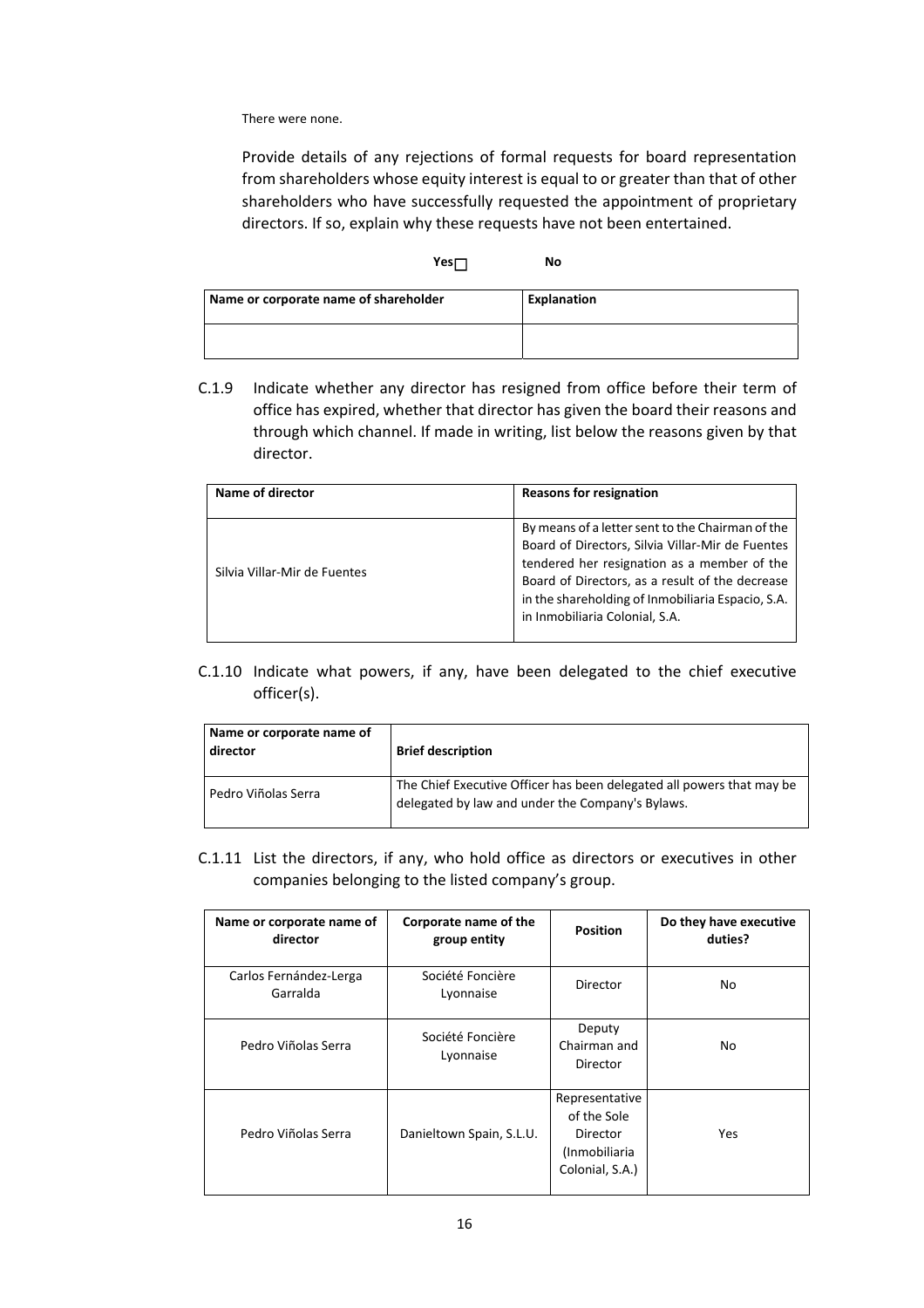| Name or corporate name of<br>director | Corporate name of the<br>group entity | <b>Position</b>                                                               | Do they have executive<br>duties? |
|---------------------------------------|---------------------------------------|-------------------------------------------------------------------------------|-----------------------------------|
| Pedro Viñolas Serra                   | Colonial Invest, S.L.U.               | Representative<br>of the Sole<br>Director<br>(Inmobiliaria<br>Colonial, S.A.) | Yes                               |
| Pedro Viñolas Serra                   | Colonial Tramit, S.L.U.               | Representative<br>of the Sole<br>Director<br>(Inmobiliaria<br>Colonial, S.A.) | Yes                               |
| Luis Maluquer Trepat                  | Société Foncière<br>Lyonnaise         | Director                                                                      | No                                |
| Juan José Brugera Clavero             | Société Foncière<br>Lyonnaise         | Chairman and<br>Director                                                      | N <sub>0</sub>                    |
| Sheikh Ali Jassim M.J. Al-Thani       | Société Foncière<br>Lyonnaise         | Director                                                                      | No                                |

C.1.12 List any company board members who likewise sit on the boards of directors of other non‐group companies that are listed on official securities markets in Spain, insofar as these have been disclosed to the company.

| Name or corporate name of<br>director | Corporate name of the listed<br>company | <b>Position</b> |
|---------------------------------------|-----------------------------------------|-----------------|
| Juan Carlos García Cañizares          | Bavaria, S.A. (Colombia)                | Director        |
|                                       |                                         |                 |
| Juan Carlos García Cañizares          | Backus & Johnston (Perú)                | Director        |
| Juan Carlos García Cañizares          | Valorem, S.A. (Colombia)                | Director        |
|                                       | Banco CorpBanca Colombia S.A.           |                 |
| Juan Carlos García Cañizares          | (Colombia)                              | Director        |
| Grupo Villar Mir, S.A.U.              | Abertis Infraestructuras, S.A.          | Director        |
| Juan Villar-Mir de Fuentes            | Obrascon Huarte Lain (Ohl), S.A.        | Director        |
| Ana Sainz de Vicuña Bemberg           | Acciona, S.A.                           | Director        |

C.1.13 Indicate and, where appropriate, explain whether the company has established rules about the number of boards on which its directors may sit.

**Yes No** 

## C.1.14 Repealed

C.1.15 List the total remuneration paid to the Board of Directors in the year.

| <b>Board remuneration (thousands of euros)</b> |  |
|------------------------------------------------|--|
|                                                |  |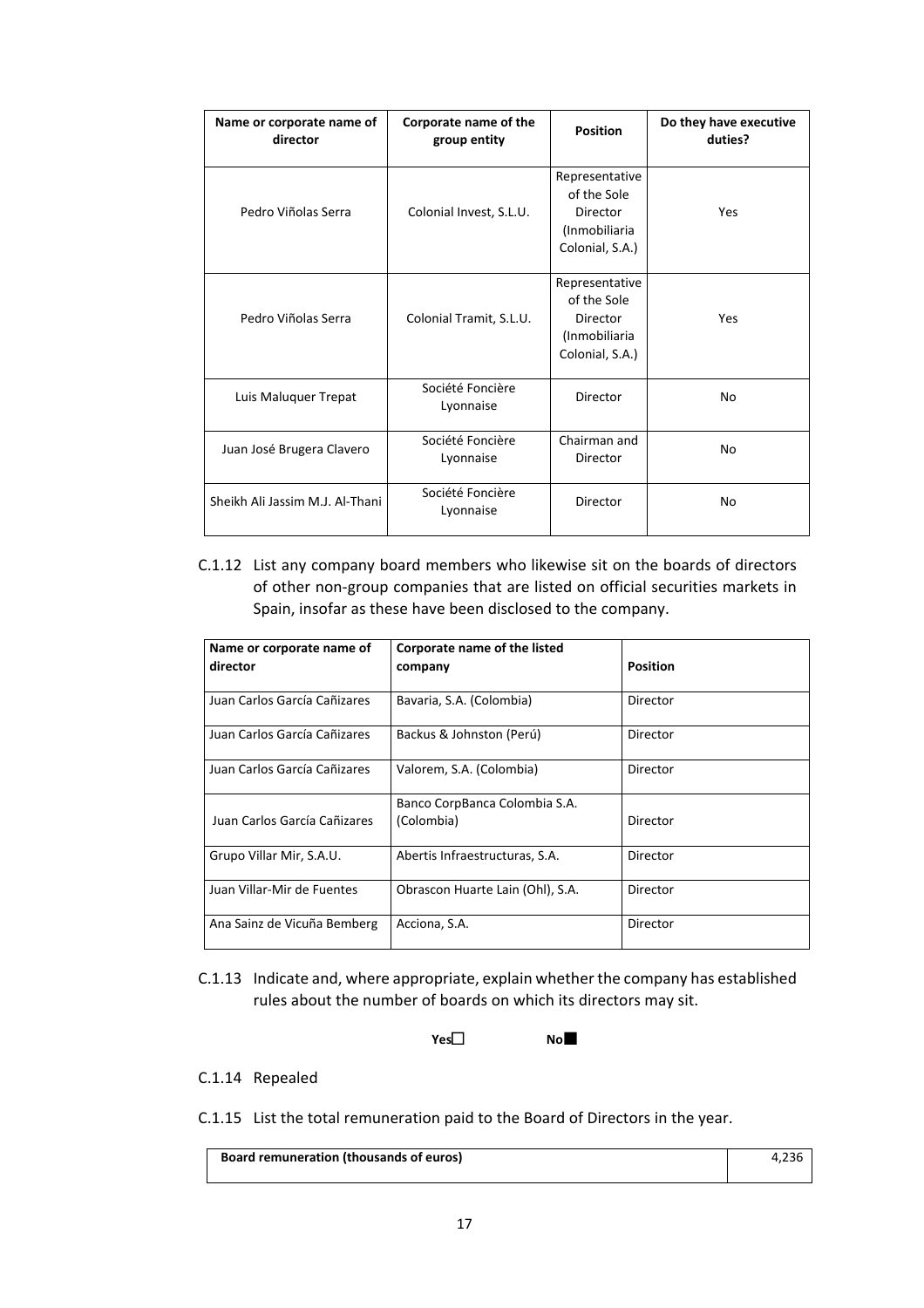| Amount of accumulated pension rights of current directors (thousands of euros) |  |
|--------------------------------------------------------------------------------|--|
| Amount of accumulated pension rights of former directors (thousands of euros)  |  |

C.1.16 List any members of senior management who are not executive directors and indicate total remuneration paid to them during the year.

| Name or corporate name  | Position(s)                      |
|-------------------------|----------------------------------|
| CARMINA GANYET I CIRERA | CORPORATE MANAGING DIRECTOR      |
| ALBERTO ALCOBER TEIXIDO | <b>BUSINESS MANAGER</b>          |
| NURIA OFERIL COLL       | SENIOR MANAGER OF LEGAL SERVICES |
| CARLOS ESCOSA FARGA     | <b>INTERNAL AUDITOR</b>          |

| Total remuneration received by senior management (thousands of euros) | 1.741 |
|-----------------------------------------------------------------------|-------|
|                                                                       |       |

C.1.17 List, if applicable, the identity of those directors who are likewise members of the boards of directors of companies that own significant holdings and/or group companies:

| Name or corporate name of director | Name or corporate name of<br>significant shareholder       | <b>Position</b>                                        |
|------------------------------------|------------------------------------------------------------|--------------------------------------------------------|
| Juan Villar-Mir de Fuentes         | Grupo Villar Mir, S.A.U.                                   | Vice Charmain and<br><b>Chief Executive</b><br>Officer |
| Juan Villar-Mir de Fuentes         | Inmobiliaria Espacio, S.A.                                 | Vice Charmain and<br><b>Chief Executive</b><br>Officer |
| Juan Villar-Mir de Fuentes         | Fertiberia, S.A.                                           | Vice Charmain and<br><b>Chief Executive</b><br>Officer |
| Juan Villar-Mir de Fuentes         | Promociones y Propiedades<br>Inmobiliarias Espacio, S.L.U. | Chairman and Chief<br><b>Executive Officer</b>         |
| Juan Villar-Mir de Fuentes         | Centro Canalejas Madrid, S.L.                              | Chairman                                               |
| Juan Villar-Mir de Fuentes         | Obrascon Huarte Lain (Ohl), S.A.                           | Director                                               |
| Francesc Mora Sagués               | Mora Banc Grup, S.A.                                       | Chairman                                               |
| Juan Carlos García Cañizares       | SNI Luxembourg Sarl                                        | Director                                               |

List, if appropriate, any relevant relationships, other than those included under the previous heading, that link members of the Board of Directors with significant shareholders and/or their group companies.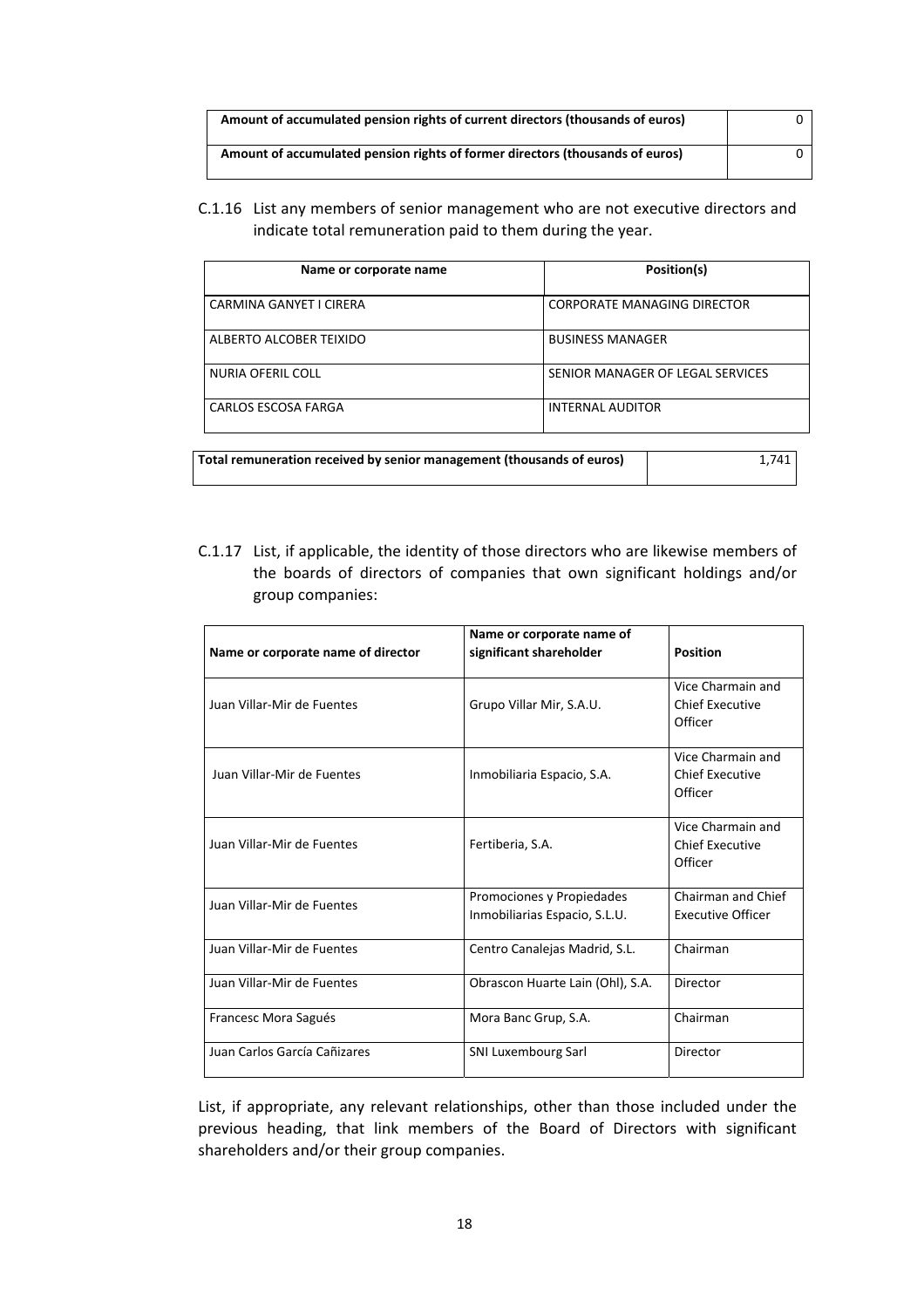| Name or corporate name of director | Name or corporate name of<br>significant shareholder | Relationship |
|------------------------------------|------------------------------------------------------|--------------|
|                                    |                                                      |              |

C.1.18 Indicate whether any changes have been made to the board regulations during the year.

|  | . .<br>r<br>п<br>J |
|--|--------------------|
|--|--------------------|

**Description of amendments** Certain articles of the Regulations of the Board of Directors were amended to i) bring the content of these articlesinto line with the Spanish Limited Liability Companies Law, as worded following the entry into force of Law 31/2014, ii) include improvements in corporate governance in addition to those required by law, and iii) include technical improvements in the wording of the text.

C.1.19 Indicate the procedures for appointing, re‐electing, evaluating and removing directors. List the competent bodies, procedures and criteria used for each of these procedures.

The procedures for selection, appointment and re‐election of directors are set out in article 9 of the Regulations of the Board of Directors.

Without prejudice to the above, article 4.2.2 of the Regulations of the Board of Directors states that independent directors should not remain as such for a continuous period of more than 12 years.

With respect to the resignation and removal of directors, this issue is governed by article 11 of the Regulations of the Board of Directors.

C.1.20 Explain, if applicable, to what extent this evaluation has prompted significant changes in its internal organisation and the procedures applicable to its activities.

#### **Description of amendments**

There have been no changes, as the results of the evaluation were satisfactory.

C.1.20.bis Describe the evaluation process and the areas evaluated by the board, assisted, if applicable, by an external advisor, concerning diversity in its composition and skills, the functioning and composition of its committees, the performance of the Chairman of the board and the Chief Executive Officer and the performance and contribution of each director.

The Board of Directives evaluated its composition and skills, the functioning and composition of the committees, the performance of the Chairman and the Chief Executive Officer as well as that of each of the Company's directors. In this regard, all directors were sent the related questionnaires to evaluate the Board of Directors, the Nomination and Remuneration Committee and the Audit and Control Committee.

After the evaluation was carried out, the Board of Directors approved the evaluation reports relating to the Board, its committees and the Chairman and the Chief Executive Officer, reaching the conclusion that: (i) the Board of Directors has an adequate composition and assumes and efficiently exercises the powers and competences delegated thereto by the Bylaws and the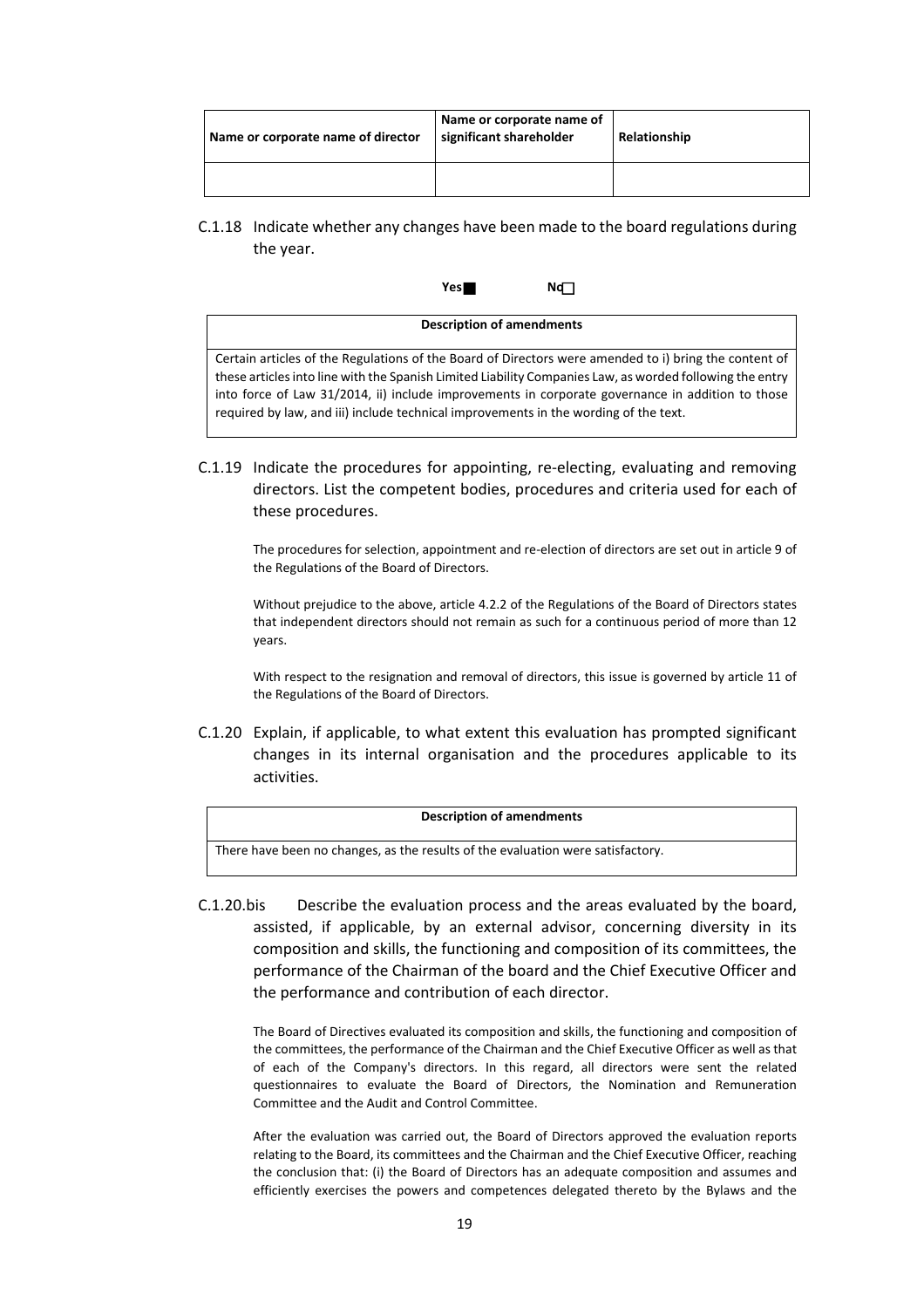Regulations of the Board of Directors, ensuring that the interests of the Company and the maximisation of the Company's economic value shall prevail in all its actions; (ii) the Executive Committee, the Nomination and Remuneration Committee and the Audit and Control Committee each have an adequate composition and assume and efficiently exercise the competences delegated thereto by applicable legislation and by the various corporate texts of the Company; and (iii) the Chairman and the Chief Executive Officer have effectively and diligently carried out their duties.

The Board of Directors also approved an action plan for improvements with regard to its composition, skills and functioning.

Lastly, the Nomination and Remuneration Committee engaged the services of Spencer Stuart as an external advisor in the process of evaluating the Board, its committees, its Chairman and the Chief Executive Officer. The firm issued a report on the procedure and methodology applied by Colonial in the process of evaluating the Board, its committees, its Chairman and the Chief Executive Officer, and conclusions on the evaluation carried out by the Board and its committees.

### C.1.20.ter Explain, if applicable, the business relationship the advisor or any group company maintains with the company or any group company.

The business relationships with the advisor or any group company are only those disclosed in section C.1.20.bis above, that is, as an external advisor in the evaluation of the Board of Directors, its committees, the Chairman of the Board and the Chief Executive Officer.

#### C.1.21 Indicate the cases in which directors must resign.

Directors are required to place their post at the Board of Directors' disposal and tender, if the Board deems this appropriate following a report from the Nomination and Remuneration Committee, their resignation in the following cases:

1. When they are subject to any of the cases of incompatibility or prohibition provided by law.

2. When they cease to hold the executive positions with which their appointment as director was associated or when the reasons for their appointment disappear. In particular, proprietary directorsshall resign when the shareholder they represent transfersits entire ownership interest in Inmobiliaria Colonial or reduces it to a level that requires a reduction of the number of its proprietary directors.

3. The provisions of the previous paragraph notwithstanding, in the event that circumstances arise that the Board of Directors consider justify the director remaining on the Board, the Board shall take into consideration the effect of these new circumstances on the director's status.

4. When they are seriously admonished by the Nomination and Remuneration Committee as a result of breaching their obligations as directors.

5. When their continuing as a member of the Board might adversely affect the functioning of the Board or harm the Company's name or reputation for any reason.

In particular, the directors must inform the Board of any criminal proceedings in which they are an accused party and of the subsequent progress of the proceedings. In any event, the moment a director is indicted or tried for any of the crimes stated in the LSC, the Board should examine the matter as soon as possible and, in view of the particular circumstances and potential harm to the Company's name and reputation, decide whether or not they should be called on to resign. All such determinations should be disclosed in the Annual Corporate Governance Report.

#### C.1.22 Repealed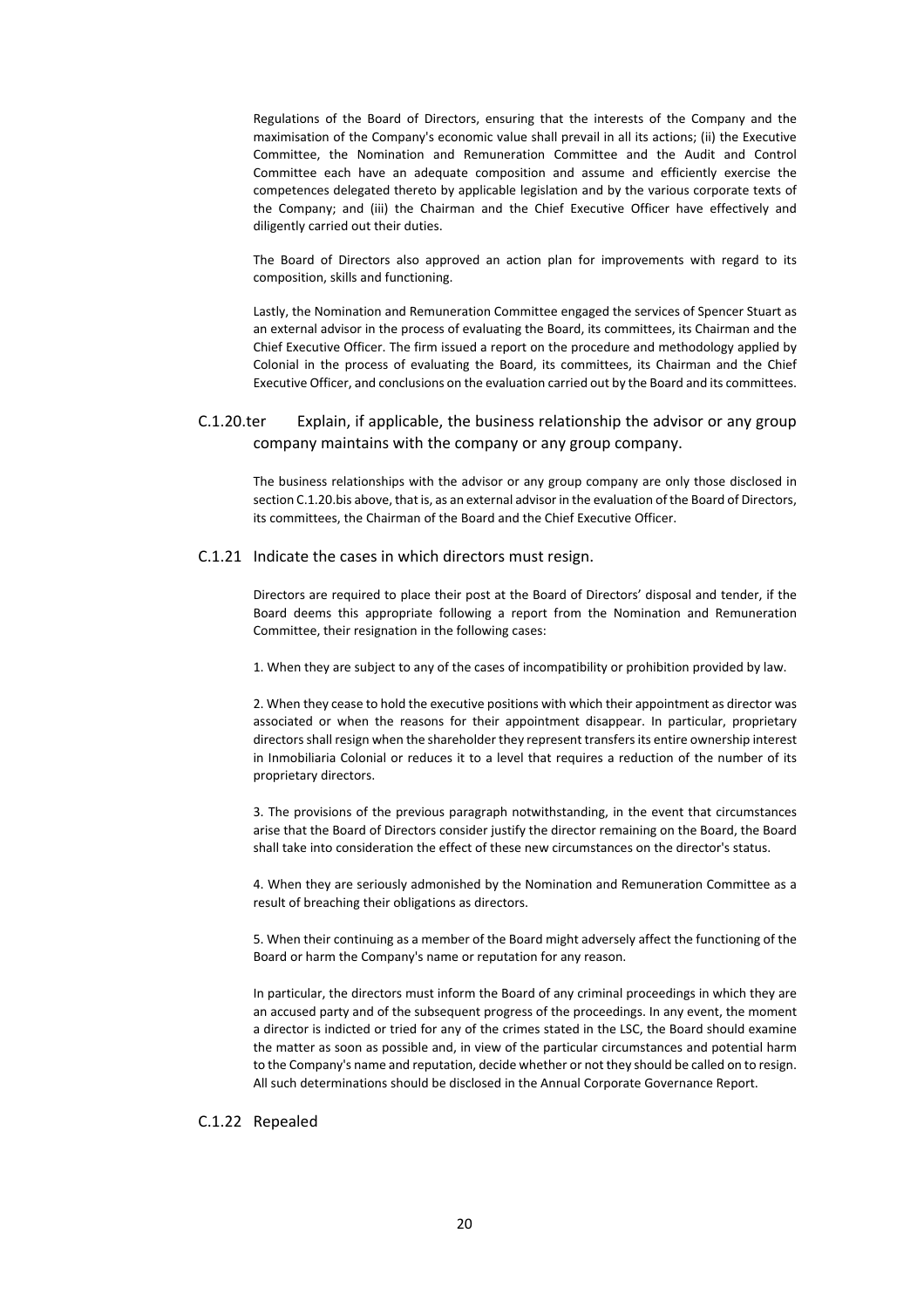- C.1.23 Are qualified majorities other than those prescribed by law required for any type of decision?
	- $Yes \Box$  No

If applicable, describe the differences.

| <b>Description of differences</b> |  |
|-----------------------------------|--|
|                                   |  |

C.1.24 Indicate whether there are any specific requirements other than those relating to the directors, to be appointed Chairman.

| Yes $\Box$ | Νo |
|------------|----|
|            |    |

| <b>Description of requirements</b> |  |
|------------------------------------|--|
|                                    |  |

C.1.25 Indicate whether the Chairman has the casting vote.

| Yes | No |  |
|-----|----|--|
|-----|----|--|



C.1.26 Indicate whether the Bylaws or the board regulations set any age limit for directors.

| Yes $\Box$               | $No \blacksquare$ |
|--------------------------|-------------------|
| Age limit for Chairman - |                   |

| Age limit for CEO | Age limit for directors - |
|-------------------|---------------------------|
|-------------------|---------------------------|

C.1.27 Indicate whether the Bylaws or the board regulations set a limited term of office for independent directors.

|                                   | Yes [ | No l |
|-----------------------------------|-------|------|
| Maximum number of years in office |       |      |

C.1.28 Indicate whether the Bylaws or board regulations stipulate specific rules on appointing a proxy to the board, the procedures thereof and, in particular, the maximum number of proxy appointments a director may hold. Also indicate whether there are any restrictions as to what categories may be appointed as a proxy other than those stipulated by law. If so, give brief details.

In accordance with article 35 of the Regulations of the Board of Directors, proxies are granted in writing and specifically for each meeting and solely to other Board members. However, non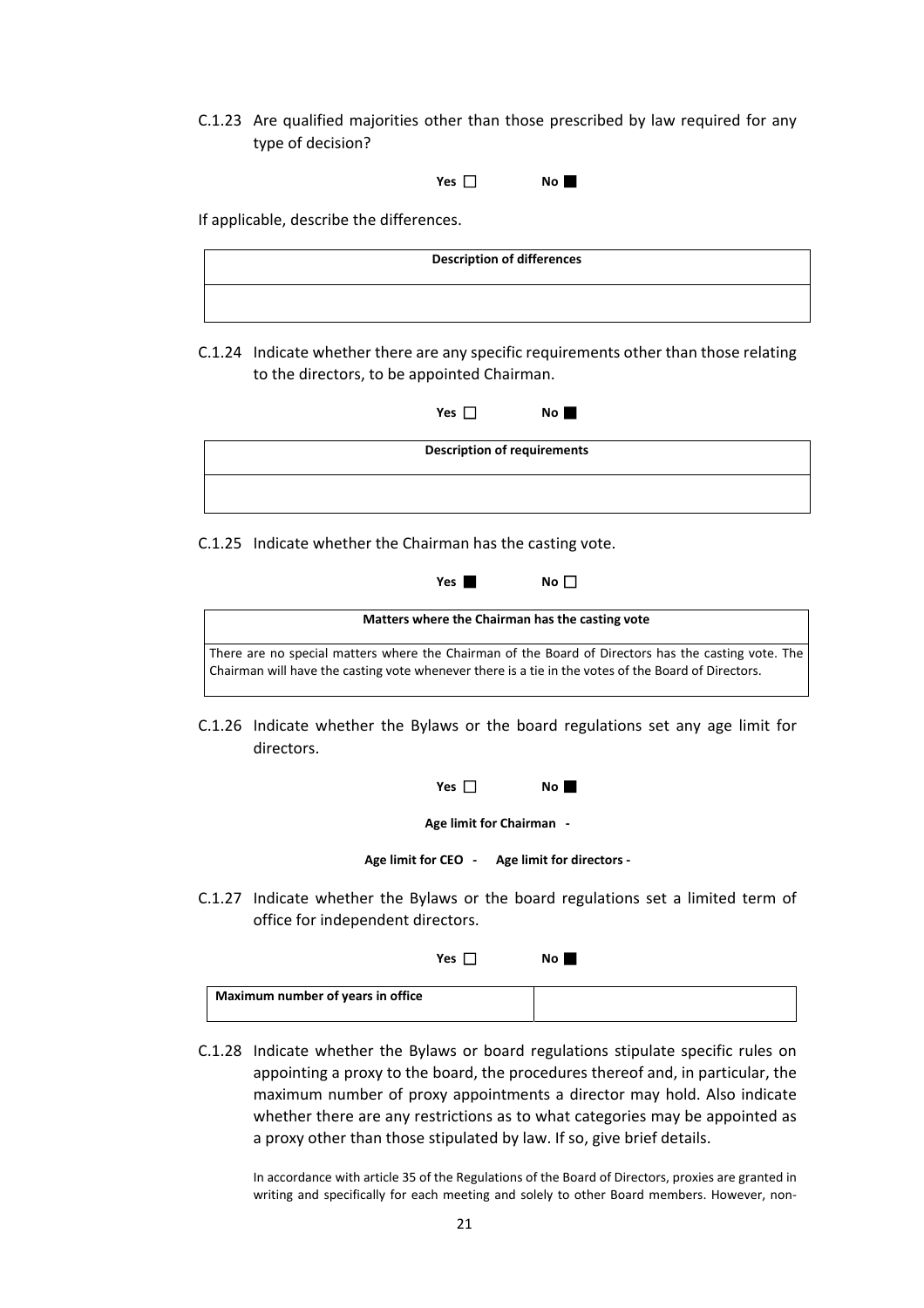executive directors may only grant a proxy to another non-executive director. Article 13 of the Regulations of the Board of Directives stipulates that in cases of proxy delegation, directors must give specific instructions to the representative as to the vote to be cast on the matters to be debated.

C.1.29 Indicate the number of board meetings held during the year and how many times the board has met without the Chairman's attendance. Attendance will also include proxies appointed with specific instructions.

| Number of board meetings                                        |  |
|-----------------------------------------------------------------|--|
| Number of board meetings held without the Chairman's attendance |  |

If the Chairman is an executive director, indicate the number of meetings held without the attendance or representation of any executive director and under the chairmanship of the lead director.

| <b>Number of meetings</b> |
|---------------------------|
|---------------------------|

Indicate the number of meetings of the various board committees held during the year.

| Number of meetings of the Executive or Delegate Committee       | 0 |
|-----------------------------------------------------------------|---|
| Number of meetings of the Audit Committee                       | 8 |
| Number of meetings of the Nomination and Remuneration Committee | 4 |
| <b>Number of meetings of the Nomination Committee</b>           |   |
| Number of meetings of the Remuneration Committee                |   |
| Number of meetings of the xxx Committee                         |   |

C.1.30 Indicate the number of board meetings held during the year with all members in attendance. Attendance will also include proxies appointed with specific instructions.

| Directors' attendance                                    |        |
|----------------------------------------------------------|--------|
| % of attendances of the total votes cast during the year | 98.98% |

C.1.31 Indicate whether the consolidated and individual financial statements submitted for authorisation for issue by the board are certified previously.

**Yes No**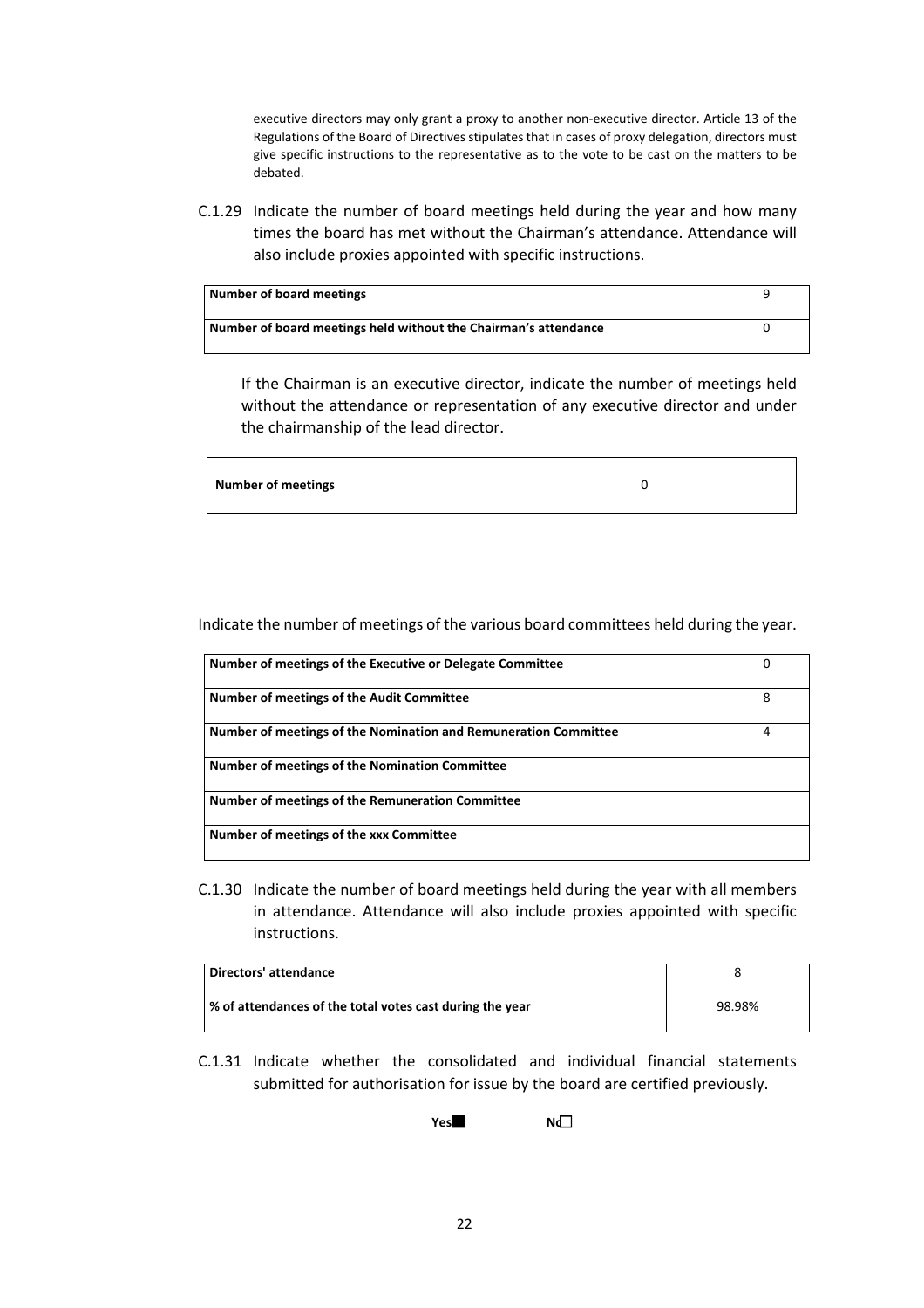Identify, where applicable, the person(s) who certified the company's individual and consolidated financial statements prior for their authorisation for issue by the board.

| Name                 | <b>Position</b>         |
|----------------------|-------------------------|
| Àngels Arderiu Ibars | Chief Financial Officer |

C.1.32 Explain the mechanisms, if any, established by the Board of Directors to prevent the individual and consolidated financial statements it prepares from being laid before the General Shareholders' Meeting with a qualified audit report.

In accordance with article 8 of the Regulations of the Board of Directors, the Audit and Control Committee will strive to ensure that the Board of Directors submits the financial statements at the General Shareholders' Meeting without limitations or qualifications; in any exceptional cases where these exist, the Chairman of the Audit and Control Committee and the auditors will give a clear account to shareholders thereof.

C.1.33 Is the secretary of the Board also a director?

**Yes No** 

Complete if the secretary is not also a director:

| Name or corporate name of secretary | Representative |
|-------------------------------------|----------------|
| FRANCISCO PALÁ LAGUNA               |                |

#### C.1.34 Repealed

C.1.35 Indicate and explain, where applicable, the mechanisms implemented by the company to preserve the independence of the auditor, financial analysts, investment banks and rating agencies.

Article 32 of the Bylaws stipulates that the Audit and Control Committee must:

- i) Propose to the Board of Directors the selection, appointment, re-election and replacement of the external auditor, as well asthe terms of its engagement, and regularly gather information therefrom regarding the audit plan and the implementation thereof, in addition to preserving its independence in the performance of its duties.
- ii) Establish the appropriate relationships with the external auditor to receive information on any issues which may jeopardise its independence and which will be studied by the Committee, and any other information relating to the auditing procedure, as well as any other communications provided for in the legislation relating to auditing and the technical rules thereof. In any case, written confirmation must be received, on an annual basis, from the external auditor of its independence with respect to the Company or entities directly or indirectly connected thereto, as well as information on any type of additional services provided and the related fees received from these entities by the external auditor or by persons or entities related to the auditor pursuant to that provided in accounting legislation.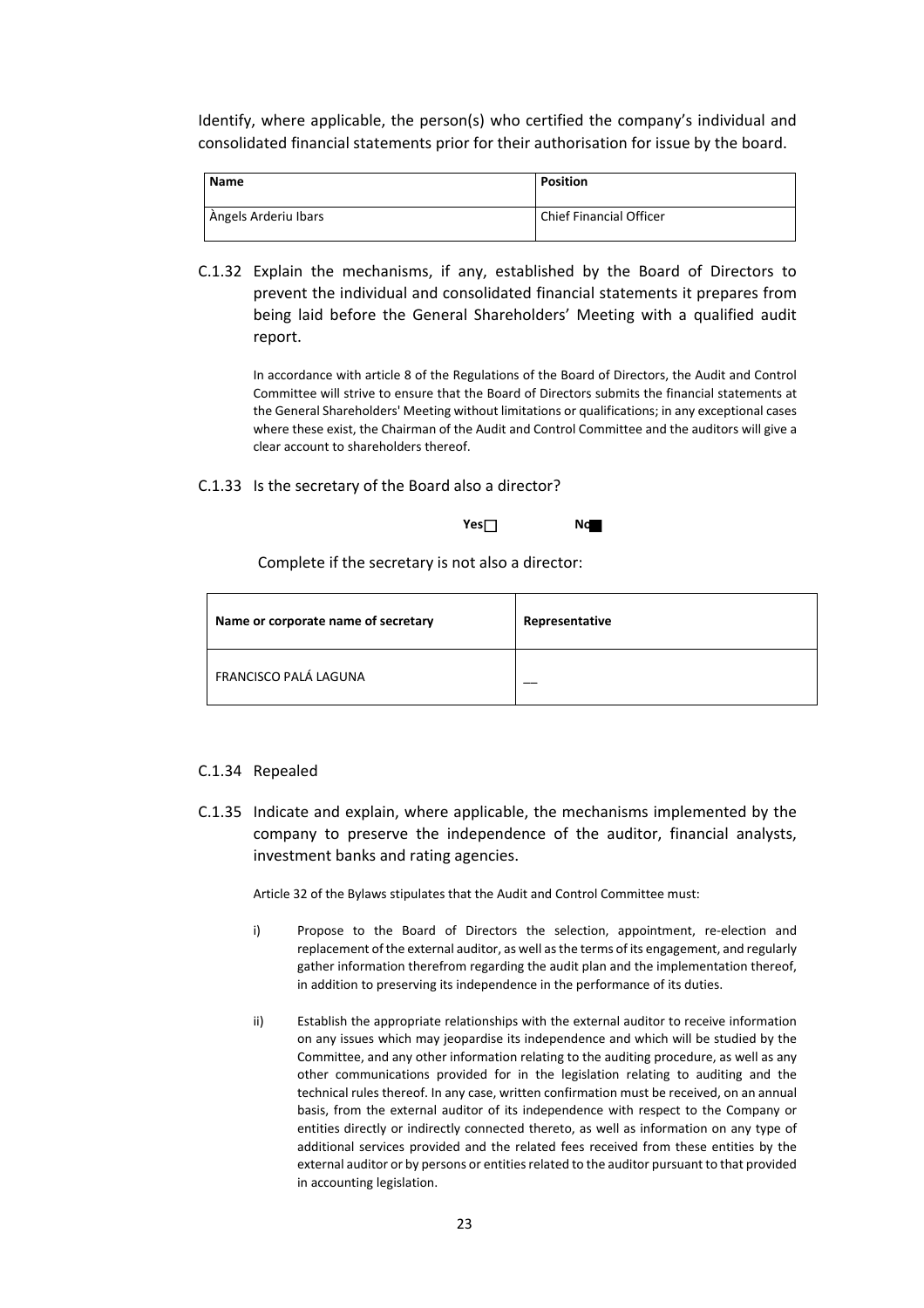iii) Issue, on an annual basis and prior to the issuance of the auditor's report, a report expressing an opinion on the independence of the external auditor. Such report shall, in all cases, contain the evaluation of the provision of the additional services mentioned in the section above, considered individually and as a whole, other than legal audit services in relation to the rules on independence or in accordance with the audit regulations.

Likewise, these mechanisms are governed by article 32 of the Regulations of the Board of Directors.

C.1.36 Indicate whether the company has changed its external audit firm during the year. If so, identify the incoming audit firm and the outgoing auditor.



C.1.37 Indicate whether the audit firm performs non‐audit work for the company and/or its group. If so, state the amount of fees paid for such work and the percentage they represent of the fees invoiced to the company and/or its group.

| Nd<br>Yesl |  |
|------------|--|
|------------|--|

|                                                                                 | Company | Group  | Total  |
|---------------------------------------------------------------------------------|---------|--------|--------|
| Amount of non-audit work (thousands of euros)                                   | 350     | 34     | 384    |
| Amount of non-audit work as a % of the total<br>amount billed by the audit firm | 53.00%  | 13.54% | 41.95% |

C.1.38 Indicate whether the audit report on the previous year's financial statements is qualified or includes reservations. Indicate the reasons given by the Chairman of the Audit Committee to explain the content and scope of those reservations or qualifications.

 $Yes \Box$ 

C.1.39 Indicate the number of consecutive years during which the current audit firm has been auditing the financial statements of the company and/or its group. Likewise, indicate how many years the current firm has been auditing the financial statements as a percentage of the total number of years over which the financial statements have been audited.

|                             | Company | Group |
|-----------------------------|---------|-------|
| Number of consecutive years |         |       |

|                                                                                                                           | Company | Group |
|---------------------------------------------------------------------------------------------------------------------------|---------|-------|
| Number of years audited by current audit firm/Number of years the<br>company's financial statements have been audited (%) | 30%     | 30%   |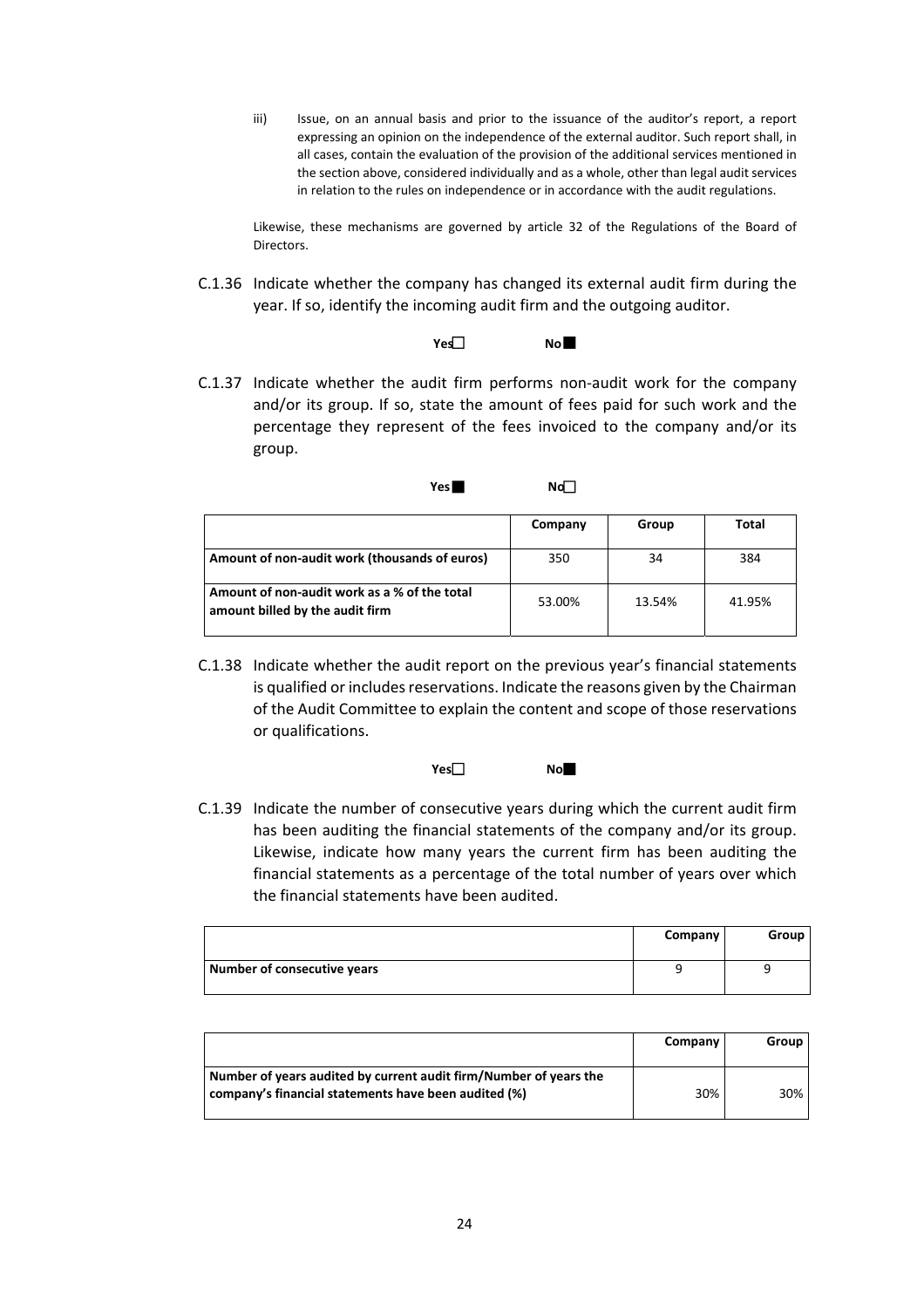C.1.40 Indicate and give details of any procedures through which directors may receive external advice.

# **Yes No Procedures** In accordance with article 20 of the Regulations of the Board of Directors, the Company shall provide suitable channels for directors to obtain the advice they need to carry out their duties, including, if necessary, external assistance at the Company's expense. The Board of Directors may oppose the hiring of external consultants when: 1. It is not necessary for the proper performance of the duties entrusted to the non‐executive directors. 2. The cost thereof is not reasonable in view of the importance of the problem and of the assets and income of the Company. 3. The technical assistance to be received may be adequately provided by the Company's own experts and specialists.

C.1.41 Indicate whether there are procedures for directors to receive the information they need in sufficient time to prepare for meetings of the governing bodies.

| Yes<br>Nd                                                                                                                                                                                                                                                                                                                                                                                                                                                                                  |
|--------------------------------------------------------------------------------------------------------------------------------------------------------------------------------------------------------------------------------------------------------------------------------------------------------------------------------------------------------------------------------------------------------------------------------------------------------------------------------------------|
| <b>Procedures</b>                                                                                                                                                                                                                                                                                                                                                                                                                                                                          |
| In accordance with article 19 of the Regulations of the Board of Directors, in carrying out their duties,<br>directors have the right to request and obtain from the Company any information they need to<br>discharge their board responsibilities. In this regard, directors shall have the broadest authority to<br>obtain information on any aspect of the Company, to examine its books, records, documents and other<br>logs of company transactions, and to inspect all facilities. |
| The exercise of the aforementioned right of information should be carried out through the Chairman,<br>the Chief Executive Officer or the Secretary of the Board, who shall deal with requests from directors,<br>providing them directly with information, offering them the appropriate points of contact or deciding<br>on measures so they can carry out the examinations and inspections.                                                                                             |
| Accordingly, unless the Board of Directors has been convened or called for reasons of urgency, the<br>Chairman of the Board of Directors, in collaboration with the Secretary, will ensure that, prior to the<br>meeting and sufficiently in advance, directors have the information necessary to deliberate on and<br>adopt resolutions on the matters at hand.                                                                                                                           |

C.1.42 Indicate and, where appropriate, give details of whether the company has established rules obliging directors to inform the board of any circumstances that might harm the organisation's name or reputation, tendering their resignation as the case may be.

**Yes No** 

**Details of rules**

In accordance with article 11 of the Regulations of the Board of Directors, directors must place their post at the disposal of the Board and tender, if the Board deems this appropriate and following a report from the Nomination and Remuneration Committee, their resignation when their continuing as a member of the Board might adversely affect the functioning of the Board or harm the Company's name or reputation for any reason.

In particular, the directors must inform the Board of any criminal proceedings in which they are an accused party and of the subsequent progress of the proceedings. In any event, the moment a director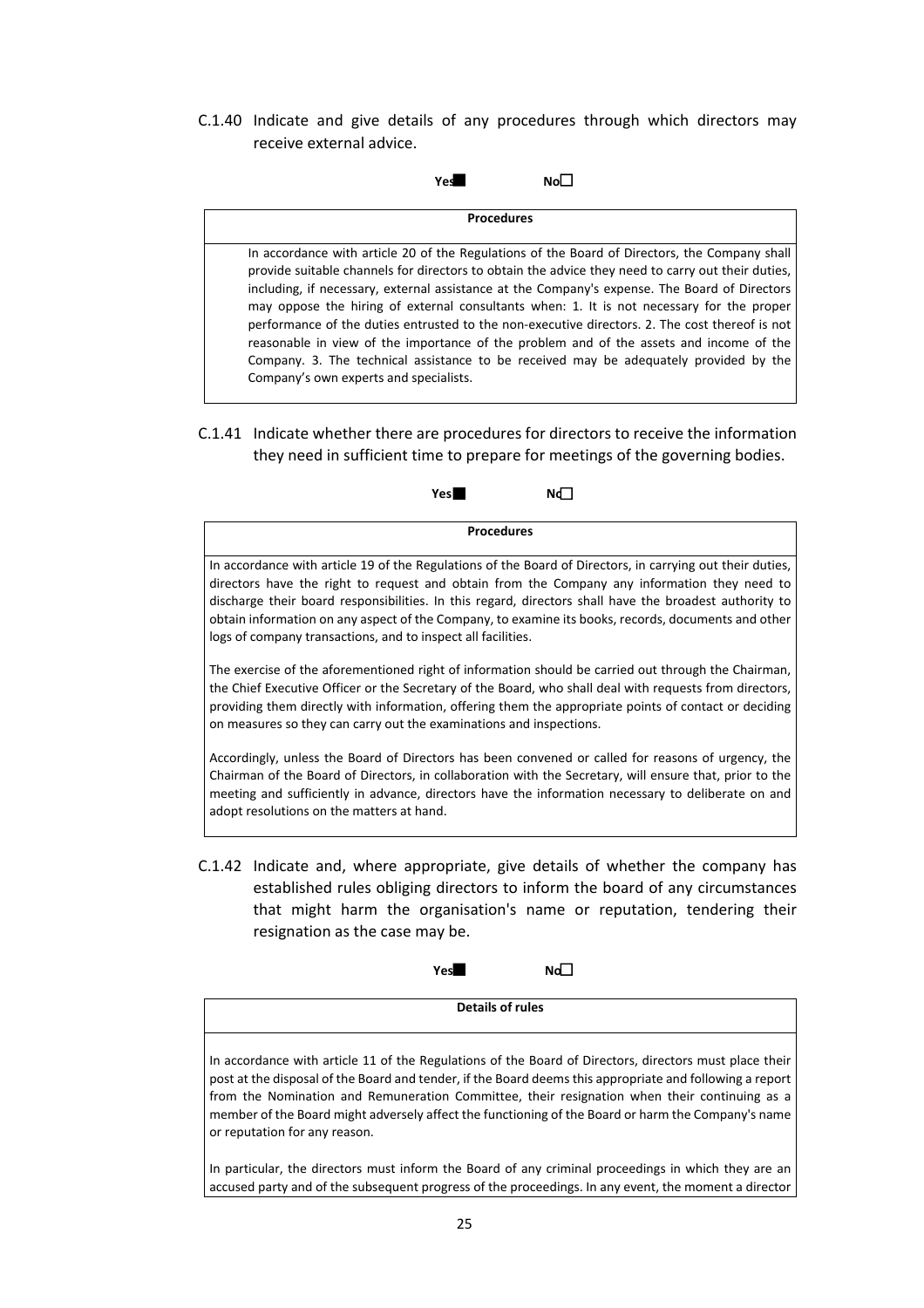#### **Details of rules**

is indicted or tried for any of the crimes stated in the LSC, the Board should examine the matter as soon as possible and, in view of the particular circumstances and potential harm to the Company's name and reputation, decide whether or not they should be called on to resign. All such determinations should be disclosed in the Annual Corporate Governance Report.

C.1.43 Indicate whether any director has notified the company that they have been indicted or tried for any of the offences stated in article 213 of the LSC.



C.1.44 List the significant agreements entered into by the company which come into force, are amended or terminate in the event of a change of control of the company due to a takeover bid, and their effects.

Inmobiliaria Colonial, S.A. is party to a syndicated loan in the amount of 350 million euros. The loan provides for the early termination thereof in the event of a change of control, understood to be a takeover by one or several persons, either individually or acting in concert (other than those shareholders which, at the date on which this agreement was entered into, had declared their significant shareholdings to the CNMV). In turn, control is defined under the terms set forth in article 42 of the Spanish Commercial Code.

With regard to the debentures issued in the amount of 1,250 million euros, in the case of a change of control, as defined in article 42 of the Spanish Commercial Code, such amount must be repaid early for both the tranche maturing in June 2019 and the tranche maturing in June 2023, provided that this change of control involves the loss of its investment grade rating.

C.1.45 Identify, in aggregate form and provide detailed information on agreements between the company and its officers, executives and employees that provide indemnities for the event of resignation, unfair dismissal or termination as a result of a takeover bid or other.

| <b>Number of beneficiaries</b> |                                    |
|--------------------------------|------------------------------------|
|                                | Chairman of the Board              |
|                                | Chief Executive Officer            |
| <b>Type of beneficiary</b>     | <b>Corporate Managing Director</b> |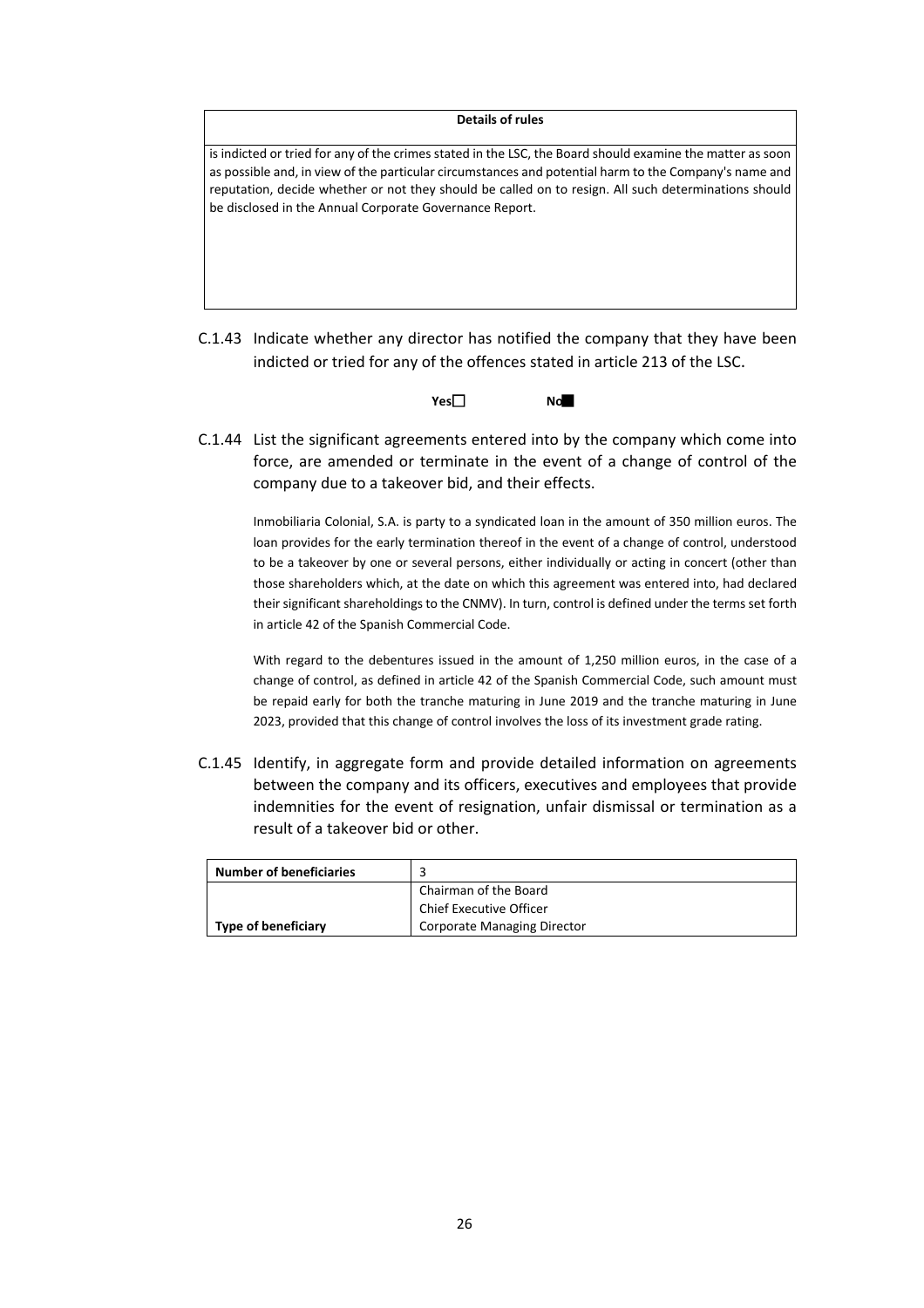| <b>Description of resolutions</b> | The Chairman of the Board and Chief Executive Officer signed                                                                        |
|-----------------------------------|-------------------------------------------------------------------------------------------------------------------------------------|
|                                   | with the Company, on 28 June 2012, agreements relating to their                                                                     |
|                                   | remuneration, in accordance with the resolutions adopted by the                                                                     |
|                                   | internal governing bodies of Inmobiliaria Colonial, S.A. the                                                                        |
|                                   | agreements include, among other aspects relating<br>to                                                                              |
|                                   | remuneration, additional contingent remuneration for the                                                                            |
|                                   | Chairman and the Chief Executive Officer of the Company in the                                                                      |
|                                   | case of their termination or resignation due to a change of control                                                                 |
|                                   | in Inmobiliaria Colonial, S.A. or a significant change in the                                                                       |
|                                   | composition of the Board of Directors, among other cases the<br>established file Board of Directors.                                |
|                                   |                                                                                                                                     |
|                                   | For the Chairman of the Board, this remuneration consists of an                                                                     |
|                                   | amount equal to three years of their annual fixed remuneration                                                                      |
|                                   | for carrying out their executive functions, with a minimum of                                                                       |
|                                   | 1,250,000 euros. For the Chief Executive Officer, this                                                                              |
|                                   | remuneration will consist of the equivalent of three years of total                                                                 |
|                                   | yearly remuneration (fixed remuneration and ordinary variable<br>remuneration) for carrying out his executive functions, with a     |
|                                   | minimum of 1,500,000 euros. These amounts will<br>be                                                                                |
|                                   | automatically updated each year in accordance with the                                                                              |
|                                   | Consumer Price Index. However, the events that would have                                                                           |
|                                   | accrued such remuneration for the Chairman and the Chief                                                                            |
|                                   | Executive Officer did not occur.                                                                                                    |
|                                   | In the case of the Corporate Managing Director, a golden<br>parachute clause triggered in the event of termination under            |
|                                   | certain circumstances or change of control gives rise to                                                                            |
|                                   | compensation on termination of the functions thereof for an<br>amount equal to three years' salary.                                 |
|                                   |                                                                                                                                     |
|                                   | There is also a long-term incentive plan approved by the                                                                            |
|                                   | shareholders at the General Shareholders' Meeting (last modified                                                                    |
|                                   | on 21 January 2014), which entails the delivery of ordinary shares                                                                  |
|                                   | contingent on the Company meeting certain targets each year.<br>The beneficiaries of the plan are the Chairman of the Board, the    |
|                                   | Chief Executive Officer and all members of Colonial's Executive                                                                     |
|                                   | Committee, which includes the Corporate Managing Director.                                                                          |
|                                   | This plan stipulates that the Board of Directors shall wind up the                                                                  |
|                                   | plan early and deliver the maximum number of outstanding                                                                            |
|                                   | shares to each beneficiary if a "substantial liquidity event" occurs.                                                               |
|                                   | A "substantial liquidity event" occurs if a takeover bid is                                                                         |
|                                   | authorised with the aim of acquiring all of Colonial's share capital,                                                               |
|                                   | in the framework of which Colonial's creditors must waive any<br>existing change of control clause, or if existing debt undergoes a |
|                                   | significant refinancing. In the latter case, early settlement of the                                                                |
|                                   | plan shall be subject to ratification by the Nomination and                                                                         |
|                                   | Remuneration Committee. If the aim of the bid is to remove                                                                          |
|                                   | Colonial shares from stock exchange listing, and no change of                                                                       |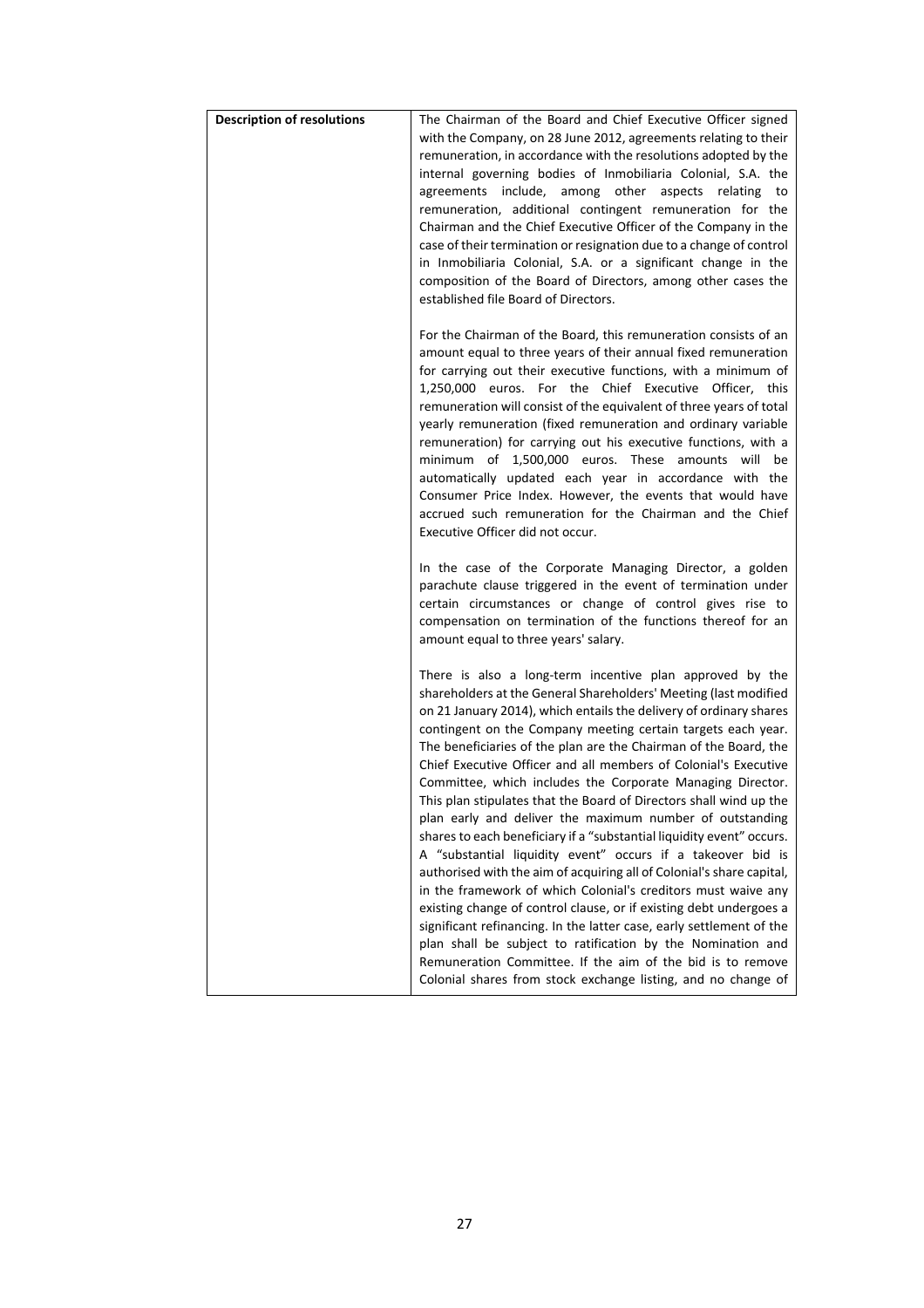|  | equivalent remuneration system must be established based on<br>replacing the share distribution system with an equivalent<br>distribution of cash. If, after the delisting of Colonial shares, a<br>transaction occurs involving a change of control, as part of which<br>Colonial's creditors must waive any existing change of control<br>clause, or if existing debt undergoes a significant refinancing, the<br>Board must wind up the plan early and pay out the maximum<br>contemplated remuneration in cash, subject to the approval of<br>the Nomination and Remuneration Committee. In the event that,<br>during the term of this plan, the Chairman or the CEO were to be<br>dismissed without just cause, the shareholders at the General<br>Meeting were to not extend their term of office or they were<br>removed from their posts without just cause, they will be entitled<br>to early settlement of the plan and delivery would be made of the<br>maximum number of undelivered shares during the years<br>remaining until the end of the term of the plan, unless the unfair<br>dismissal were to occur in 2014 or 2015, in which case they would<br>be entitled to receive 50% of the maximum number of<br>undelivered shares if the dismissal occurs in 2014 or 66% if the<br>dismissal occurs in 2015. Beneficiaries will forfeit any entitlement<br>to such shares in the event of fair dismissal, termination with just<br>cause, or resignation on their own initiative, or in the event of<br>contractual breach with regard to confidentiality, the prohibition<br>to offer services or competition. In such cases, the beneficiaries<br>will forfeit any entitlement to awarded shares. |
|--|--------------------------------------------------------------------------------------------------------------------------------------------------------------------------------------------------------------------------------------------------------------------------------------------------------------------------------------------------------------------------------------------------------------------------------------------------------------------------------------------------------------------------------------------------------------------------------------------------------------------------------------------------------------------------------------------------------------------------------------------------------------------------------------------------------------------------------------------------------------------------------------------------------------------------------------------------------------------------------------------------------------------------------------------------------------------------------------------------------------------------------------------------------------------------------------------------------------------------------------------------------------------------------------------------------------------------------------------------------------------------------------------------------------------------------------------------------------------------------------------------------------------------------------------------------------------------------------------------------------------------------------------------------------------------------------------------------------------|
|--|--------------------------------------------------------------------------------------------------------------------------------------------------------------------------------------------------------------------------------------------------------------------------------------------------------------------------------------------------------------------------------------------------------------------------------------------------------------------------------------------------------------------------------------------------------------------------------------------------------------------------------------------------------------------------------------------------------------------------------------------------------------------------------------------------------------------------------------------------------------------------------------------------------------------------------------------------------------------------------------------------------------------------------------------------------------------------------------------------------------------------------------------------------------------------------------------------------------------------------------------------------------------------------------------------------------------------------------------------------------------------------------------------------------------------------------------------------------------------------------------------------------------------------------------------------------------------------------------------------------------------------------------------------------------------------------------------------------------|

Indicate whether these agreements must be reported to and/or authorised by the governing bodies of the company or its group.

|                                     | <b>Board of Directors</b> | <b>Annual General</b><br><b>Meeting</b> |
|-------------------------------------|---------------------------|-----------------------------------------|
| <b>Body authorising the clauses</b> | Yes                       | No                                      |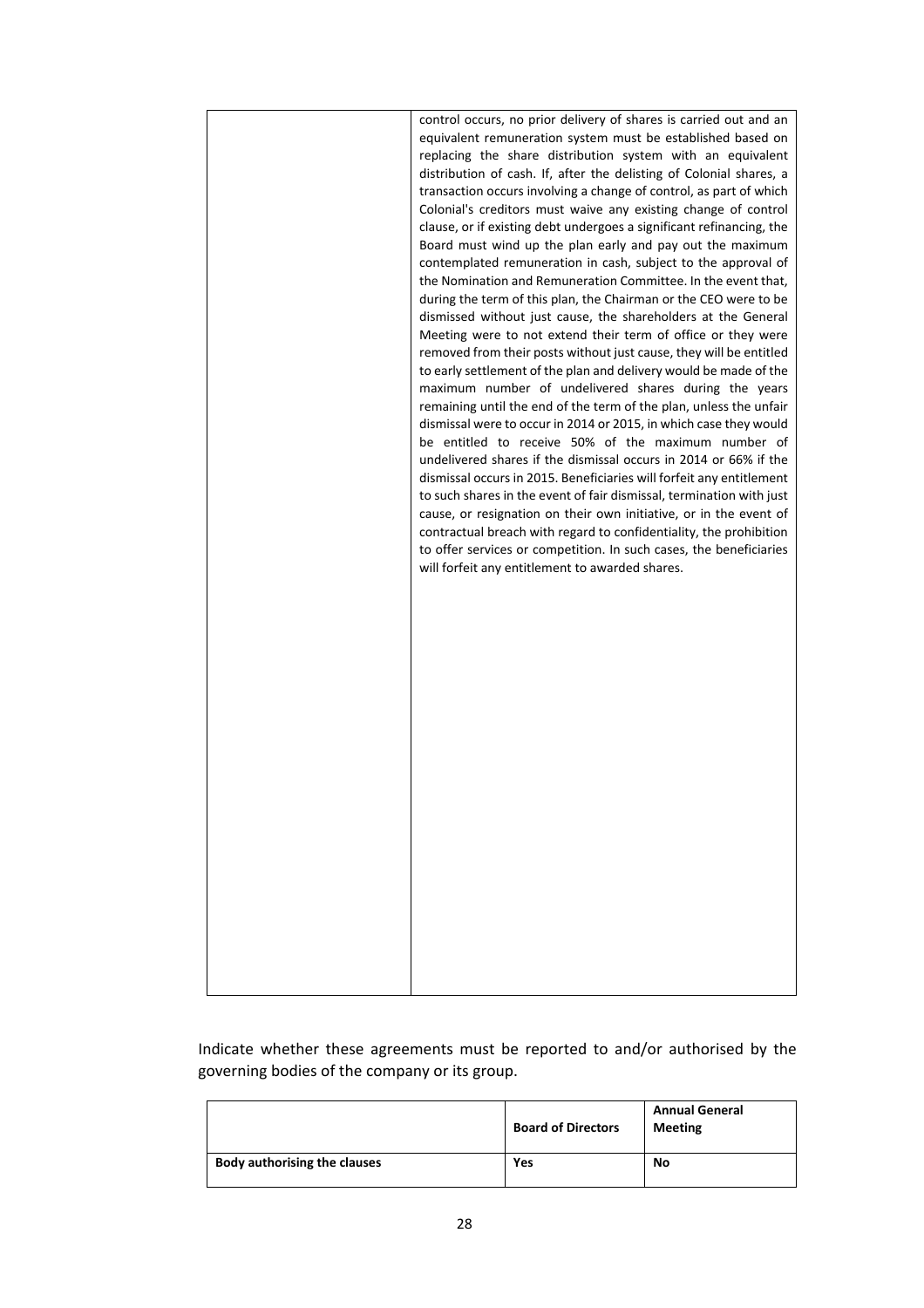|                                                                | Yes | No |
|----------------------------------------------------------------|-----|----|
| Is the General Shareholders' Meeting informed of such clauses? |     |    |

#### C.2 **Board committees**

C.2.1 Give details of all the board committees, their members and the proportion of executive, proprietary, independent and other external directors.

| <b>Name</b>                     | <b>Position</b> | Category    |
|---------------------------------|-----------------|-------------|
| Juan José Brugera Clavero       | Chairman        | Executive   |
| Pedro Viñolas Serra             | Member          | Executive   |
| Grupo Villar Mir, S.A.U.        | Deputy Chairman | Proprietary |
| Francesc Mora Sagués            | Member          | Proprietary |
| Juan Carlos García Cañizares    | Member          | Proprietary |
| Carlos Fernández-Lerga Garralda | Member          | Independent |

#### **EXECUTIVE OR DELEGATE COMMITTEE**

| % of executive directors      | 33% |
|-------------------------------|-----|
|                               |     |
| % of proprietary directors    | 50% |
|                               |     |
| % of independent directors    | 17% |
| % of other external directors | 0%  |
|                               |     |

Explain the committee's duties, describe the procedure and organisational and operational rules and summarise the main actions taken during the year.

By virtue of article 30 of the Regulations of the Board of Directors, the Board of Directors may establish an Executive Committee and permanently delegate thereto all or part of its powers, except for those that cannot be delegated.

The Executive Committee shall be formed by a minimum of three and a maximum of eight members, who must be directors, and its Chairman and Secretary will be those of the Board of Directors.

The Executive Committee shall appoint from among its members a Deputy Chairman, who shall carry out the Chairman's duties if the latter is absent.

The Board of Directors shall appoint the members of the Executive Committee, ensuring that the breakdown of its members by director category is similar to that of the Board itself

In order to be valid, the appointment of directors to the Executive Committee shall require the favourable vote of two thirds of the Board and may not take effect until registered with the Mercantile Registry.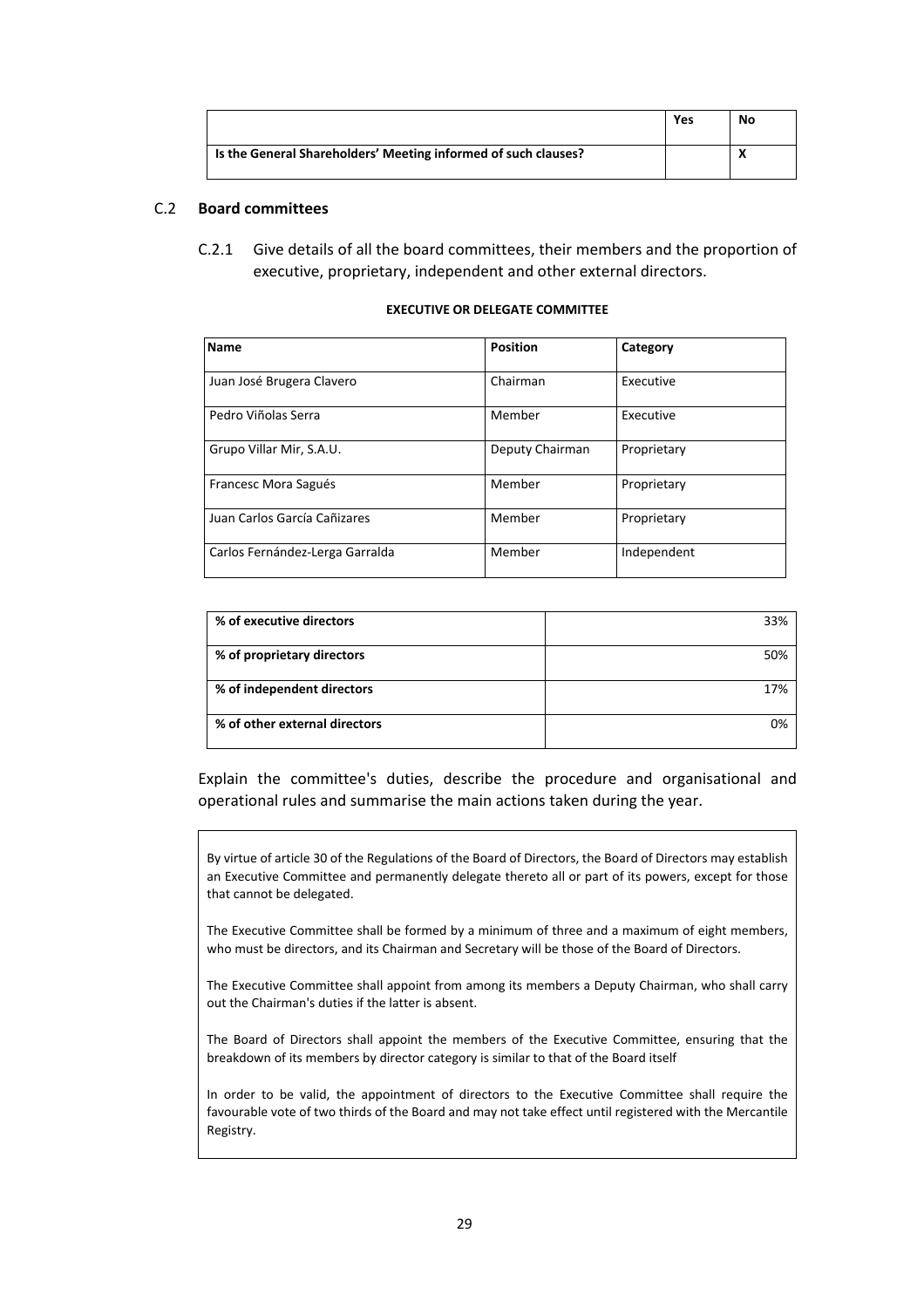The members of the Executive Committee shall be relieved of their duties once their tenure as a director ceases, or when agreed by the Board of Directors.

The Executive Committee shall be convened by its Chairman, either on his own initiative or when requested to do so by two of its members, by letter, telegram, e-mail or fax sent to each of its members at least 48 hours prior to the meeting date, although it may nevertheless be convened immediately if the matter is urgent. Meetings shall be held at the Company's registered office or any place designated by the Chairman and indicated in the call notice.

In order for Executive Committee meetings to be validly constituted, the majority of its members must be present or represented. Resolutions shall be adopted by absolute majority of the members of the Committee. In the event of a conflict of interest, the affected director shall refrain from participating in matters related to the conflict. Votes from directors affected by a conflict of interest and required to absent themselves from the meeting shall be deducted from the calculation of the majority of votes necessary. In the event of a tie, the matter shall be submitted to the Board of Directors, the convening of which shall be requested by the members of the Executive Committee pursuant to article 29 of the Bylaws, unless a meeting of said body has already been convened for within the next thirty calendar days, in which case the Committee shall ask the Chairman of the Board to include the points for which there was a tie on the agenda of said meeting.

The Executive Committee, through its Chairman, shall inform the Board of the matters dealt with and decisions adopted by the Committee. To this end, all Board members should receive a copy of the minutes of Executive Committee meetings.

Indicate whether the composition of the Executive Committee reflects the participation within the board of the different types of directors.



**If not, explain the composition of the Executive or Delegate Committee**

Although the breakdown of the Executive Committee by category of director does not exactly match the current composition of the Board, the structure of the Executive Committee does reflect sufficient diversity of knowledge, experience and category of director to ensure that it can fulfil its mandate effectively, objectively and with independence of judgement.

## **AUDIT COMMITTEE**

| <b>Name</b>                     | <b>Position</b> | Category                |
|---------------------------------|-----------------|-------------------------|
| Javier Iglesias de Ussel Ordís  | Chairman        | Independent             |
| Carlos Fernández-Lerga Garralda | Member          | Independent             |
| Ana Sainz de Vicuña Bemberg     | Member          | Independent             |
| Luis Maluquer Trepat            | Member          | Other external director |
| Juan Villar-Mir de Fuentes      | Member          | Proprietary             |

| % of proprietary directors | 20.00% |
|----------------------------|--------|
|                            |        |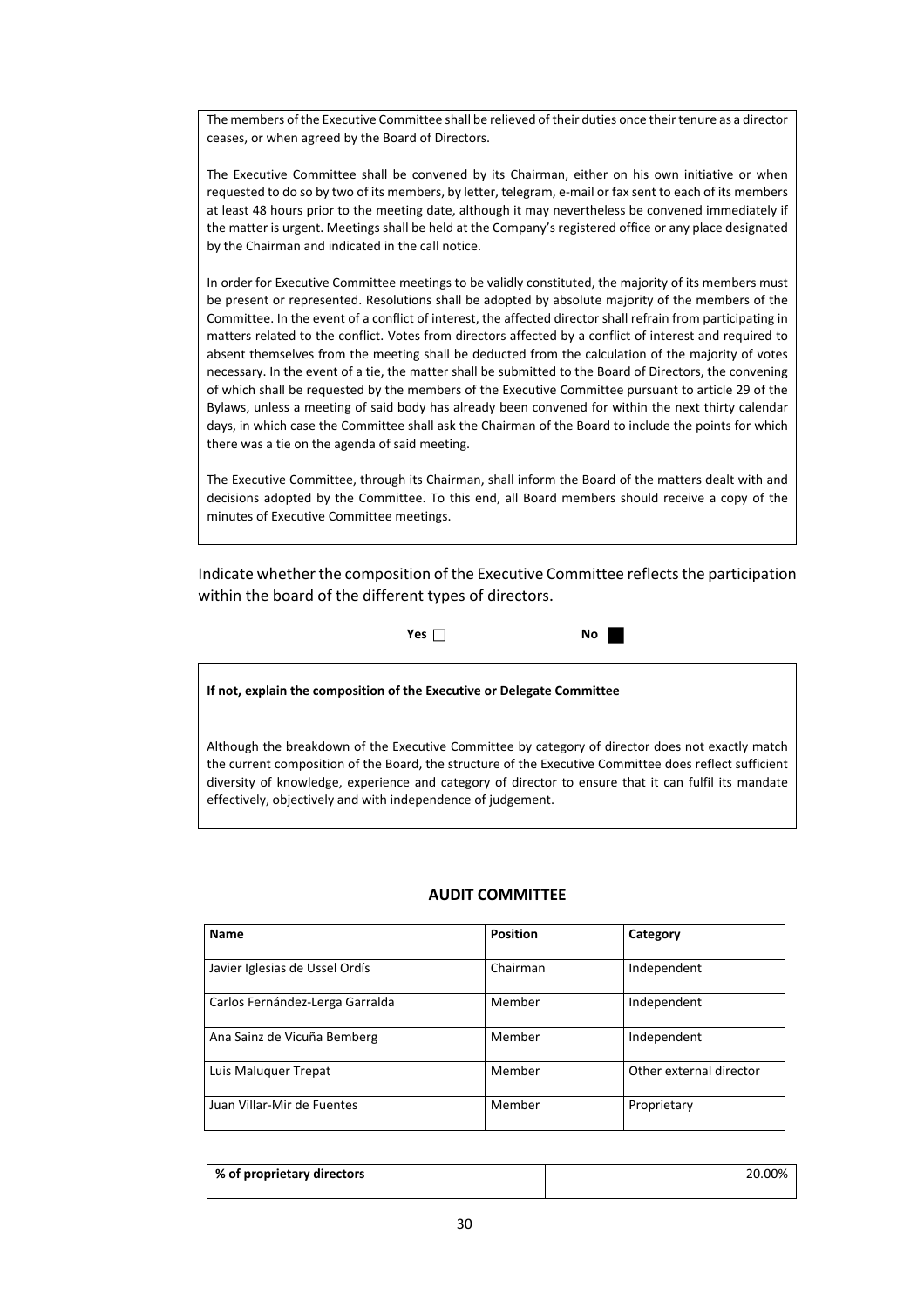| % of independent directors    | 60.00% |
|-------------------------------|--------|
| % of other external directors | 20.00% |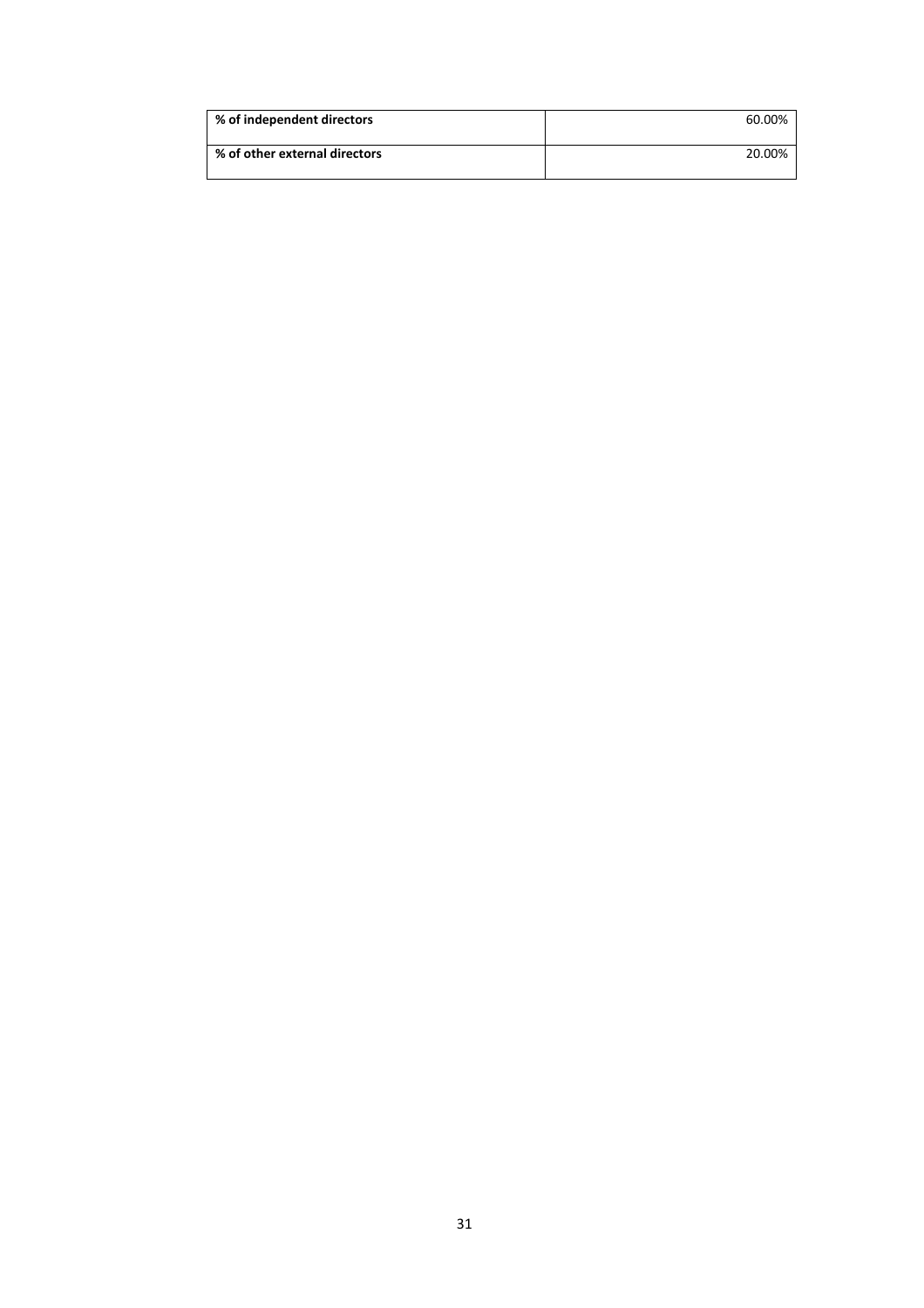Explain the committee's duties, describe the procedure and organisational and operational rules and summarise the main actions taken during the year.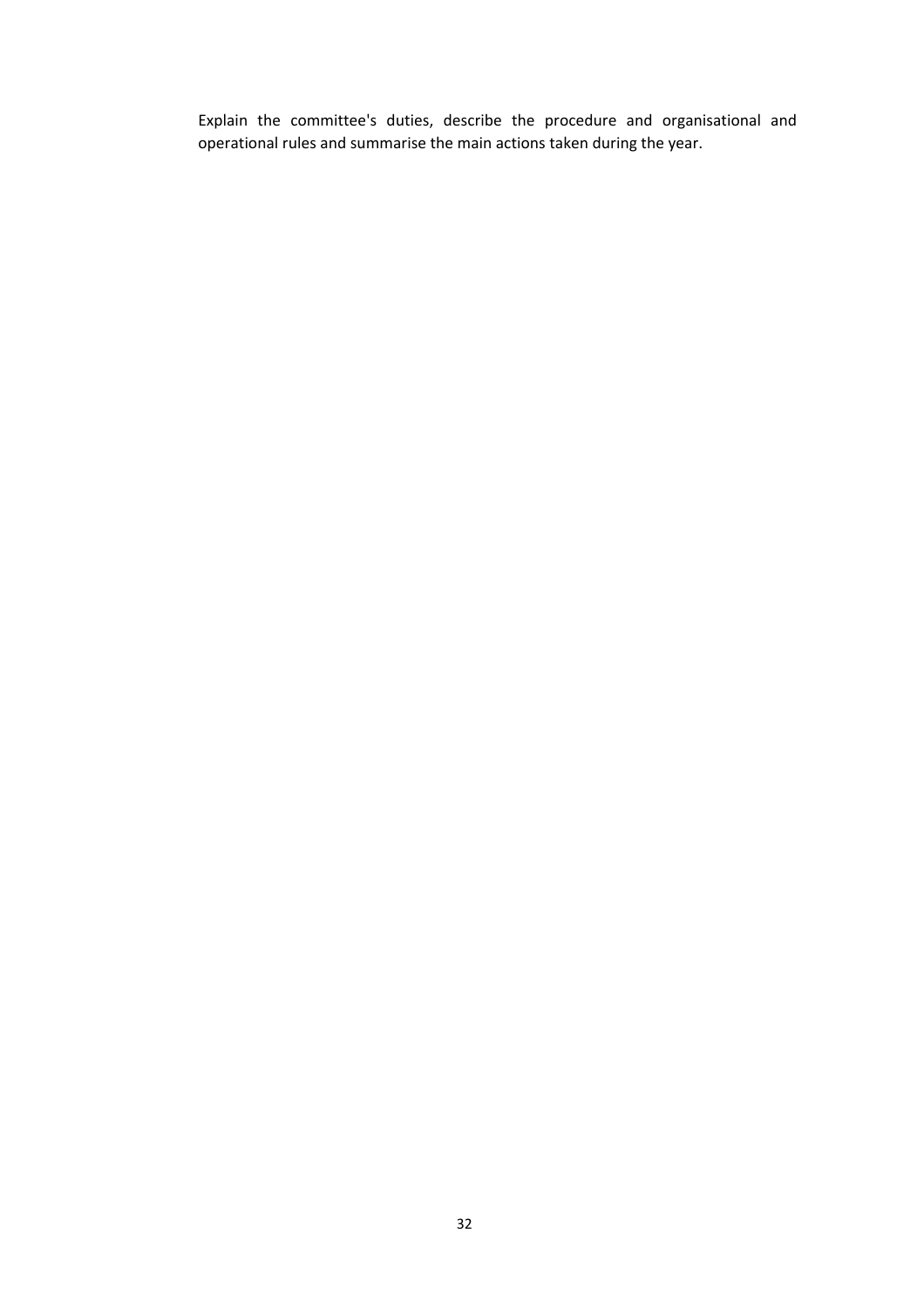In accordance with article 32 of the Bylaws, Committee shall comprise a minimum of three and a maximum of eight directors, all of which must be non‐executive directors, appointed by the Board. The Committee will also include the number of independent directors stipulated by law and at least one of them will be appointed taking into account the director's knowledge and experience regarding accounting and/or auditing. The Committee will appoint a Chairman from among its members, who must be an independent director. The Chairman shall be replaced every four years, and may be reelected after one year has elapsed from the date on which his/he term of office expired. The Committee will also appoint a Secretary from among its members, or may designate the Secretary of the Board to fill this position. If the Secretary of the Committee is absent, the Secretary of the Board or the Deputy Secretary thereof will carry out these duties. The Committee may appoint, where applicable, a Deputy Chairman who must also be an independent director. The Committee may avail itself of the technical assistance of the Secretary or the Deputy Secretary of the Board at its meetings, at the request of the Chairman of the Committee. The members of the Committee shall be relieved of their duties once their tenure as a director ceases, or when agreed by the Board. The Committee must at least carry out the following: 1. Report to the General Shareholders' Meeting on any questions posed in relation to those matters for which the Committee is responsible. 2. Monitor the effectiveness of internal control, internal audit and risk management systems, and discuss with the external auditors any significant weaknesses detected in the internal control system. 3. Supervise the drawing up and presenting of financial information. 4. Propose to the Board the selection, appointment, re-election and replacement of the external auditor, as well as the terms of its engagement, and gather information therefrom regarding the audit plan and the implementation thereof, and preserve its independence in the performance of its duties. 5. Establish relationships with the external auditor to receive information on any issues which may jeopardise itsindependence and which will be studied, and any other information relating to the audit, as well as any other communications provided for in the law. Written confirmation must be received, on an annual basis, from the external auditor of its independence with respect to the Company or entities directly or indirectly connected thereto, as well as information on any type of additional services provided and the related fees received by the external auditor or by persons or entities related to the auditor pursuant to that provided in the law. 6. Issue, on an annual basis and prior to the issuance of the auditor's report, a report expressing an opinion on the independence of the external auditor. 7. Inform the Board of all matters established by law, the Bylaws and the Regulations of the Board of Directors. 8. Prepare an annual report on the activities of the Committee, which must be included in the management report. 9. Propose to the Board of Directors any other matters that it deems relevant for which it is responsible. The Committee shall meet whenever requested to do so by at least two of its members, or at the behest of the Chairman, who is responsible for convening it. The call notice shall be valid provided it is sent by any means that allow acknowledgement of its receipt. The Committee shall be validly convened when the majority of its members are present or represented, adopting resolutions by majority of those present or represented. The member affected must abstain from participating in the deliberation and voting on resolutions in which such member or a person related thereto has a conflict of interest. Votes of those affected by a conflict of interest shall be deducted from the calculation of the majority of votes necessary. Proxies are granted in writing and specifically for each meeting and solely to other members. The Chairman has a casting vote in the event of a tie. Minutes are taken of all Committee meetings and are made available to the Board. Article 32 of the Regulations of the Board sets forth these rules, always favouring the independence of the Committee.

In 2015, the Committee carried out, among others, the following functions:

- Acted as a communication channel between the Board of Directors and the auditor, assessing the audit results.
- Reported on the re-election of Deloitte, S.L. as the auditor for the individual and consolidated financial statements for the year ended 31/12/2015.
- Analysed possible impacts of the new Audit Law and, in particular, oversaw the process of replacing the auditor as a result of such law.
- Approved the external and internal audit plan for 2015.
- Monitored the effectiveness of the internal control, internal audit and risk management systems, including tax risks, and discussed with the auditor any significant weaknesses detected in the internal control system.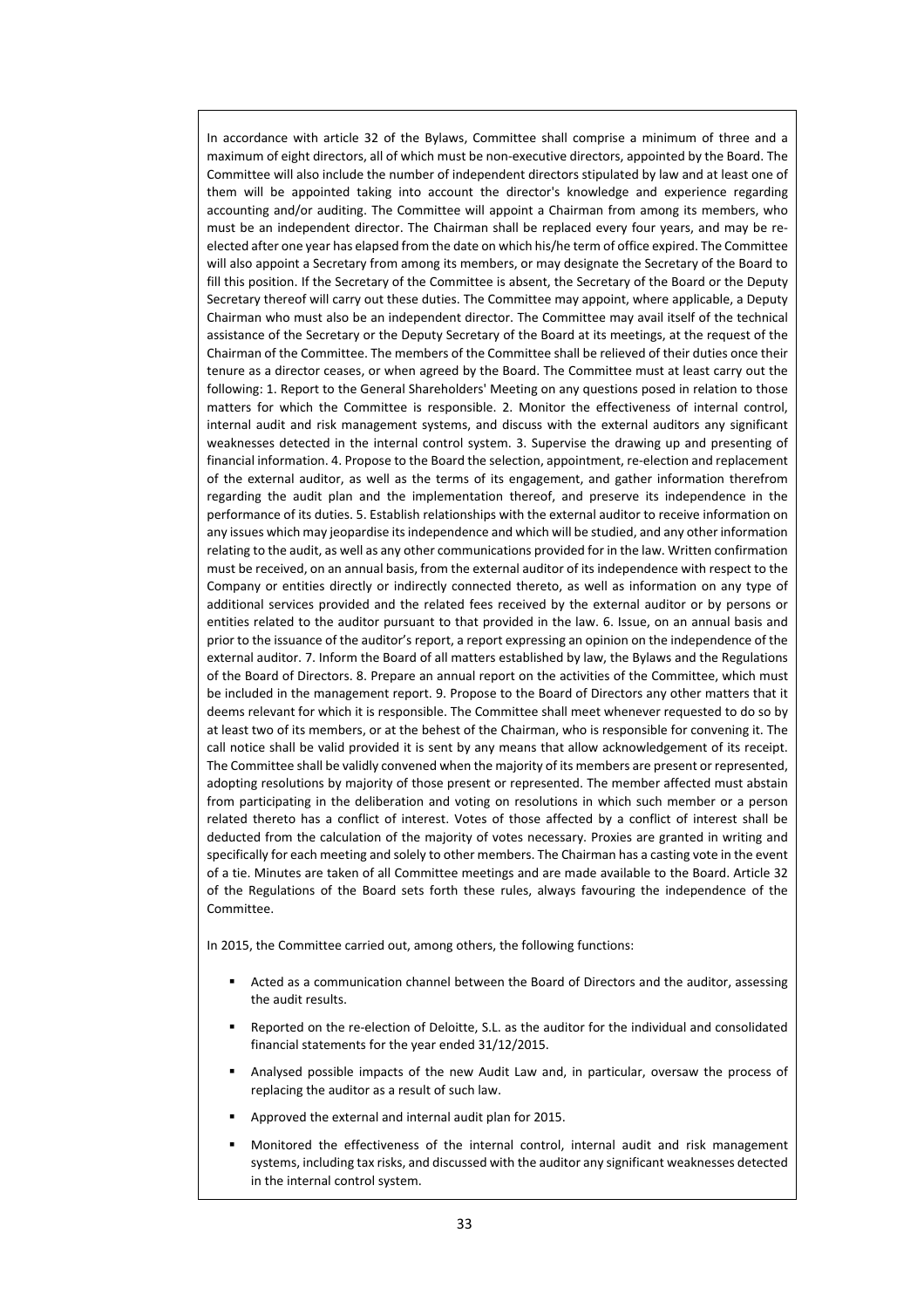- Approved the risk management and control policy, corporate governance and treasury share reports to be submitted to the Board.
- Supervised compliance with corporate governance rules and the internal codes of conduct.
- Preparation of the corporate social responsibility policy.
- Drawing up and presenting the required financial information.
- Reported on the Annual Corporate Governance Report.
- Analysed the amendments to the Bylaws and the Regulations of the General Shareholders' Meeting, following the reform of the law, duly submitted for approval at the General Shareholders' Meeting.
- Reported on the amendments to the Regulations of the Board, following the reform of the law, submitted for approval by the Board.
- Analysed and monitored the Company's tax strategy and policy, and ensured it adhered to the Code of Best Tax Practices.
- Evaluated its own functioning.
- Proposed to the Board the appointment of the new head of the internal audit function.
- Coordinated with the Committee of Société Foncière Lyonnaise (SFL) for the purpose of unifying criteria and improving efficiency in the audit process of the two companies.

Identify the director who has been appointed Chairman on the basis of knowledge and experience of accounting or auditing, or both and state the number of years they have been Chairman.

| Name of director            | Javier Iglesias de Ussel Ordís |
|-----------------------------|--------------------------------|
| Number of years as Chairman | ર                              |

#### **NOMINATION AND REMUNERATION COMMITTEE**

| Name                            | <b>Position</b> | Category    |
|---------------------------------|-----------------|-------------|
| Carlos Fernández-Lerga Garralda | Chairman        | Independent |
| Juan Villar-Mir de Fuentes      | Member          | Proprietary |
| Juan Carlos García Cañizares    | Member          | Proprietary |
| Francesc Mora Sagués            | Member          | Proprietary |
| Javier Iglesias Ussel Ordís     | Member          | Independent |

| % of proprietary directors    | 60.00% |
|-------------------------------|--------|
| % of independent directors    | 40.00% |
| % of other external directors | 0.00%  |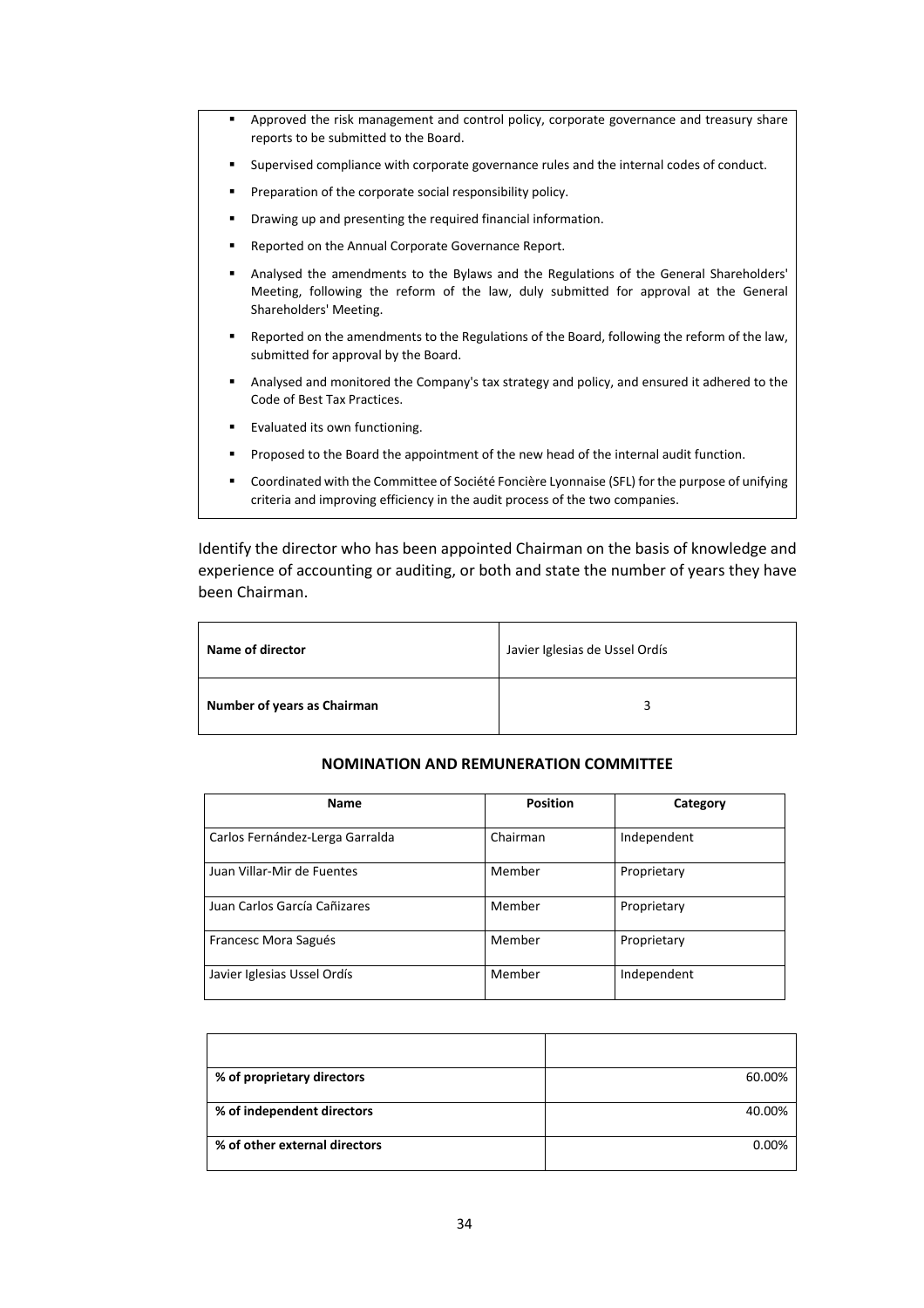Explain the committee's duties, describe the procedure and organisational and operational rules and summarise the main actions taken during the year.

In accordance with article 33 of the Bylaws, the Nomination and Remuneration Committee shall comprise a minimum of three and a maximum of eight directors, all of which must be non-executive directors, appointed by the Board. The Committee will include the number of independent directors stipulated by law. The Committee will appoint a Chairman from among its members, who in any case shall be an independent director. The Committee will appoint a Secretary from among its members, or may designate the Secretary of the Board to fill this position. If the Secretary of the Committee is absent, the Secretary of the Board or, where applicable, the Deputy Secretary thereof will carry out these duties. The Committee may appoint a Deputy Chairman who shall also be an independent director. In any case, the Committee may avail itself of the technical assistance of the Secretary or the Deputy Secretary of the Board at its meetings, at the request of the Chairman of the Committee. The members of the Committee shall be relieved of their duties once their tenure as a director ceases, or when agreed by the Board of Directors. The Committee must at least carry out the following: 1. Evaluate the competencies, knowledge and experience required on the Boar. Define the roles and capabilities required of the candidates, and decide the time and dedication necessary for them to effectively perform their duties. 2. Establish a representation target for the less well‐represented gender on the Board and draft guidelines on how to reach this target. 3. Submit to the Board proposals for appointment of independent directors to be appointed through co‐option or to be submitted for approval at the General Shareholders' Meeting, and proposals for re-election or removal of such directors by the shareholders at the General Shareholders' Meeting 4. Report on the proposals for appointment of the other directors to be appointed through co-option or to be submitted for approval at the General Shareholders' Meeting, as well as proposals for re‐election or removal by the shareholders at the General Shareholders' Meeting. 5. Report on the proposals for appointment and removal of senior executives and the basic terms and conditions of their contracts. 6. Examine and organise the succession of the Chairman of the Board and the Company's Chief Executive Officer and, if appropriate, make proposals to the Board in order for such succession to occur in an orderly and planned manner. 7. Propose to the Board of Directors the remuneration policy for directors and general managers or whoever carries out senior executive functions and reports directly to the Board, the Executive Committee or the Chief Executive Officer, as well as the individual remuneration and other contractual conditions of the executive directors, and ensure the observance thereof. 8. Propose to the Board any other matters that it deems relevant for which it is responsible. 9. Any other functions that may be attributed thereto by the Bylaws or the Regulations of the Board. The Committee shall meet whenever requested to do so by at least two of its members, or at the behest of the Chairman, who is responsible for convening it. The call notice shall be valid provided it is sent by any means that allow acknowledgement of its receipt. The Committee shall be validly convened when the majority of its members are present or represented, adopting resolutions by majority of those present or represented. A Committee member must abstain from participating in the deliberation and voting on resolutions or decisions in which such member or a person related thereto has a direct or indirect conflict of interest. Votes of those affected by a conflict of interest shall be deducted from the calculation of the majority of votes necessary. Proxies are granted in writing and specifically for each meeting and solely to other Committee members. The Chairman shall have a casting vote in the event of a tie. Minutes are taken of all Committee meetings and are made available to all members of the Board. Article 33 of the Regulations of the Board sets forth these rules regarding the Committee, always favouring its independence.

In particular, in 2015 the Committee carried out, among others, the following functions:

- Ensured that the remuneration policy established by the Company was observed and, in particular, proposed to the Board the remuneration policy for directors and senior executives, the individual remuneration of the Chairman of the Board and the Chief Executive Officer and other conditions of their contracts in order to bring them into line with the new Spanish Limited Liability Companies Law, and reported to the Board on the remuneration proposed for senior executives.
- Proposed the number of shares that the beneficiaries of the share delivery plan approved at the General Shareholders' Meeting held on 21 January 2014 would receive.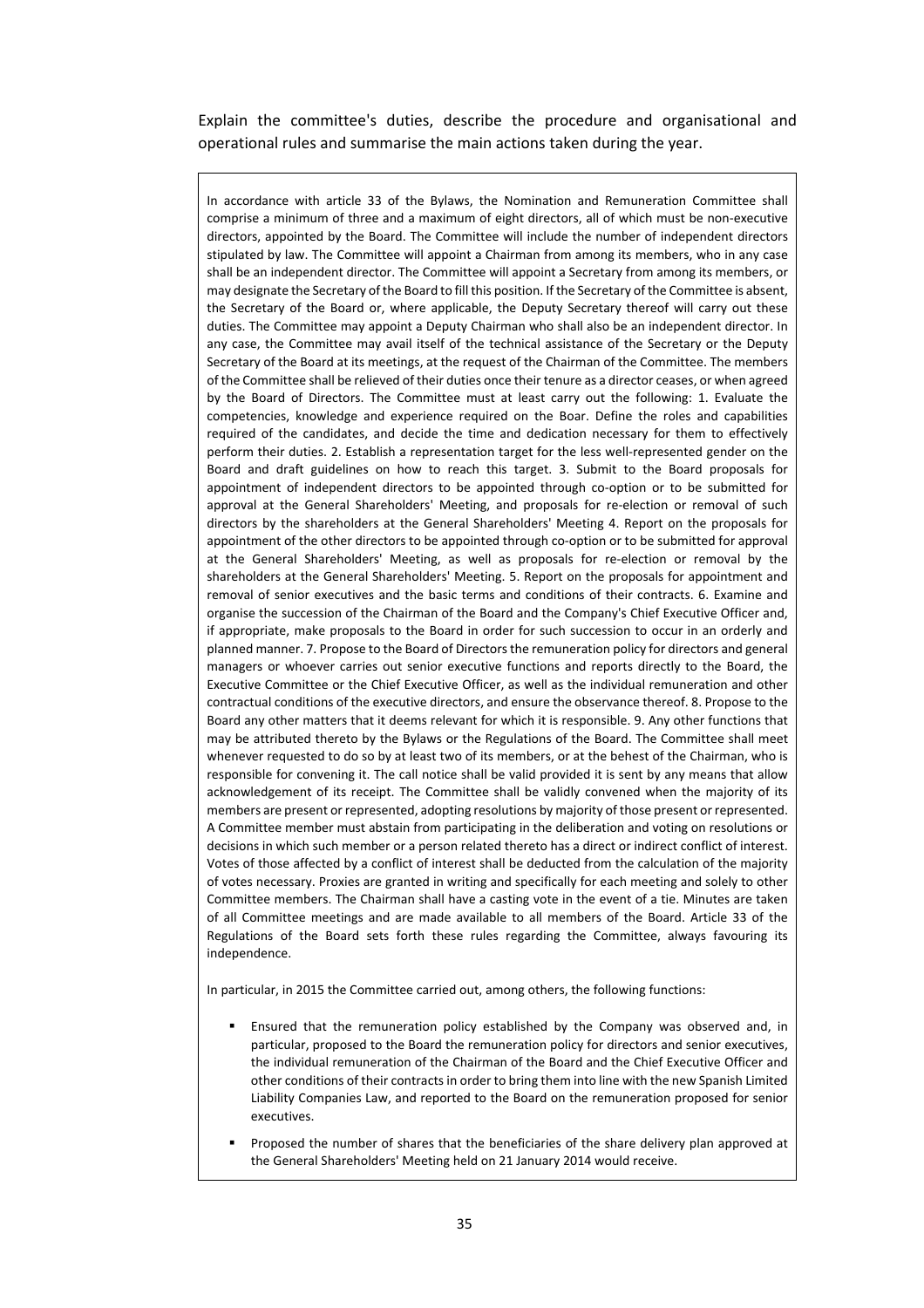- Began the analysis of the Company's remuneration policy for the next four years beginning in 2016, including a potential new remuneration system for the Chairman and the Chief Executive Officer.
- Proposed an annual maximum limit for the total amount of director remuneration.
- Examined and organised the succession of the Chairman of the Board and the Company's Chief Executive Officer.
- Reported to the Board on the evaluation of its own functioning and that the Board of Directors and of the performance of the Chairman and the Chief Executive Officer.
- Proposed to the Board the content of the Annual Directors' Remuneration Report.
- Analysed the amendments to the corporate governance texts that affect the Committee and its functions to bring them into line with the new law.
- Reported favourably on (i) the appointment by co-option of Sheikh Ali Jassim M. J. Al-Thani, at the proposal of its shareholder, Qatar Investment Authority, following the resignation tendered by Silvia Villar‐Mir de Fuentes; and (ii) the appointment of Nuria Oferil Coll, director of the Company'slegalservices department and Deputy Secretary of the Board, as proprietary director of SFL as a representative of Colonial.
- C.2.2 Complete the following table on the number of female directors on the various board committees over the past four years.

|                                                 | <b>Number of female directors</b> |             |              |          |          |          |          |   |
|-------------------------------------------------|-----------------------------------|-------------|--------------|----------|----------|----------|----------|---|
|                                                 | Year t                            |             | Year t-1     |          | Year t-2 |          | Year t-3 |   |
|                                                 | Number %                          |             |              | Number % | Number % |          | Number % |   |
| <b>Executive Committee</b>                      | $\Omega$                          | $\Omega$    | $\Omega$     | 0        | 0        | $\Omega$ | $\Omega$ | n |
| <b>Audit Committee</b>                          | 1                                 | 20%         | $\mathbf{1}$ | 20%      | 0        | 0        | $\Omega$ | 0 |
| <b>Nomination and Remuneration</b><br>Committee | 0                                 | $\mathbf 0$ | $\mathbf 0$  | 0        | 0        | 0        | 0        | U |

#### C.2.3 Repealed

- C.2.4 Repealed
- C.2.5 Indicate, as appropriate, whether there are any regulations governing the board committees. If so, indicate where they can be consulted, and whether any amendments have been made during the year. Also, indicate whether an annual report on the activities of each committee has been prepared voluntarily.

The Board committees are governed by the Regulations of the Board of Directors, which are available on the Company's website (www.inmocolonial.com) under the "Corporate governance" section, and on the website of the Spanish National Securities Market Commission (www.cnmv.es).

In 2015 the related amendments were made to (i) bring the regulationsinto line with the Spanish Limited Liability Companies Law, as worded following the entry into force of Law 31/2014, (ii) include improvements in corporate governance in addition to those required by law, and (iii) include technical improvements in the wording of the text.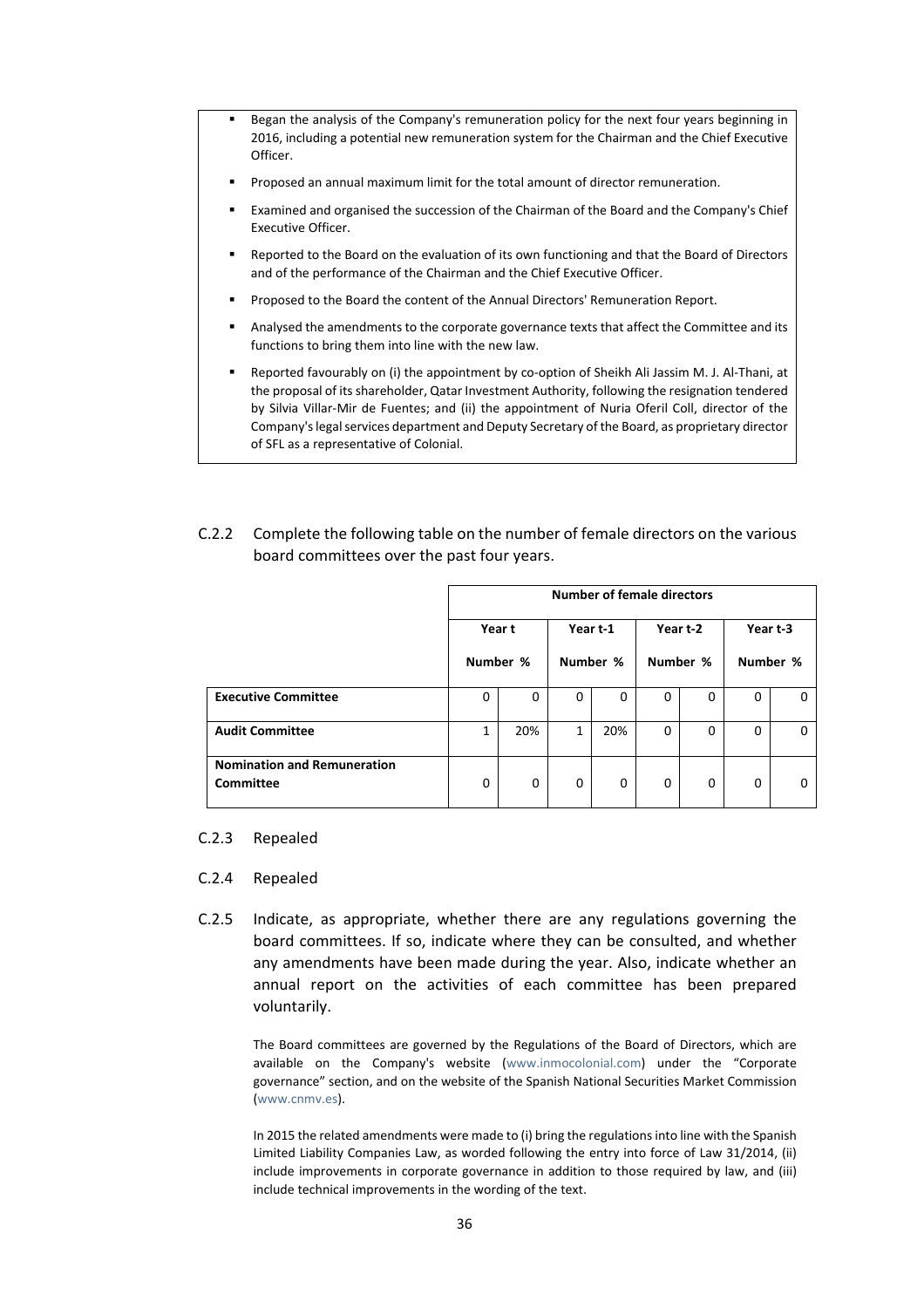The annual report on the activities of each committee in 2015 was prepared by the Audit and Control Committee and made available to shareholders on the Company's website along with the call notice for the General Shareholders' Meeting.

## C.2.6 Repealed

## **D RELATED‐PARTY AND INTRAGROUP TRANSACTIONS**

D.1 Explain, if applicable, the procedures for approving related party or intragroup transactions.

#### **Procedures for approving related party transactions**

Pursuant to article 17 of the Regulations of the Board of Directors, express authorisation is required from the Board of Directors, which cannot be delegated, following a favourable report from the Audit and Control Committee, in the following cases:

‐ Provision of professional services by a director to Inmobiliaria Colonial companies. The employment or any other type of relationship that executive directors have with the Company is exempt for these purposes.

‐ Sale, or transfer in any other way, for any manner of economic consideration, by a director, a significant shareholder or a shareholder represented on the Board, or parties related thereto, to Inmobiliaria Colonial or its Group companies of supplies, materials, goods or rights in general.

‐ Transfer by Group companies to a director, a significant shareholder or a shareholder represented on the Board, or parties related thereto, of supplies, materials, goods or rights, in general, which do not form part of the ordinary business of the transferring company.

- Provision of works, services or sale of materials by Inmobiliaria Colonial Group companies to a director, significant shareholder or a shareholder represented on the Board, or parties related thereto, and which, being part of their ordinary business, is carried out under economic conditions below market rates.

‐ Any other legal business with Group companies in which the director or persons related thereto has a direct or indirect interest.

The aforementioned approval by the Board of Directors will not be necessary when such transactions simultaneously meet the following three characteristics: 1. They are governed by standard form contracts applied on an across‐the‐board basisto a large number of clients; 2. They go through at market prices, generally set by the person supplying the goods or services; and 3. The amount does not exceed 1% of the Company's annual income.

D.2 List any relevant transactions, by virtue of their amount or importance, between the company or its group of companies and the company's significant shareholders:

| Name or corporate<br>name of significant<br>shareholder | Name or corporate name of<br>the company or its group<br>company | Nature of the<br>relationship | Type of<br>transaction | <b>Amount</b><br>(thousands<br>of euros) |
|---------------------------------------------------------|------------------------------------------------------------------|-------------------------------|------------------------|------------------------------------------|
|                                                         |                                                                  |                               |                        |                                          |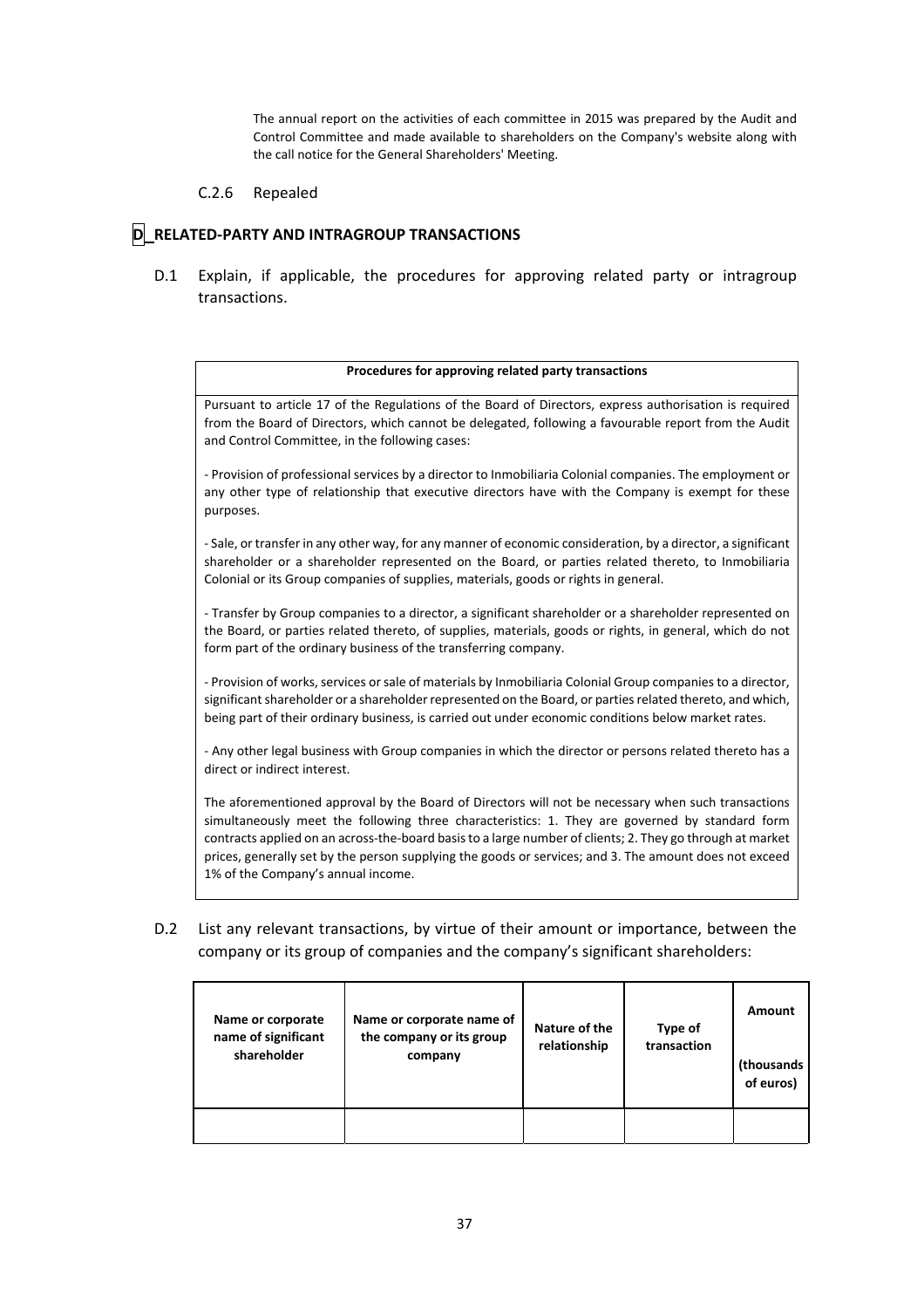D.3 List any relevant transactions, by virtue of their amount or importance, between the company or its group of companies and the company's managers or directors.

| Name or<br>corporate name<br>of director or<br>senior manger | Name or<br>corporate name<br>of related party | Relationship | Type of<br>transaction | Amount<br>(thousands of<br>euros) |
|--------------------------------------------------------------|-----------------------------------------------|--------------|------------------------|-----------------------------------|
|                                                              |                                               |              |                        |                                   |

D.4 List any relevant transactions undertaken by the company with other companies in its group that are not eliminated in the process of drawing up the consolidated financial statements and whose subject matter and terms set them apart from the company's ordinary trading activities.

In any case, list any intragroup transactions carried out with entities in countries or territories considered to be tax havens.

| Corporate name of the group | <b>Brief description of the</b> | Amount               |
|-----------------------------|---------------------------------|----------------------|
| company                     | transaction                     | (thousands of euros) |
|                             |                                 |                      |

D.5 Indicate the amount from other related party transactions.

There are none.

D.6 List the mechanisms established to detect, determine and resolve any possible conflicts of interest between the company and/or its group, and its directors, management or significant shareholders.

In accordance with article 29 of the Bylaws, a director must abstain from participating in the deliberation and voting on resolutions or decisions in which such director or a person related thereto has a direct or indirect conflict of interest. Votes from directors affected by a conflict of interest and required to absent themselves from the meeting shall be deducted from the calculation of the majority of votes necessary. Resolutions or decisions that affect the director in his position as director, such as the appointment or revocation of positions in the governing body or others of a similar nature, are excluded from this obligation to abstain. Likewise, in accordance with article 16 of the Regulations of the Board of Directors, directors must adopt the measures necessary to avoid becoming involved in situations where their interests, either as independent professionals or as employees, may be in conflict with the Company's interests and their duties to the Company.

In particular, the duty to avoid conflicts of interest requires that directors abstain from: a) carrying out transactions with the Company, except when they are ordinary transactions, performed under standard market conditions for customers and are hardly relevant, which is understood to mean those transactions whose information is not necessary to present a true and fair view of the Company's assets and liabilities, financial position and results; b) using the Company's name or relying on their status as directors to unduly influence private transactions; c) using the Company's assets, including its confidential information, for personal gain; d) taking advantage of the Company's business opportunities; e) obtaining advantages or remuneration from third parties other than the Company and its Group in connection with the performance of their duties, unless considered an act of mere courtesy; f) carrying out activities as independent professionals or as employees that involve effective competition, be it present or potential, with the Company, or that, in any other way, place the directors in an ongoing conflict with the Company's interests. The foregoing will also be applicable if the beneficiary of the actions or prohibited activities is a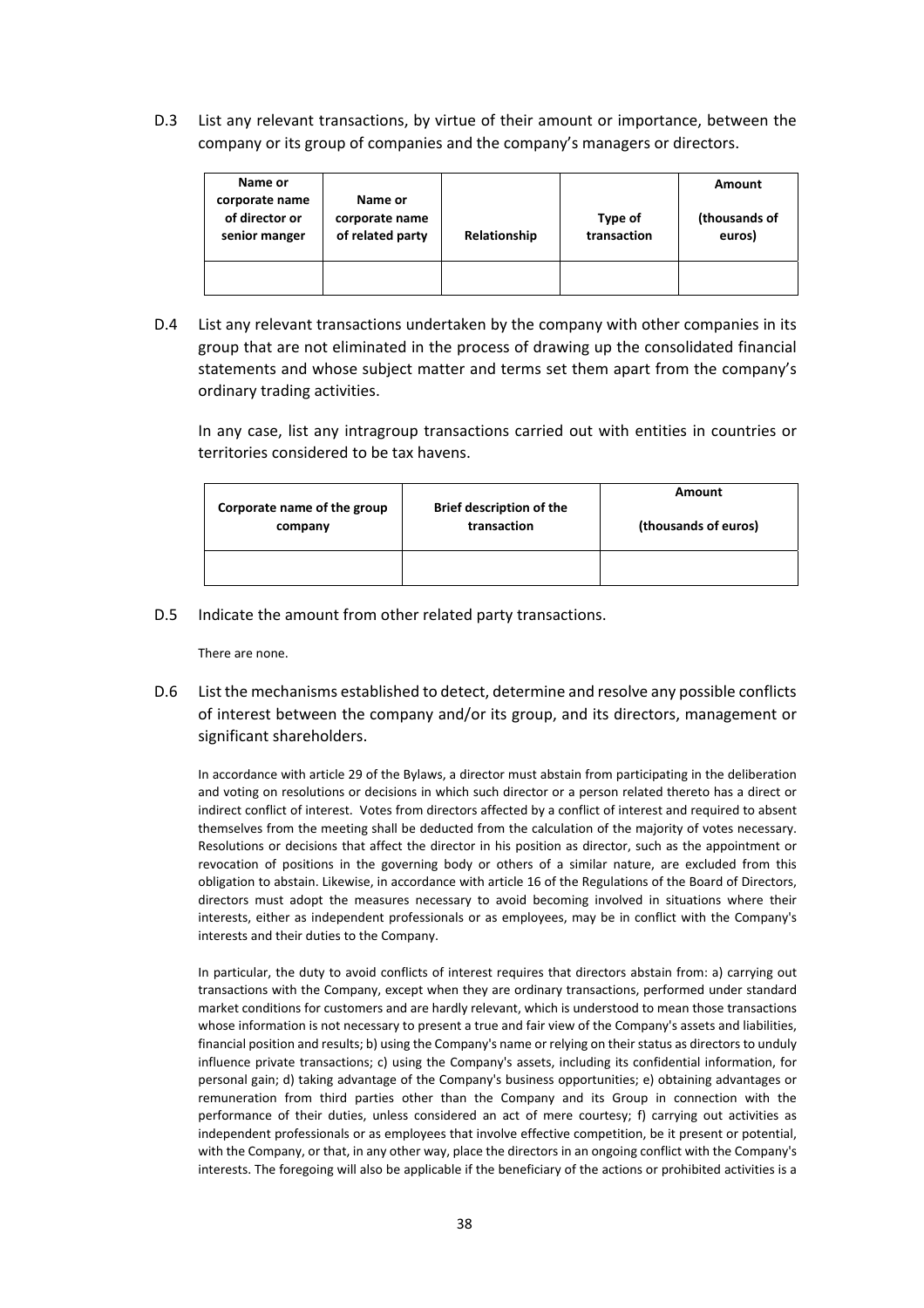person related to the director. Those persons mentioned in the Spanish Limited Liability Companies Law shall be considered related parties.

In all cases, directors must notify the Board of any conflict that they or persons related thereto may have that could lead to a direct or indirect conflict of interest with the Company. Any conflicts of interest in which the directors are involved shall be reported in the notes to the financial statements and in the annual corporate governance report.

However, the Company may waive the prohibitions contained in the section above in certain cases, and authorise a director or a person related thereto to carry out a specific transaction with the Company, use certain company assets, take advantage of a specific business opportunity, or obtain an advantage or remuneration from a third party. If the prohibition of using the Company's assets is waived, the economic advantage obtained shall be considered indirect remuneration and must be authorised by the Nomination and Remuneration Committee. The authorisation must be approved by the shareholders at the General Meeting when its purpose is to waive the prohibition of obtaining an advantage or remuneration from third parties, or when it affects a transaction whose value is greater than ten per cent of the Company's assets. Authorisation may be granted in other cases by the Board of Directors, provided the independence of the members granting such authorisation with regard to the exempt director can be guaranteed. The Company must also ensure that the authorised transaction does not harm its assets and liabilities and, where applicable, ensure its performance under market conditions and the transparency of the process. The obligation of not competing with the Company may only be waived if no damage is expected to be caused to the Company or if the Company is expected to be compensated for the profit that such director may obtain. The waiver will be granted through an express and separate resolution by the shareholders at the General Meeting.

D.7 Is more than one group company listed in Spain?



# **E RISK CONTROL AND MANAGEMENT SYSTEMS**

E.1 Describe the risk management system in place at the company, including fiscal risks.

Risk management as a key aspect of Colonial's organisational culture and, for this reason, all risksto which the Company is exposed are identified, analysed, assessed, managed, controlled and updated.

In order to meet these corporate objectives, the Company has developed an Internal Control and Risk Management System (hereinafter, ICRMS), which establishes the bases for the efficient and effective management of risks, including tax risks, throughout the Company.

Colonial's ICRMS is structured in the following phases:

- i. Identification, analysis and assessment:
- Identification of risks which may prevent Colonial from fulfilling its strategic goals: risk map.
- Analysis of the possible positive and negative effects of risk events and their likelihood.
- Assessment and treatment of risks based on strategic risk appetite criteria and risk tolerance levels and an analysis of the options to respond thereto (either minimising the negative impact or maximising the growth potential of opportunities).
- ii. Management and updating:
- Establishment of constant communication flows (consultation, information and training) to promote a risk management culture throughout the entire Company.
- Review of the model by monitoring and updating the results of the ICRMS.
- iii. Control:
- Independent monitoring of the efficiency of the ICRMS and the existing control measures by the internal audit function.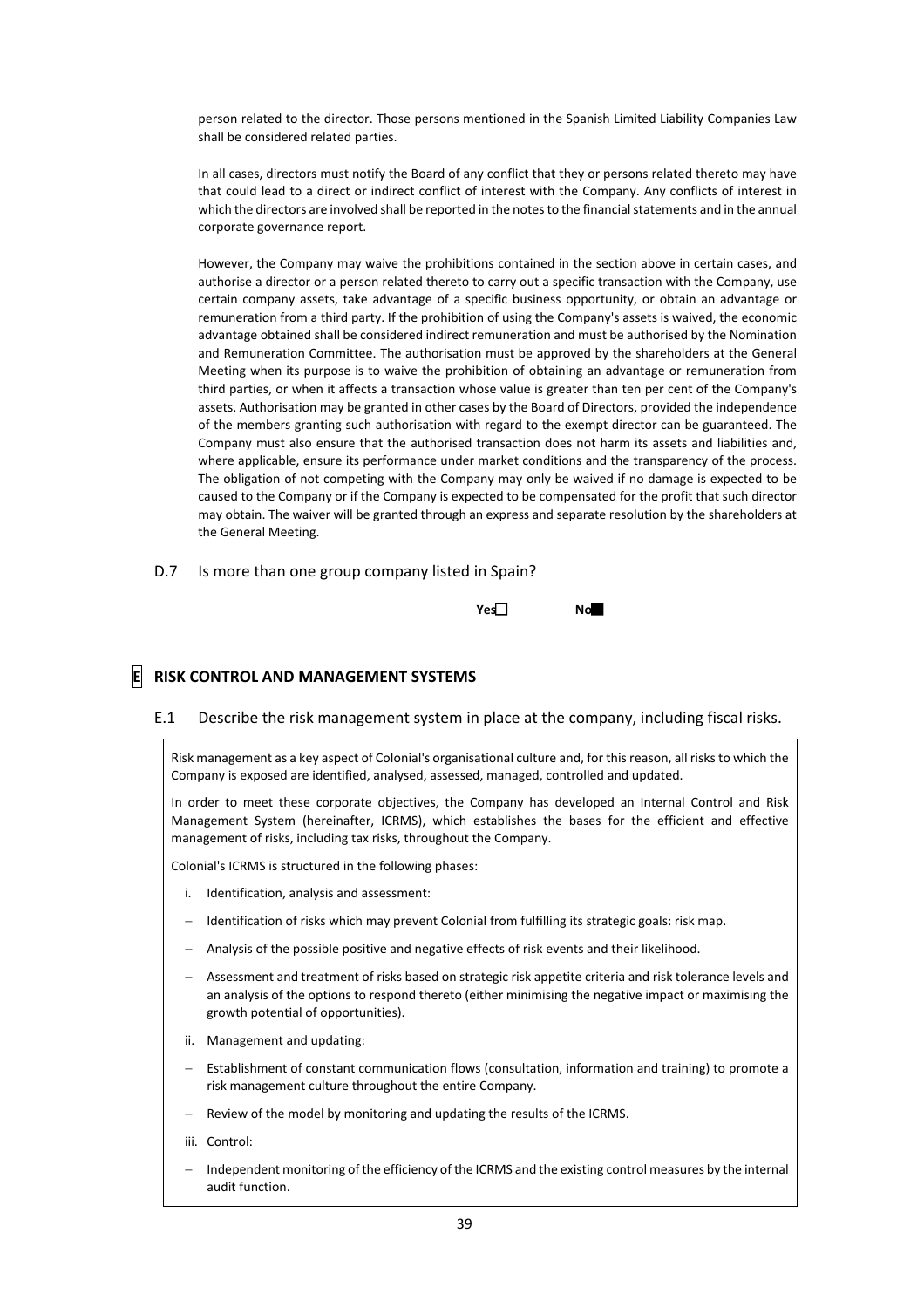Colonial's ICRMS has the following risk monitoring and reporting activities:

- Permanent monitoring activities carried out by the owner of the risk in real time by analysing and dealing with unexpected events.
- Annual self‐assessments to check the effectiveness of risk management.
- Preparation and updating of risk records which basically include the impact of the risk on value creation, as well as key risk indicators and action plans rolled out or being developed to achieve Colonial's desired level of response.
- Preparation of a report on the Audit and Control Committee's monitoring activities for the Board of **Directors**
- Preparation of public information associated with the financial statements and Annual Corporate Governance Report.

The internal audit function analyses the corporate risk map and proposes which processes, risks and controls should be reviewed each year in the Internal Audit Plan.

The corporate risk map is reviewed and updated every two years to maintain an efficient and updated ICRMS.

## E.2 Identify the bodies responsible for preparing and implementing the risk management system, including fiscal risks.

The Board of Directors is responsible for determining the Company's risk management and control policy, including tax risks, identifying its main risks, and implementing and supervising the internal information and control systems in order to ensure the future viability and competitiveness of the Company, adopting the decisions having greatest relevance to its better development. The Board of Directors is assisted in managing this policy by the Audit and Control Committee (ACC). The main bodies responsible for the Internal Control and Risk Management System (ICRMS) are:

1. Board of Directors: Reviews and approves the ICRMS, approves the corporate risk map (CRM) and monitors the internal information and control systems.

#### 2. Audit and Control Committee:

‐ Continuously monitors the ICRMS.

‐ Reviews the CRM.

‐ Ensures that the information regarding risk management submitted to the Board of Directors and shareholders is correct.

‐ Reviews the risk management guidelines and risk events which exceed the predefined supervision limit.

#### 3. Internal Audit:

- ‐ Submits an annual review on the CRM and the progress made to the governing bodies.
- ‐ Evaluates the effectiveness of those risk management processes and controls introduced to mitigate risks.

‐ Reviews, advises and develops risk treatment plans.

‐ Reviews and advises on initiatives to reduce excessive risk.

‐ Advises on current risk management practices and those being developed, particularly for the European rental sector.

The ICRMS also specifically identifies the duties of senior management, operating departments and owners of the risks with regard to risk management. In this regard, Colonial has determined the level of risks that can be assumed and the risk tolerance for each risk area.

One of the functions of the ACC, as delegated by the Board of Directors, is to monitor and control risk in collaboration with the managers of the various operating units.

The ACC has the following functions, among others, regarding risk management and control:

 To submit to the Board, for approval, a report on the ICRMS which identifies at least (i) the different types of financial and non‐financial risks the Company is exposed to; (ii) the determination of the risk level the Company sees as acceptable; (iii) the measures in place to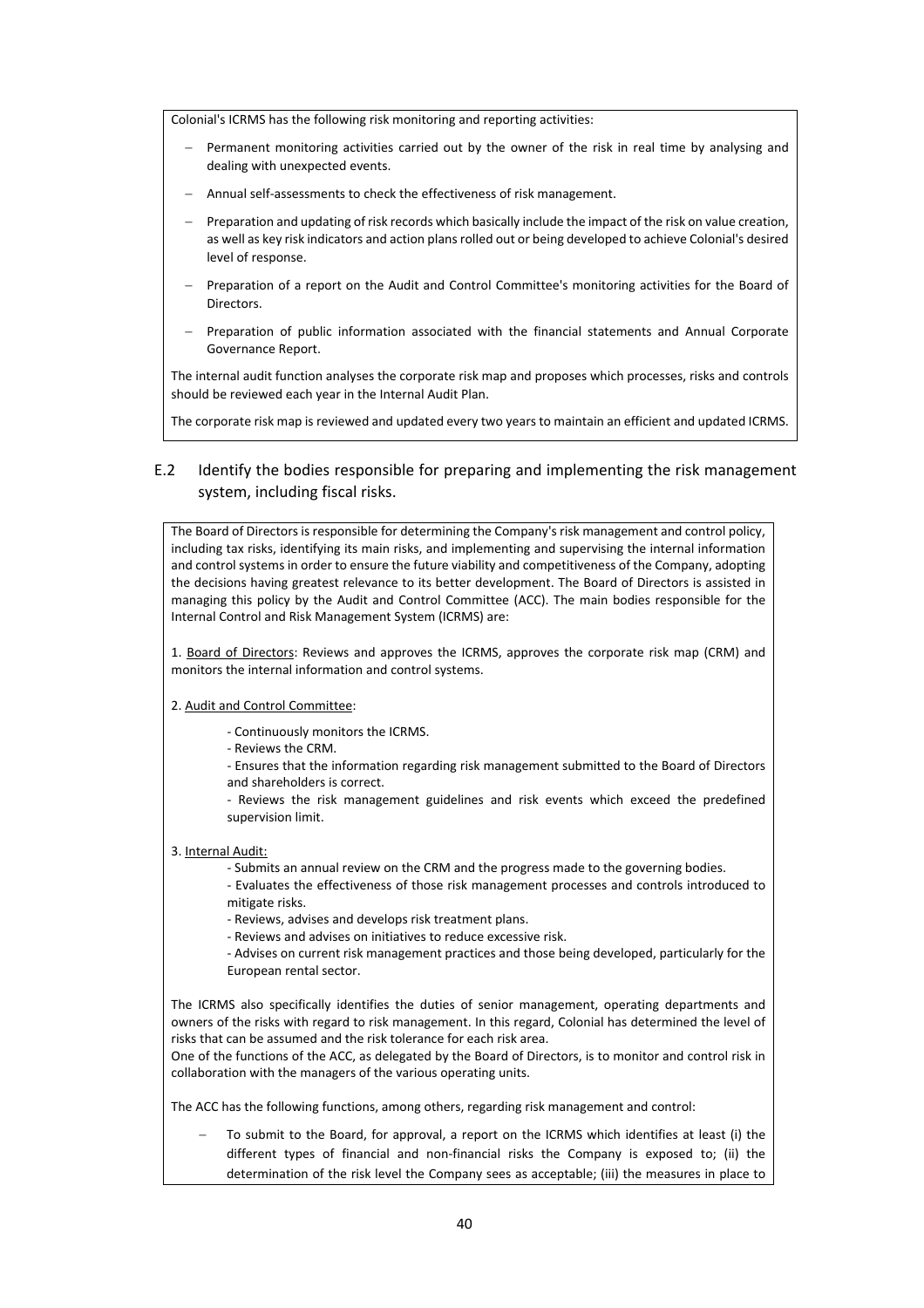mitigate the impact of risk events should they occur; and (iv) the internal reporting and control systems to be used to control and manage the above risks.

- To supervise the process of drawing up, the integrity of and the presentation of required public financial and non‐financial information.
- To regularly review the internal control and risk management systems, so that the main risks can be identified, managed and reported appropriately.

In addition, the Company has set up a Regulatory Compliance Unit (RCU) and internal audit function to reinforce this objective. The RCU is responsible for ensuring compliance with any laws and regulations which may affect the Company. Meanwhile, the internal audit function is responsible for carrying out the oversight dutiesrequired and established in its annual plansto ensure that the internal control procedures to mitigate and prevent risks are correctly implemented and work efficiently.

In short, the Board is ultimately responsible for ensuring risks are correctly managed, delegating the duty of supervising risk management and the efficiency of the control systems to the ACC.

## E.3 Indicate the main risks, including fiscal, which may prevent the entity from achieving its targets.

Colonial's ICRMS defines risk as any contingency which, should it occur, may prevent or make it difficult for the Company to fulfil the objectives set by its governing bodies. These are classified into a risk map for Colonial as follows:

- Strategic Risks: risks arising from the implementation of the Company's strategy.
- Corporate Risks: risks arising from the organisational structure, corporate culture, corporate policies and key decision‐making processes by the governing bodies.
- Operational Risks: risks arising from losses due to failures or to inadequate management of operations.
- Reporting Risks: risks in compiling relevant and complete information to generate internal and external reports.
- Compliance Risks: risks relating to regulatory compliance.

The main risks that Colonial faces in achieving its targets include:

- Risks inherent to the environment since the real estate sector is a highly cyclical and competitive sector, as well as risks related to economic and/or political changes in the countries in which it operates and regulatory changes, especially those relating to real estate activities.
- Risks arising from the specific nature of the business in relation to the high concentration of office rental activities in the central business district areas of Barcelona, Madrid and Paris, the appraisal of its property assets and the concentration of customers.
- Risks of a financial nature relating to restrictions in capital markets and in financial debt markets, the debt level, the drop in credit rating and interest rate fluctuations.
- Tax risks relating to the limit on tax loss carryforwards, the loss by its French subsidiary, Société Foncière Lyonnaise, of its status as a listed real‐estate investment company (SIIC) and changes in its favourable tax regime.
- Corporate risks arising from the management of its corporate reputation and image and from carrying out its activities through subsidiaries.
- Operating risks arising from the management of and damage to its property assets, the maintenance and repair thereof, its liability for the actions of its contractors and subcontractors, and from court and out‐of‐court claims.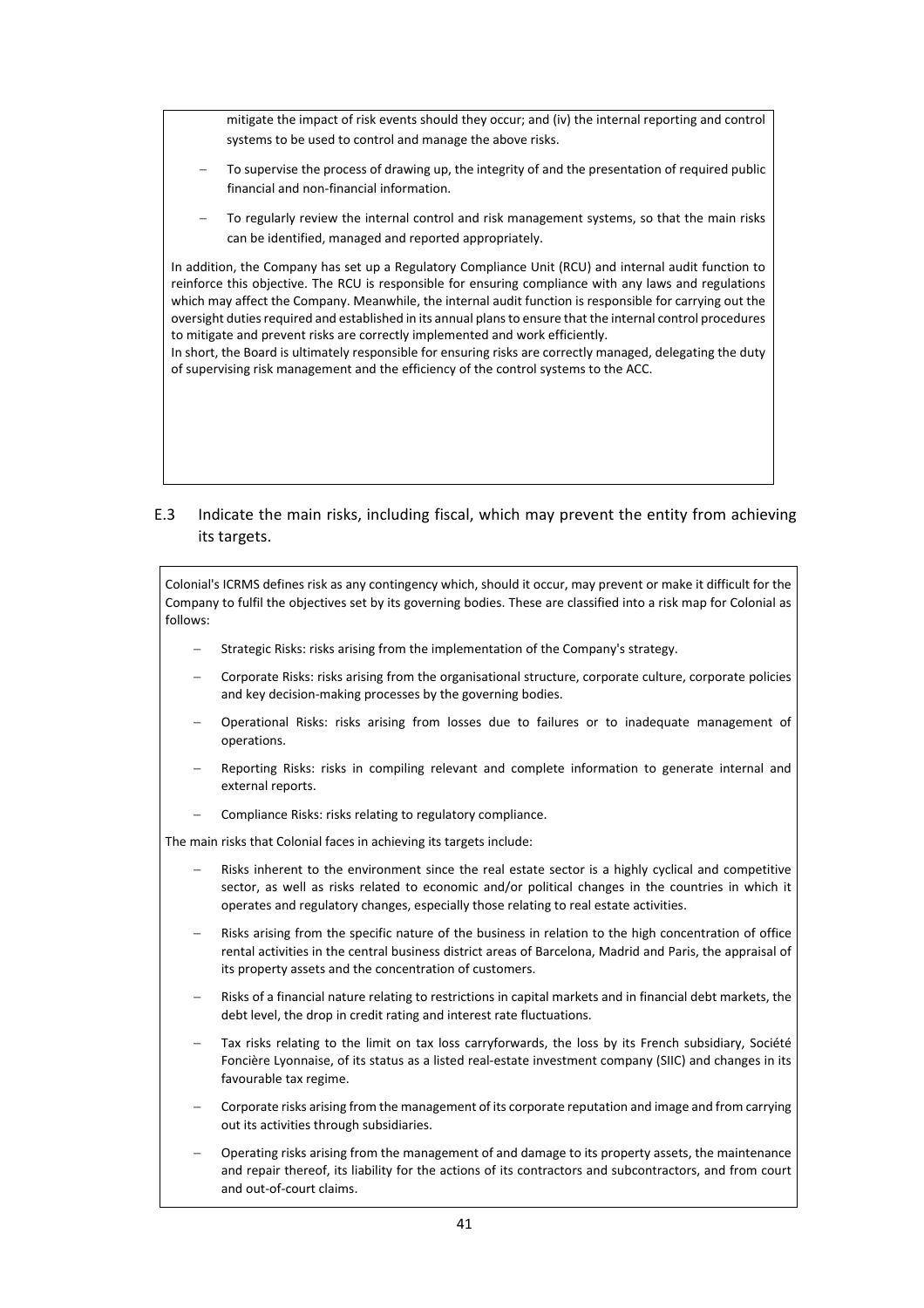#### E.4 Identify if the entity has a risk tolerance level, including fiscal.

Colonial has established an appetite and tolerance for each risk area. Risk appetite is the level of risk a company is prepared to undertake or reject according to its objectives and taking into account the expectations of its stakeholders, and risk tolerance is the determination of fluctuations in risk levels deemed to be normal in keeping with their risk appetite.

Risk management at Colonial has been structured into a corporate risk map which is the tool that graphically represents the assessment of risks according to their impact, their effect on Colonial measured in economic terms and in terms of its operations, reputation and compliance, and the likelihood and probability of the risk occurring over a time period.

In this regard, the Company assesses risk from two angles: inherent risk, which is understood to be that to which the Company is exposed in the absence of any mitigating actions/control; and residual risk, which is understood to be the risk remaining after the corresponding prevention and control measures have been taken.

#### E.5 Identify any risks, including fiscal, which have occurred during the year.

The risks that arose in 2015, the circumstances that caused them and the functioning of the control systems are as follows:

#### **i. FINANCING OF PROPERTY ASSETS. FINANCIAL STRUCTURE AND DEBT LEVEL**

**Circumstances:** Following the refinancing of Colonial in 2014, the Group's net financial debt at 31 December 2014 was 2,545 million euros and the Loan to Value (LtV) ratio was 44.8%. With these actions, Colonial was able to return its leverage ratio to a level more appropriate for the value of its assets and capacity to generate cash flow. However, Colonial had certain restrictions linked to the syndicated loan.

**Control systems:** In 2015 Colonial received a long‐term credit rating of BBB‐ and a short‐term credit rating of A‐ 3 from Standard & Poor's, which enabled the Company to successfully issue 1,250 million eurosin bonds, thereby repaying the syndicated loan entered into in 2014 early, diversifying the average maturity of its debt and, in turn, generating an annual savings in borrowing costs of around 20 million euros. The Company also entered into a new syndicated loan in 2015 for 350 million euros, which matures in June 2019, but may be extended until November 2020. The purpose of this loan is to finance possible acquisitions, renovations and other investments in property assets. At 31 December 2015, 67.3 million euros were drawn down on this syndicated loan; and the Group's net financial debt at 31 December 2015 was 2,992 million euros with an LtV of 41.8%.

#### **ii. INCREASE OF COMPETITION IN THE REAL ESTATE SECTOR**

**Circumstances:** The real estate sector recovered the confidence of investors, which gave rise to an increase in competition, finally enabling Spain in 2015 to reach the investment levels of 2007. This high level of competition could give rise to an increase in the price of property acquisitions, excess supply on the office rental market or a decrease in the level of rent obtained from such properties.

**Control systems:** Colonial diversifies its investments in Barcelona, Madrid and Paris, selecting high‐quality properties located in central business district (CBD) areas. Colonial's strategy is to have the best portfolio of offices for rent. In 2015 the Colonial Group continued with this selective investment strategy in CBD areas, making new acquisitions in the amount of 234 million euros.

#### **iii. IMPAIRMENT OF PROPERTY ASSETS**

**Circumstances**: The holding and acquisition of properties implies certain risk factors, including the possibility that returns on investment will be lower than estimated or that estimates and valuations performed could prove inaccurate or wrong. In addition, the market value of the assets may decline or be negatively affected in certain cases.

**Control systems**: To mitigate this risk factor, Colonial engages independent experts to appraise all of its assets on a six‐monthly basis. The Group allocates a significant portion of its resources to investing in and maintaining its property assets in order to enhance their value and position on the market and the income obtained from these assets. In this regard, Colonial invested 128 million euros in 2015 in projects to improve and renovate its property assets.

#### **iv. CONCENTRATION OF THE GROUP'S ACTIVITIES IN SPAIN AND FRANCE**

**Circumstances**: Colonial focuses its business activities solely on the rental business of properties in Barcelona, Madrid and Paris.

**Control systems**: The level of the Group's rental income comes from property rentals located in CBD areas of such cities. The new investments made in 2015 reinforced this business strategy with the acquisition of five properties located in these CBD areas in the amount of 234 million euros. This strategy of focusing its rental business in CBD areas and its high quality standards have positioned the Group as a reference in the real estate sector.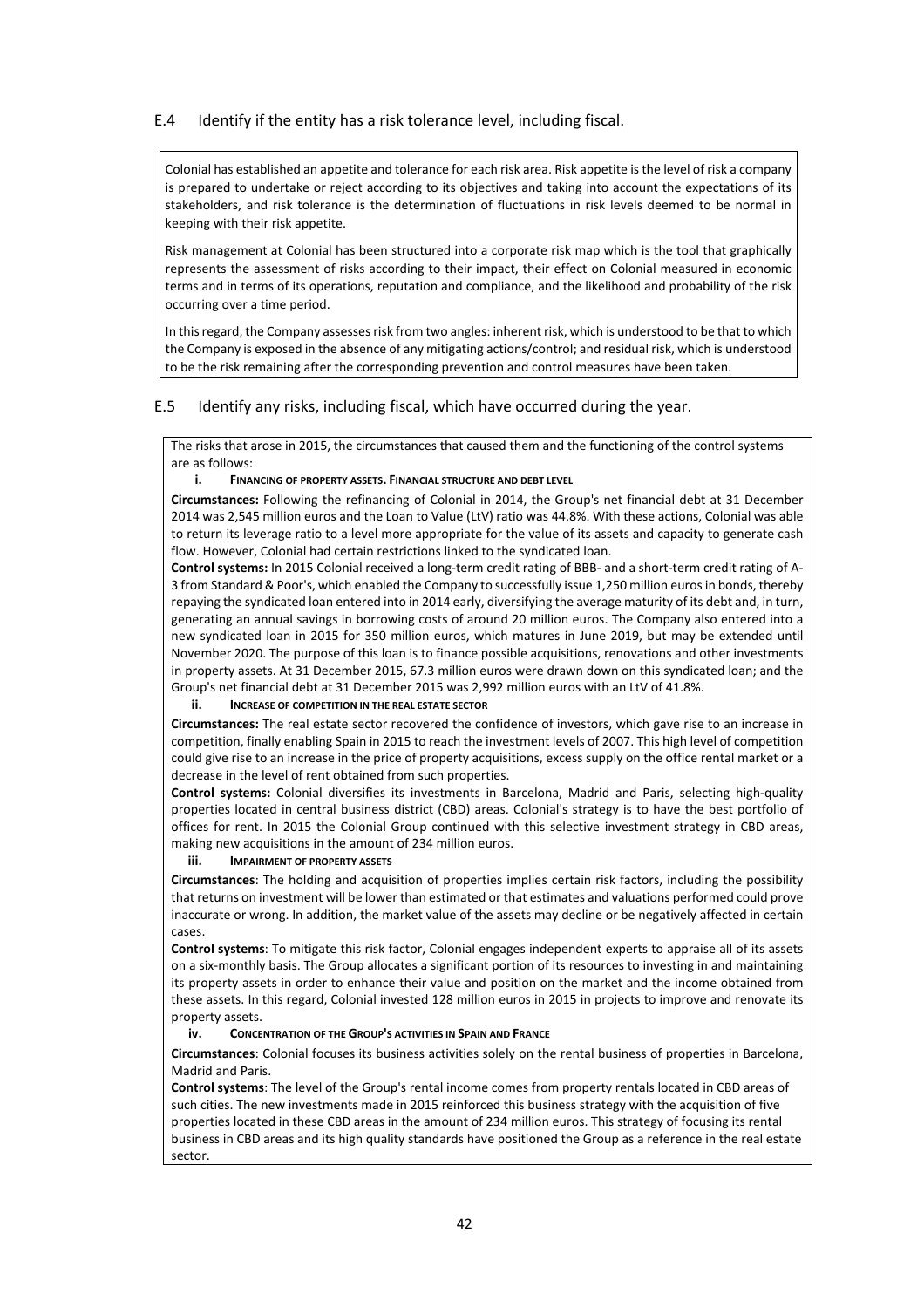## E.6 Explain the response and monitoring plans for the main risks the entity is exposed to, including fiscal.

Risks are classified into four levels according to their impact and probability (ranging from the most to the least serious), and are then placed into one of the following categories according to the Company's response to each:

*Avoidance*: This entails abandoning activities which generate risks where no response has been identified which could reduce its impact and/or likelihood to a level deemed as acceptable.

*Reduction*: This entails carrying out actionsto reduce the likelihood and/orimpact of the risk, thereby reducing the residual risk so that it is in line with the Company's risk tolerance level.

*Sharing*: The likelihood or impact of a risk is reduced by transferring or sharing part of the risk to reduce the residual risk so that it is in line with the Company's risk tolerance level.

*Acceptance*: No action is taken which may affect the likelihood or impact of the risk as the residual risk is already within the Company's risk tolerance level.

The internal audit function is responsible for monitoring the risk reaction plans of the owners of the risks.

## **F INTERNAL CONTROL OVER FINANCIAL REPORTING (ICFR)**

Describe the mechanisms which comprise the internal control over financial reporting (ICFR) risk control and management system at the entity.

#### **F.1 The entity's control environment**

Specify at least the following components with a description of their main characteristics:

F.1.1. The bodies and/or functions responsible for: (i) the existence and regular updating of a suitable, effective ICFR; (ii) its implementation; and (iii) its monitoring.

The Board of Directors, as stipulated in the Regulations of the Board, is responsible for the existence and updating of a suitable and effective ICFR system.

Specifically, article 5 of the Regulations of the Board of Directors ("General Functions and Competences") stipulates, among others, the following functions:

1. Determining the Company's general policies and strategies, approving the investment and financing policy, the strategic or business plan, the annual management targets and annual budgets, and the treasury share policy, determining the corporate governance policy of the Company and the Group and approving the corporate social responsibility policy and the dividend policy. The Board of Directors will also determine the Company's risk management and control policy, including tax risks, identifying its main risks, and implementing and supervising the internal information and control systems in order to ensure the future viability and competitiveness of the Company, adopting the decisions having greatest relevance to its better development.

To this end, Colonial has published an Internal Control and Risk Management Manual for its ICFR system approved by the Audit and Control Committee, detailing the methodology for establishing the materiality of risks, as well as methodologies for documenting, classifying and assessing risks and associated control activities.

2. Approving the financial information that all listed companies must periodically disclose.

To this end, Colonial has published a manual for disclosure of statutory information which covers the aspects mentioned in this section and which has been approved by the Audit and Control Committee.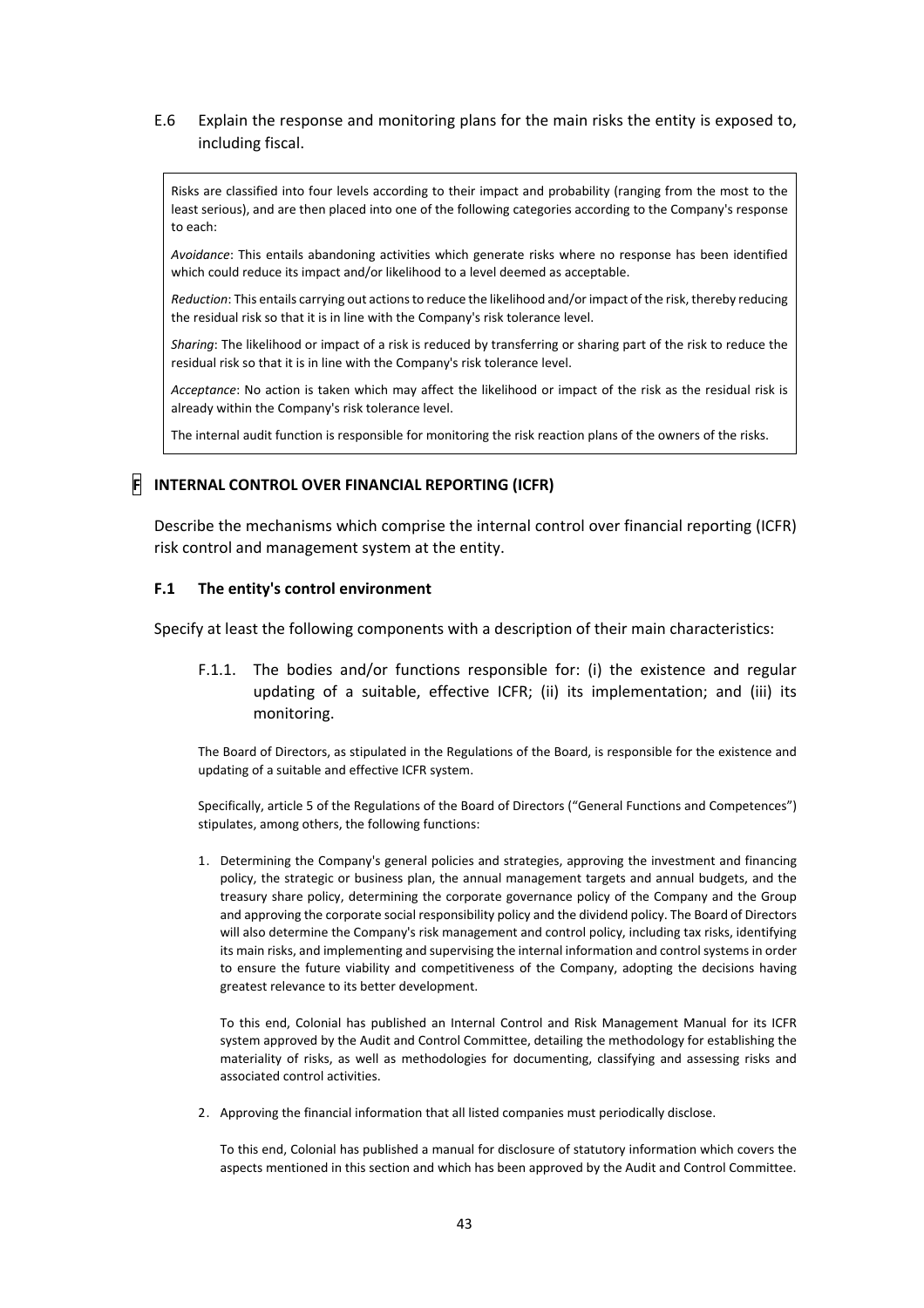- 3. Supervising the effective operation of the committees that the Board has formed and the actions of the delegated bodies and the executives appointed.
- 4. Approving and amending the Regulations of the Board of Directors.

In this regard, the Board is ultimately responsible for the existence of an effective ICFR system at Colonial.

ThisICFR Organisational and Monitoring Model, approved by the Audit and Control Committee, establishes the mechanism which the Board, and by delegation the Audit and Control Committee, deems effective and sufficient to guarantee the completeness, reliability, correct presentation and validity of Colonial's financial information.

Without prejudice to the other functions attributed by law, article 32 of the Regulations of the Board of Directors states that at least the following functions must be performed by the Audit and Control Committee.

In particular, the Audit and Control Committee is entrusted with the following functions, among others, regarding the ICFR system organisational model:

- 1. Submit to the Board, for approval, a report on the risk management and control policy which identifies at least: (i) the different types of financial and non‐financial risks facing the Company; (ii) the determination of the risk level the Company sees as acceptable; (iii) the measures in place to mitigate the impact of risk events should they occur; and (iv) the internal reporting and control systems to be used to control and manage the above risks, including contingent liabilities and off-balance-sheet risks.
- 2. Supervise the process of drawing up and presenting the required financial information.
- 3. With respect to internal control and reporting systems: (i) monitor the preparation and the integrity of the financial information prepared on the Company and, where appropriate, the Group, checking for compliance with legal provisions, the accurate demarcation of the scope of consolidation, and the correct application of accounting principles; (ii) monitor the independence and effectiveness of the internal audit function; propose the selection, appointment, re-election and removal of the head of the internal audit service; propose the service's budget; approve its priorities and work programmes, ensuring that it focuses primarily on the main risks the Company is exposed to; receive regular reportbacks on its activities; and verify that senior management are acting on the findings and recommendations of itsreports; and (iii) establish and supervise a mechanism whereby employees can report, confidentially and, if necessary, anonymously, any irregularities they detect in the course of their duties, in particular financial or accounting irregularities, with potentially serious implications for the Company.
- 4. Act as a communication channel between the Board of Directors and the external auditor, assessing the results of each audit, and having responsibilities in respect of the external auditor: (ii) to receive information on a regular basis from the external auditor on the audit plan and its implementation;
- 5. Inform the Board of Directors of all matters established by law, the Bylaws and the Regulations of the Board of Directors and, in particular:
	- a) The financial information that the Company must periodically disclose.
- 6. Minutes will be taken of all Committee meetings and will be available to all Board members.

In this regard, the Committee is responsible for preparing and updating the internal audit regulations as well as defining and structuring the function, including establishing its objectives, methodology, systems and reporting model.

The internal audit function is responsible for drawing up the annual Internal Audit Plan and submitting it to the Audit and Control Committee. It includes the necessary tests to verify compliance with ICFR manuals, procedures and policies.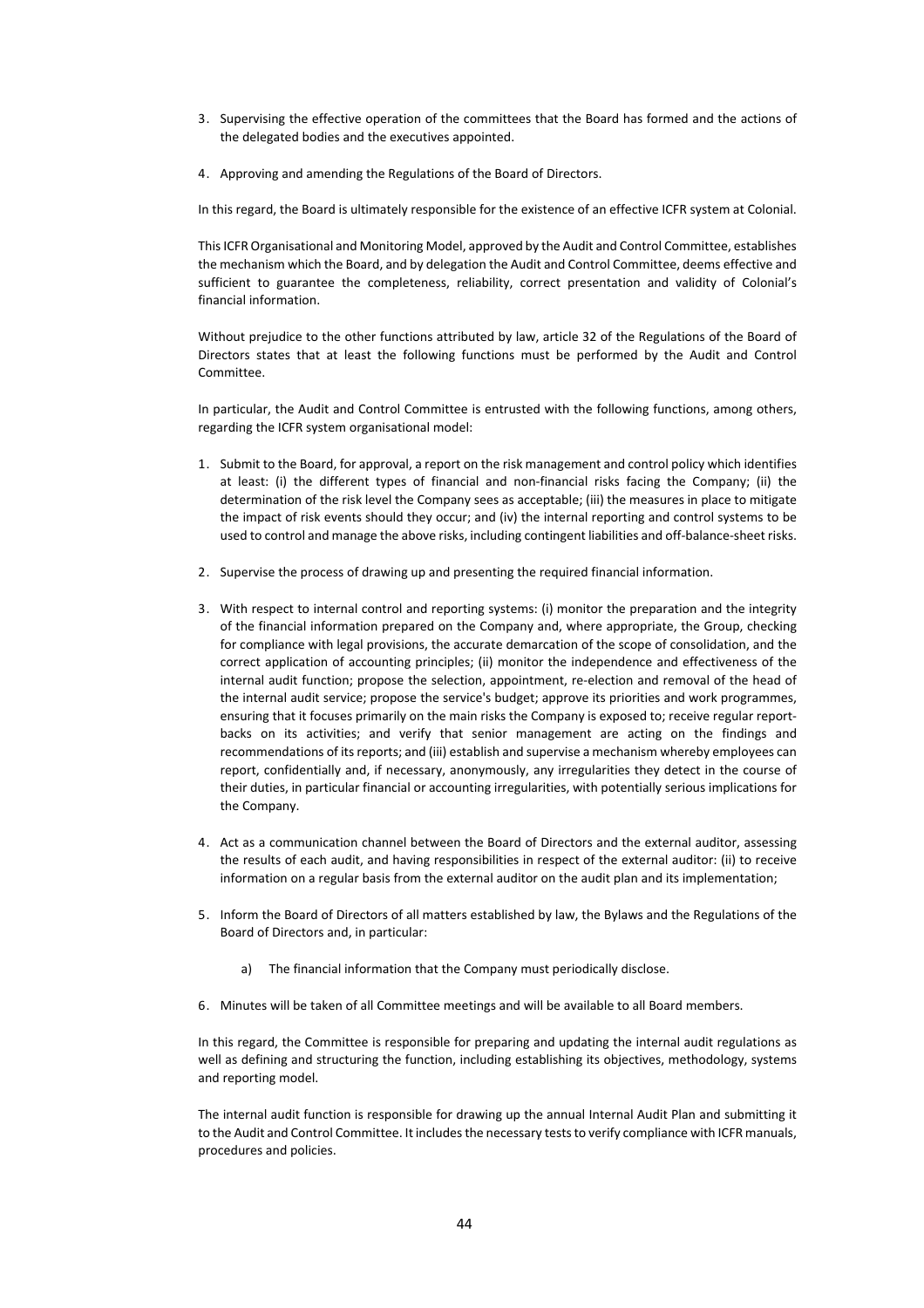The internal auditor shall carry out these tests and report on the conclusions to the Audit and Control Committee, including any internal control weaknesses identified, recommendations for improvement and the general conclusions of the annual audit plan which specifically includes, among others, those related to the ICFR system.

- F.1.2. The existence or otherwise of the following components, especially in connection with the financial reporting process:
	- The departments and/or mechanisms in charge of: (i) the design and review of the organisational structure; (ii) defining clear lines of responsibility and authority, with an appropriate distribution of tasks and functions; and (iii) deploying procedures so this structure is communicated effectively throughout the entity.

The internal audit function and the Operations‐Finance Department are responsible for designing the ICFR organisational structure at Colonial and are the two departments which are most involved in the preparation and subsequent monitoring of the financial information to be disclosed.

Nevertheless, all departments involved to a lesser or greater degree in preparing the financial information must take responsibility for correctly carrying out the tasks, processes and controls in which they are involved.

The organisational structure of Colonial's ICFR system is based on two differentiated areas:

- a) The general control environment, where the main ICFR guidelines, as well as the roles and responsibilities of senior management, are developed.
- b) Specific ICFR controls, where the related operating procedures for the preparation of financial information are developed.

Colonial's ICFR system is structured as follows:

- a) Establishment of a general atmosphere of appropriate control.
- b) Identification of the relevant risks which may materially affect financial information. These risks are cross‐referenced against Colonial's key business processes, to obtain a list of business processes to be monitored.
- c) For those risks identified in the relevant processes, mitigating controls are implemented to reduce these risks to acceptable levels. Key documentation regarding the identified processes, risks and controls is drawn up. The affected departments are responsible for adequately implementing these procedures.
- d) The internal audit function and the Audit and Control Committee are responsible for monitoring the ICFR system to guarantee it functions effectively.

Finally, the Operations-Finance Department is responsible for maintaining and keeping Colonial's accounting policies and manuals up to date and ensuring that there are suitable controls in place for the Company's IT systems.

 Code of conduct, approving body, dissemination and instruction, principles and values covered (stating whether it makes specific reference to record keeping and financial reporting), body in charge of investigating breaches and proposing corrective or disciplinary action.

Colonial's Board of Directors approved its Code of Ethics on 28 September 2011.

This Code of Ethics reiterates Colonial's commitment to the principles of corporate ethics and transparency, and establishes a series of basic principles to which all Colonial personnel, partners and suppliers must adhere at all times, as their behaviour may affect Colonial's reputation.

Specifically, and with regard to financial information, article 6.5 of the Code establishes the following: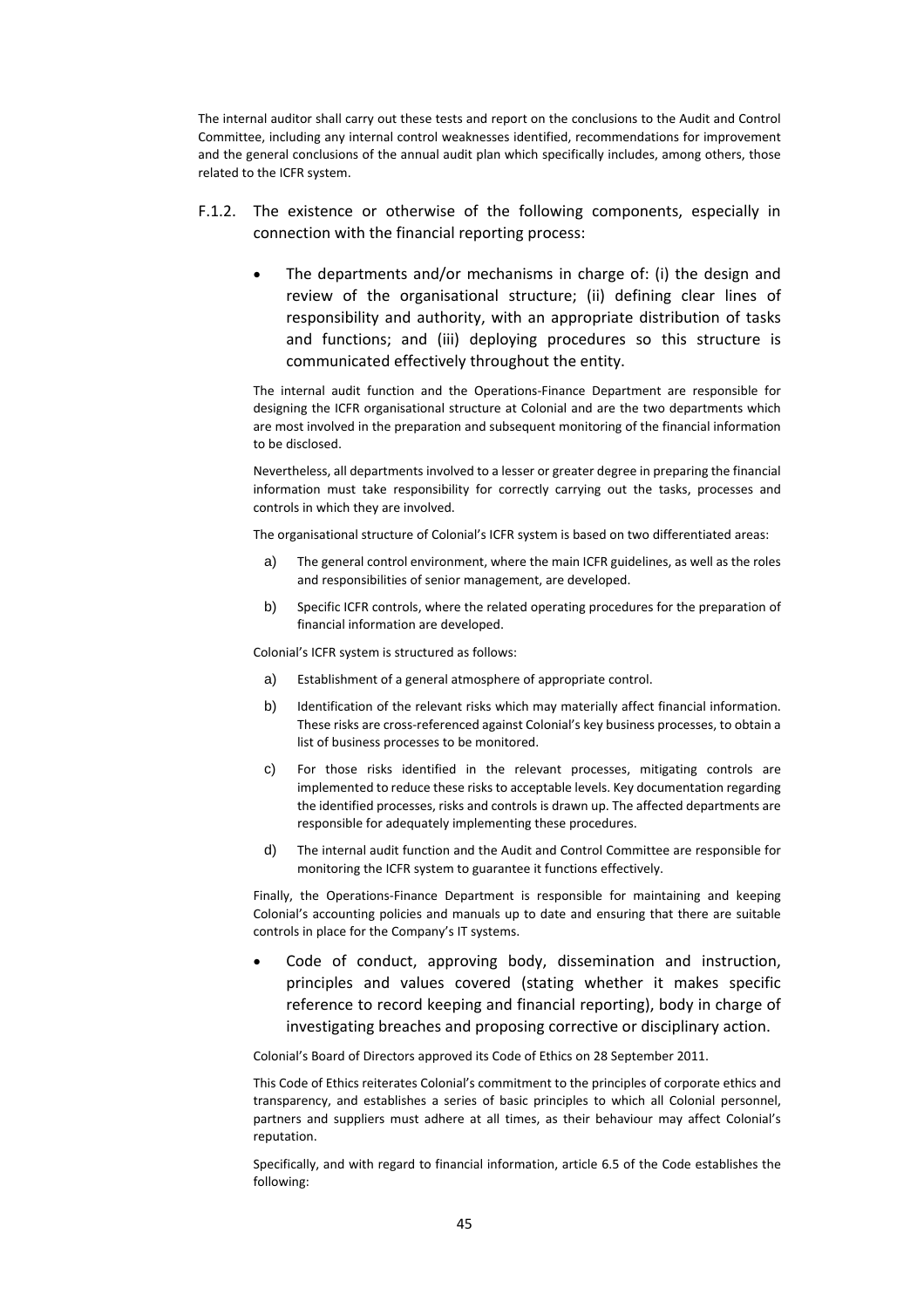*"Colonial assumes as a guiding principle for its corporate behaviour with its shareholders, investors, analysts and the market in general, to disclose true, complete information which expresses the true and fair view of the Company and the Group, its corporate activities and its business strategies.*

*This information shall always be disclosed according to the regulations and within the timeframes established by prevailing legislation. The corporate actions and the strategic decisions of Colonial are focused on creating value for its shareholders, transparency in its management, the adoption of best corporate governance practices in its companies and the strict observance of prevailing regulations in this matter*."

Colonial's Regulatory Compliance Unit, which reports to the Audit and Control Committee, is responsible for disseminating, both internally and externally, the Code of Ethics.

The Code has been distributed to all employees.

The Audit and Control Committee is responsible for assessing the degree of compliance with the Code and preparing an annual report based on its findings.

The Regulatory Compliance Unit is responsible for compiling any irregularities or breaches of the Code, and corrective or disciplinary actions must be taken in accordance with the fines and sanctions detailed in the collective bargaining agreement or applicable labour legislation.

The Board is responsible for reviewing and updating the Code of Ethics based on the report drawn up by the Audit and Control Committee.

 'Whistle‐blowing' channel, for the reporting to the Audit Committee of any irregularities of a financial or accounting nature, as well as breaches of the code of conduct and malpractice within the organisation, stating whether reports made through this channel are confidential.

Colonial's Regulations of the Board of Directors, and, specifically the section of article 32 of these Regulations regarding the responsibilities of the Audit and Control Committee, stipulate that these responsibilities include, among others:

*"With respect to internal control and reporting systems: ... (iv) establish and supervise a mechanism whereby staff can report, confidentially and, if appropriate and feasible, anonymously, any significant irregularities that they detect in the course of their duties, in particular financial or accounting irregularities."*

As we have noted in the previous point, the Regulatory Compliance Unit, which reports to the Audit and Control Committee, is responsible for managing any irregularities or breaches of the regulations, and specifically, of Colonial's Code of Ethics.

To this end, Colonial has set up a whistle‐blowing channel on its intranet where employees can report any irregularities and breaches identified in the Company.

This channel is managed by the Regulatory Compliance Unit, and is regularly reviewed to guarantee its confidentiality and compliance with regulatory requirements.

 Training and refresher courses for personnel involved in preparing and reviewing financial information or evaluating the ICFR, which address, at least, accounting rules, auditing, internal control and risk management.

Colonial has a corporate training plan which covers all business areas according to the specific needs of each one.

However, the functional business areas themselves, under the coordination and supervision of the human resources department, are responsible for designing and suggesting specific training plans for their areas.

For staff involved in preparing and reviewing financial information, training is structured around attending events about regulatory updates, on financial, accounting and tax regulations, as well as receiving, distributing and analysing documentation from external advisors regarding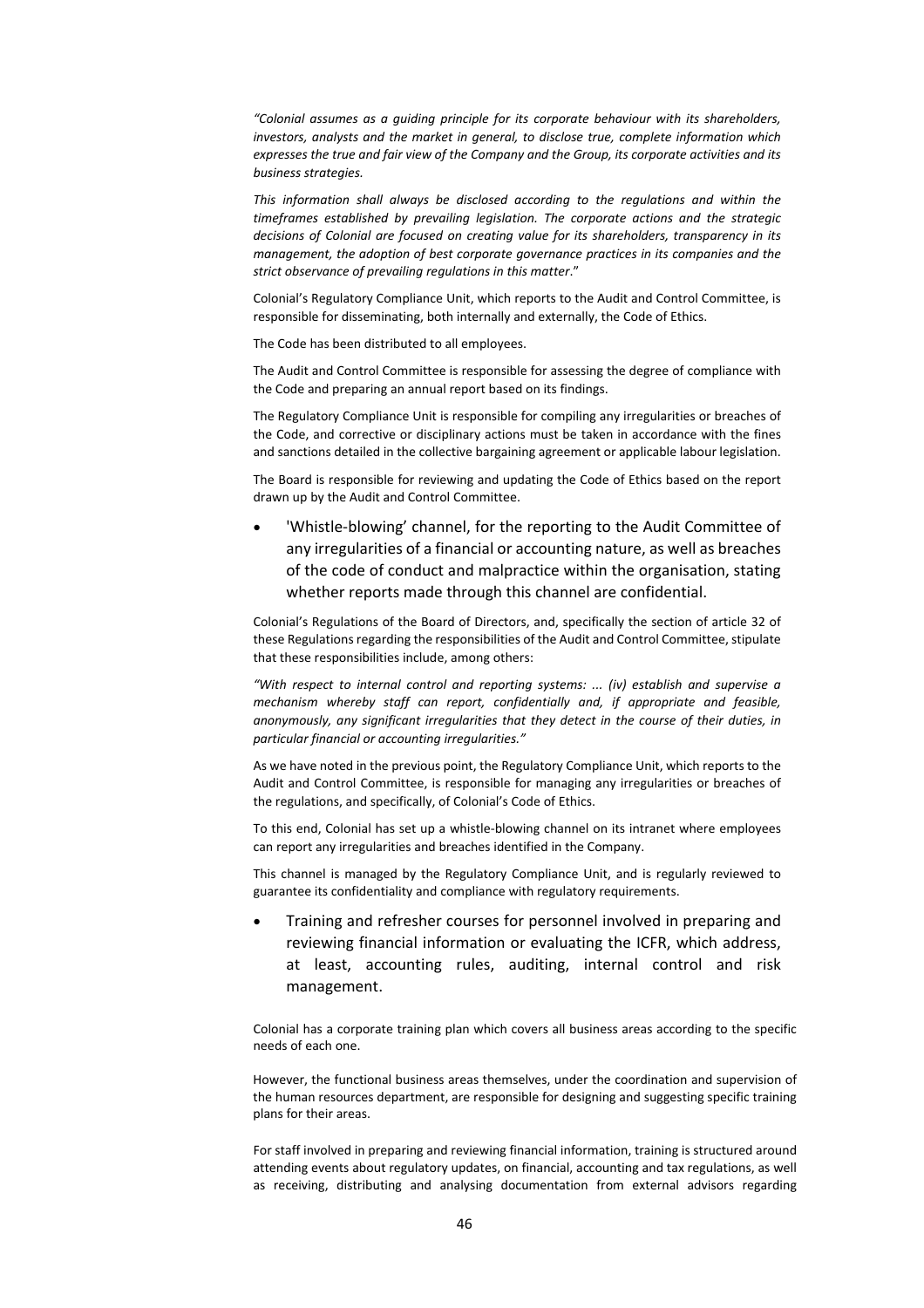regulatory updates.

In addition, the Regulatory Compliance Unit, together with the functional areas, is responsible for identifying and distributing regulatory updates which affect Colonial, so that these can be analysed and implemented.

In the event of any regulatory changes of special relevance to the Company's financial, accounting or tax departments, the Operations‐Finance Department proposes the need for specific training.

Likewise, personnel from the internal audit function attended thematic courses and forums outside the Company related to the evaluation of certain internal control aspects.

#### **F.2 Risk assessment in financial reporting**

#### Report at least:

- F.2.1. The main characteristics of the risk identification process, including risks of error or fraud, stating whether:
	- The process exists and is documented.

One of the basic functions of the Audit and Control Committee, as delegated expressly by the Board of Directors, is to monitor and control risk. To this end the managers of the various operating units collaborate in identifying and correcting risk by applying Colonial's internal control and risk management system (ICRMS).

The Audit and Control Committee has the following functions, among others:

- a) Submit to the Board, for approval, a report on the risk management and control policy which identifies at least:
	- 1) The different types of risk the Company is exposed to;
	- 2) The determination of the risk level the Company sees as acceptable;
	- 3) The measures in place to mitigate the impact of risk events should they occur;
	- 4) The internal control and reporting systems to be used to control and manage the above risks, including contingent liabilities and off-balance-sheet risks.
- b) Supervise the process of drawing up and presenting the required financial information.
- c) Monitor the preparation and the integrity of the financial information prepared on the Company and, where appropriate, the Group, checking for compliance with legal provisions, the accurate demarcation of the scope of consolidation, and the correct application of accounting principles.
- d) Review internal control and risk management systems on a regular basis, so the main risks are properly identified, managed and disclosed.

Colonial's ICFR organisational and monitoring structure, as well as its Internal Control and Risk Management Manual, are aligned with and form part of Colonial's general risk policy, and have been approved by the Audit and Control Committee.

The objective of the Internal Control and Risk Management Manual, as part of the Company's risk and internal control policy, is to guarantee the preparation and dissemination of reliable financial information.

 The process covers all financial reporting objectives, (existence and occurrence; completeness; valuation; presentation, disclosure and comparability; and rights and obligations), is updated and with what frequency.

The Internal Control and Risk Management Manual covers the following seven types of risk: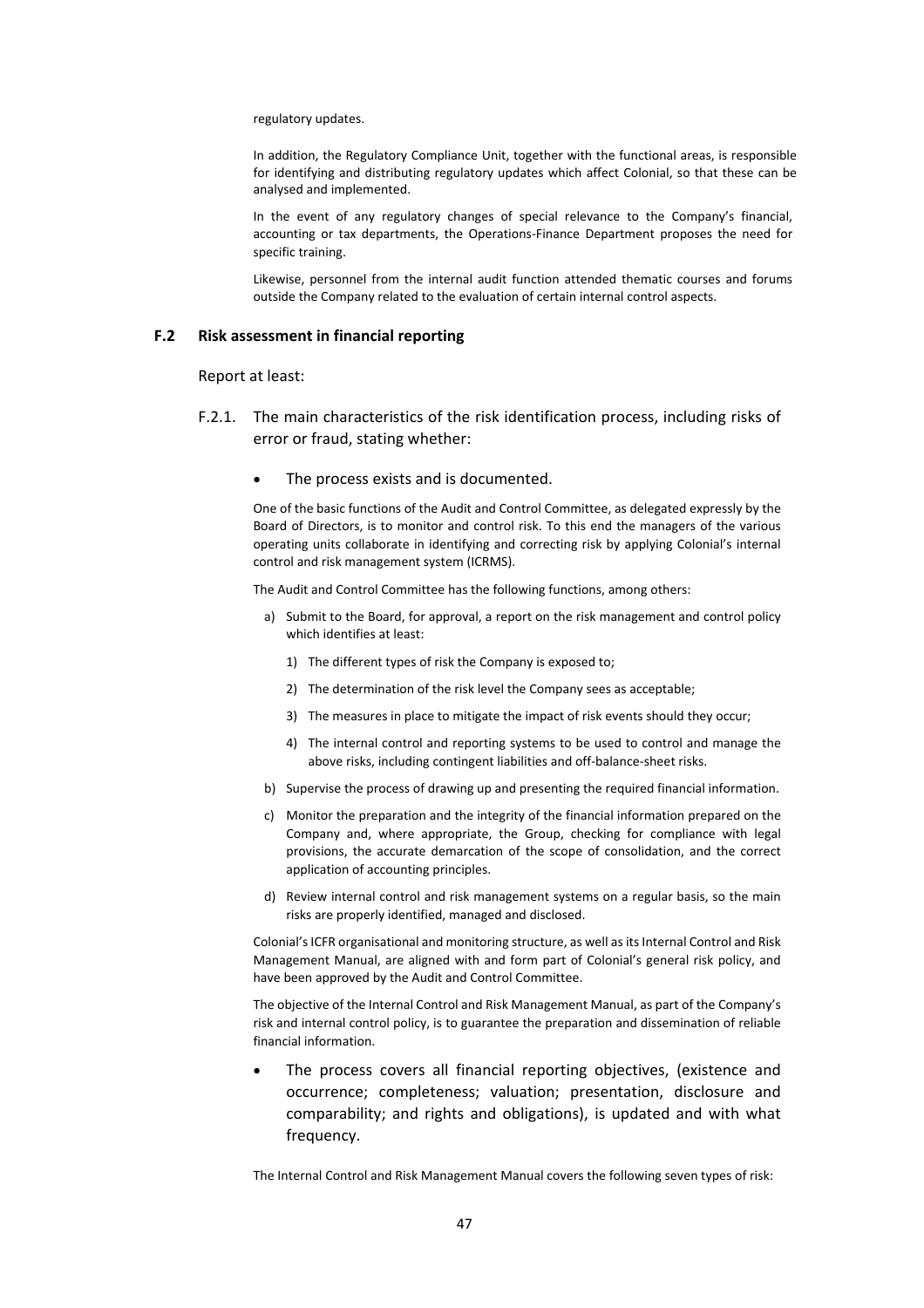- 1) Completeness: Transactions, events, assets, liabilities or equity interests that are not identified and, consequently, are not included in the Company's accounts. Data entries not captured in the ledgers or data entries which have been rejected. Disclosures not identified and, consequently, not included in the notes to the financial statements or deliberately omitted.
- 2) Existence: Unauthorised transactions which are entered into the Company's accounting application. Duplicate transactions. Erroneous adjustments carried out in the ledgers.
- 3) Disclosure and comparability: Disclosures not identified and, consequently, not included in the notes to the financial statements or deliberately omitted. Transactions that have not been recorded consistently over time.
- 4) Rights and obligations: Incorrect determination of the ability to control the rights arising from an asset or a contract/agreement. Correct determination of the obligations derived from a liability or from a contract/agreement.
- 5) Valuation: Incorrect determination of the value of an asset, liability, revenue or expense, and which could generate the recording of adjustments in determining market values, amortised costs, value in use or due to an error in the depreciation as well as adjustments carried out and which are not duly justified.
- 6) Presentation: Incorrect presentation of financial transactions in the financial statements (assets vs. liabilities, income vs. expense, long‐term vs. short‐term, etc.).
- 7) Transaction cut-off: Incorrect recording of transactions in the corresponding accounting period.

Colonial's Internal Control and Risk Management Manual is revised and periodically updated by Internal Audit and the Legal Advisory and Operations‐Finance Departments, at the proposal of any of these, also taking into account the suggestions and proposals of Internal Audit resulting from its reviews of operations. The Audit and Control Committee must approve any amendments to the Manual, while Internal Audit and the Operations‐Finance Department must be notified in advance of any reviews or updates.

 A specific process is in place to define the scope of consolidation, with reference to the possible existence of complex corporate structures, special purpose vehicles, holding companies, etc.

Colonial's Regulations for the Board of Directors, and, specifically the section regarding the responsibilities of the Audit and Control Committee, stipulate that these responsibilities include, among others:

*"With respect to internal control and reporting systems: (i) monitor the preparation and the integrity of the financial information prepared on the Company and, where appropriate, the Group, checking for compliance with legal provisions, the accurate demarcation of the scope of consolidation, and the correct application of accounting principles...".*

In this regard, Colonial has a consolidation process which stipulates, as a basic procedure, the determination of the Group's scope of consolidation at every accounting close.

This procedure is implemented by the Accounting, Consolidation and Tax Department which reports to the Operations‐Finance Department. The Audit and Control Committee is notified when the scope of consolidation is amended.

 The process addresses other types of risk (operational, technological, financial, legal, reputational, environmental, etc.) insofar as they may affect the financial statements.

As noted above, one of the basic functions of the Audit and Control Committee, as delegated expressly by the Board of Directors, is to monitor and control risk. To this end, the managers of the various operating units collaborate in identifying and correcting risk.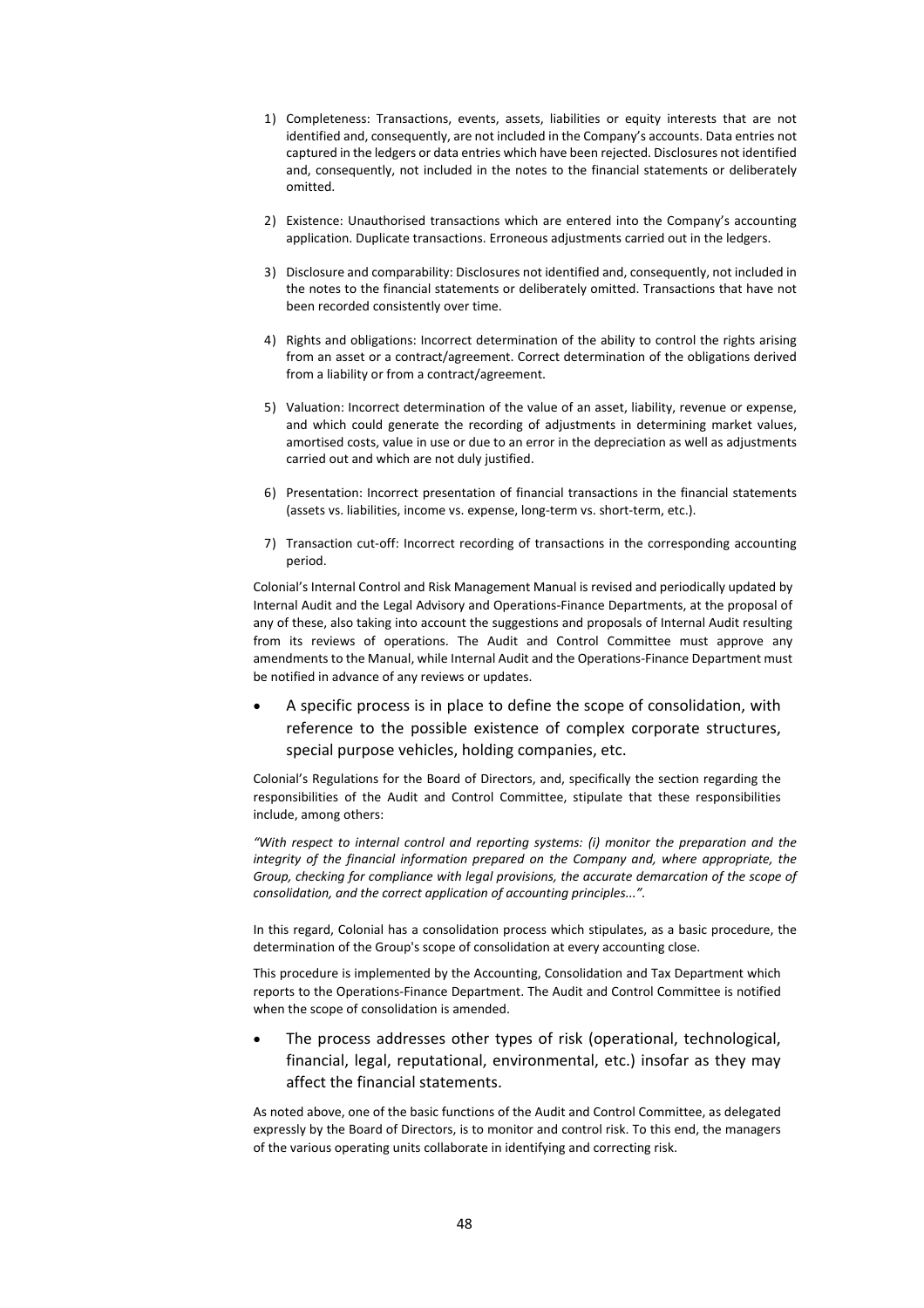Colonial's ICFR organisational and monitoring structure, as well as its Internal Control and Risk Management Manual, are aligned with and form part of Colonial's general risk policy (see section E above), and have been approved by the Audit and Control Committee.

In the process of identifying risks to the financial information within the ICFR system, all the areas of risk identified in Colonial's risk map have been considered.

 Finally, which of the entity's governing bodies is responsible for overseeing the process.

Colonial's Regulations of the Board of Directors, and, specifically the section regarding the responsibilities of the Audit and Control Committee, stipulate that these responsibilities include, among others:

*"With respect to internal control and reporting systems: ... (ii) review internal control and risk management systems on a regular basis, so the main risks are properly identified, managed and disclosed."*

In this regard, the Audit and Control Committee is responsible for approving the Internal Control and Risk Management Manual of Colonial's ICFR system.

#### **F.3 Control activities**

Indicate the existence of at least the following components, and specify their main characteristics:

F.3.1. Procedures for reviewing and authorising the financial information and description of ICFR to be disclosed to the markets stating who is responsible in each case and documentation and flow charts of activities and controls (including those addressing the risk of fraud) for each type of transaction that may materially affect the financial statements, including procedures for the closing of accounts and for the separate review of critical judgements, estimates, evaluations and projections.

As mentioned above, the Audit and Control Committee is responsible for supervising the preparation and disclosure of reliable financial information to the market. In this regard, the Committee has approved a manual for disclosure of statutory information which regulates the procedure for preparing and approving this information.

Colonial's Internal Control and Risk Management Manual establishes the criteria for identifying the relevant public financial information as follows:

- a) Periodic Public Information (PPI) obligations:
	- 1) Quarterly Financial Report.
	- 2) Interim Financial Report.
	- 3) Annual Financial Report and Annual Corporate Governance Report (ACGR).
- b) Annual Report on Directors' Remuneration (ARDR).
- c) Registration document.
- d) Significant events.

There are preparation and review procedures in place for all relevant statutory financial reporting to the market. These include an internal control questionnaire that must be completed involving the Operations‐Finance Department, the Corporate Development and Management Control Department, both of which report to the General‐Corporate Department, through the Legal Advisory Department and, depending on the type of information, the CEO, Board of Directors or the General Shareholders' Meeting itself.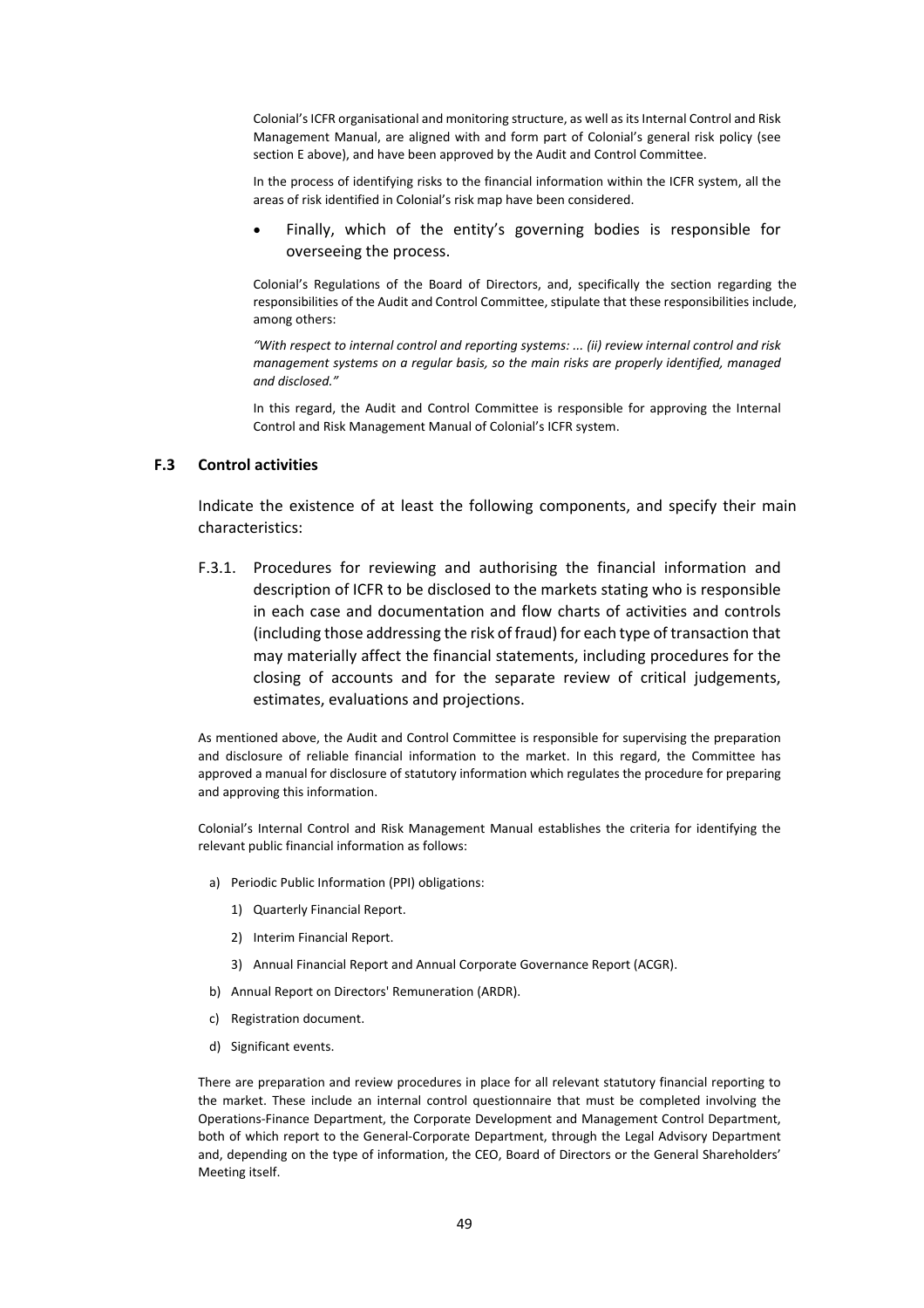Monitoring of the manual for disclosure of statutory information as well as the completion of the specific internal control questionnaires are mandatory and subject to review by Colonial's Internal Audit function.

In terms of the documentation of activity flows and controls (including those addressing the risk of fraud) for each type of transaction that may materially affect the financial statements, Colonial has an ICFR organisational and monitoring structure which has been approved by the Audit and Control Committee. This provides specific internal control mechanisms that have been deployed to maintain an internal control environment conducive to comprehensive, reliable and timely financial reporting and which provides for the possible existence of irregularities and the means to detect and correct these.

The organisational structure of Colonial's ICFR system is based on two differentiated areas:

- a) The general control environment, where the main ICFR guidelines, as well as the roles and responsibilities of senior management, are developed.
- b) Specific ICFR controls, where the related operating procedures for the preparation of financial information are developed.

In addition, Colonial has an Internal Control and Risk Management Manual for its ICFR system which sets out the specific controls and formal documentation for mitigating financial reporting risks. The organisation model details the high‐level controls and mechanisms.

Colonial has determined that errors or inaccuracies in the financial statements and other public information could severely affect its reputation, image and share price and these are therefore included in the ICFR system for monitoring.

Once the relevant financial information has been determined, the cycles and business processes, both in the preparation as well as in the disclosure of financial reporting that could have a material impact on the abovementioned information, are identified.

Once the processes have been identified, the relevant functional areas and Internal Audit then identify the implicit risks in the processes and the corresponding controls.

These processes, risks and controls are formally documented so they can be correctly carried out and monitored.

The Company guarantees that the identified risks are consistent with the corporate risk model.

The scope of the processes selected ensures that, by complying with the same, complete and reliable financial information is obtained.

The Operations‐Finance Department and Internal Audit are responsible for identifying the ICFR processes, risks and relevant controls which are then approved by the Audit and Control Committee. In this process, the Company has specifically considered the possible risk of fraud and has in place control activities to prevent this risk. At present, there is no formal corporate anti‐fraud policy.

The processes identified at Colonial relating to the ICFR system are:

- a) Closing of accounts, and a review of critical judgements, estimates, valuations and projections.
- b) Consolidation and reporting at subsidiaries.
- c) Recognition of revenue.
- d) Asset valuation (determination of the fair value of Colonial's property investments and the net realisable value of inventories).
- e) Treasury, debt and derivatives.
- f) Manual for disclosure of statutory information.
- g) Procedure for maintaining accounting policies, Group accounting policies manual.
- h) Taxes.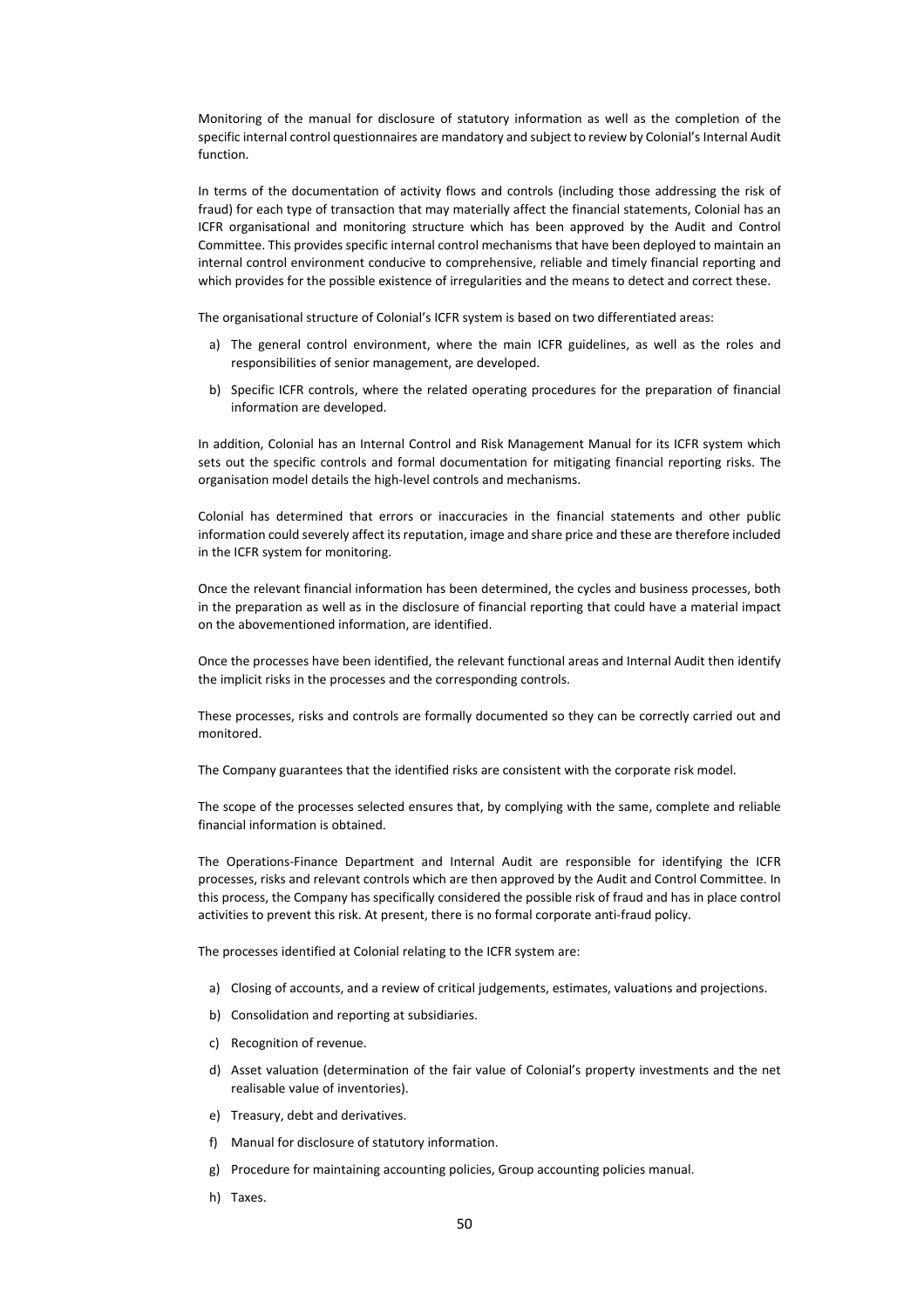- i) IT systems, including the capture and preparation mechanisms for supporting financial information.
- j) Investments and asset acquisitions.
- k) Purchases of goods and services.
- l) Human resources.

All of Colonial's key processes are documented and working, and are updated annually to include any potential amendments.

The key processes at Colonial which affect the preparation of financial information are documented through the following:

- a) Flow charts of the activities in the procedure.
- b) Descriptions of the processes, their risks and the controls in place.
- c) Risk and control matrices.

The ICFR Internal Control and Risk Management Manual is an internal regulation which must be adhered to. Therefore, it is essential that all the functions/departmentsinvolved monitor the processes established, as well as the controls in place, to guarantee security when preparing financial information at Colonial.

The most senior-ranking employee in each of the departments involved in the procedures documented in the internal control model shall be responsible for ensuring that the processes and controls are correctly applied and documented for each accounting period.

In this regard, a checklist has been provided to verify that the processes are documented for each accounting period and are subject to review by Internal Audit.

Any transactions with a relevant weight of critical judgments, estimates, evaluations and projections are specifically monitored, asisthe case with real estate asset valuations, the preparation of impairment tests and the preparation of efficiency tests for derivative financial instruments.

F.3.2. Internal control policies and procedures for IT systems (including secure access, control of changes, system operation, continuity and segregation of duties) giving support to key company processes regarding the preparation and publication of financial information.

The IT systems area is responsible for Colonial's corporate IT systems. This department reports to the Operations‐Finance Department which in turn reports to the General‐Corporate Department.

At present, the operation and maintenance of Colonial's corporate IT systems are outsourced. Therefore, the head of IT coordinates the main aspects concerning the physical security, continuity and operation of the systems with the external supplier.

Furthermore, the head of IT systems at Colonial is responsible for establishing the IT internal control model regarding secure access, segregation of duties (in coordination with the operating business and support areas) and control of changes, as well as carrying out risk monitoring and control activities arising out of the outsourcing of the IT systems.

All Spanish Colonial Group companies use the same SAP operating system. The information systems of the French Group SFL are not fully integrated with Colonial, and therefore information is exchanged by exporting data to secure files.

Colonial's IT internal control model includes, among others, the following key processes:

- a) Physical safety of the equipment and the data processing centres (in coordination with the external supplier).
- b) Logical security of the applications (in coordination with the external supplier).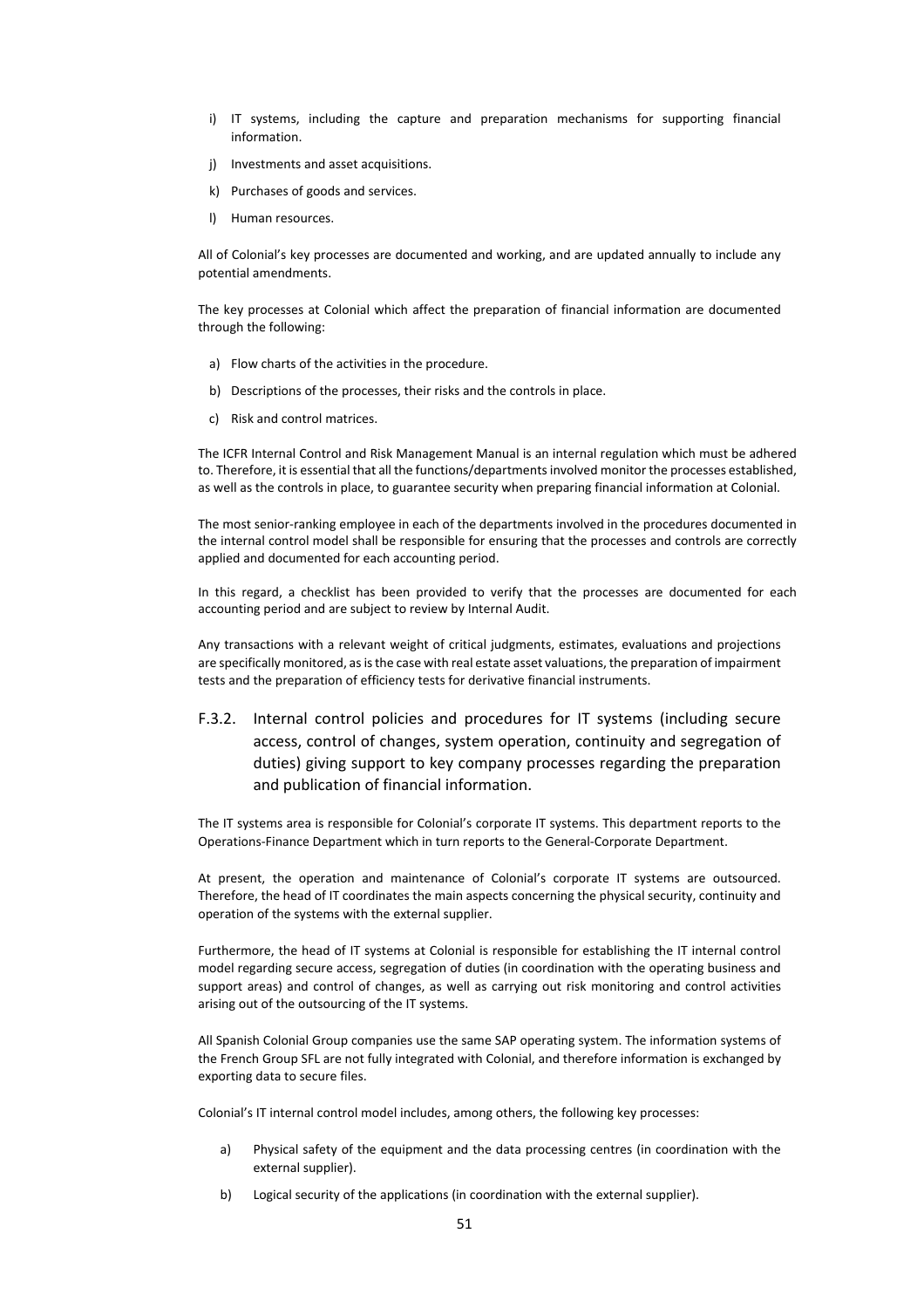- c) Monitoring of the Service Level Agreement (SLAs) and the Service Level Objectives(SLOs) with the external suppliers.
- d) Project management, rollouts, developments and upgrades of current systems.
- e) Operations management.
- f) Infrastructure and communications management.
- g) Management of the back‐up and recovery systems (in coordination with the external supplier).
- h) Management of users, profiles and accesses.
- i) Management of the audits of the reporting and regulatory compliance systems.
- F.3.3. Internal control policies and procedures for overseeing the management of outsourced activities, and of the appraisal, calculation or valuation services commissioned from independent experts, when these may materially affect the financial statements.

As mentioned in section F.3.1, Colonial has identified the key processes which may materially affect its financial information. Among the criteria used to identify these processes, the Company has considered criteria for activities with a high level of third‐party involvement and also those which are fully outsourced.

In this regard, the relevant processes involving significant third‐party participation are as follows:

- a) Valuation of property assets: determination of fair value.
- b) Financial hedging instruments: efficiency tests and resulting fair value.
- c) IT systems: maintenance and operation.

All procedures involving third parties have been documented, identifying all the risks and the controls introduced. The functional areas involved in the different processes are responsible for monitoring them and for introducing the appropriate controls.

The Internal Audit function's annual plan includes the monitoring activities needed to ensure the processes described are correctly executed.

#### **F.4 Information and communication**

Indicate the existence of at least the following components, and specify their main characteristics:

F.4.1. A specific function in charge of defining and maintaining accounting policies (accounting policies area or department) and settling doubts or disputes over their interpretation, which is in regular communication with the team in charge of operations, and a manual of accounting policies regularly updated and communicated to all the entity's operating units.

The ICFR organisational and monitoring structure, which has been approved by the Audit and Control Committee, establishes that the Operations‐Finance Department is responsible for maintaining Colonial's accounting policies and the group accounting policies manual, as well as settling doubts or disputes over their application.

Colonial has a group accounting policies manual, which has been approved by the Audit and Control Committee, and which must be adhered to by all companies.

The Operations‐Finance Department is responsible for preparing and updating this manual.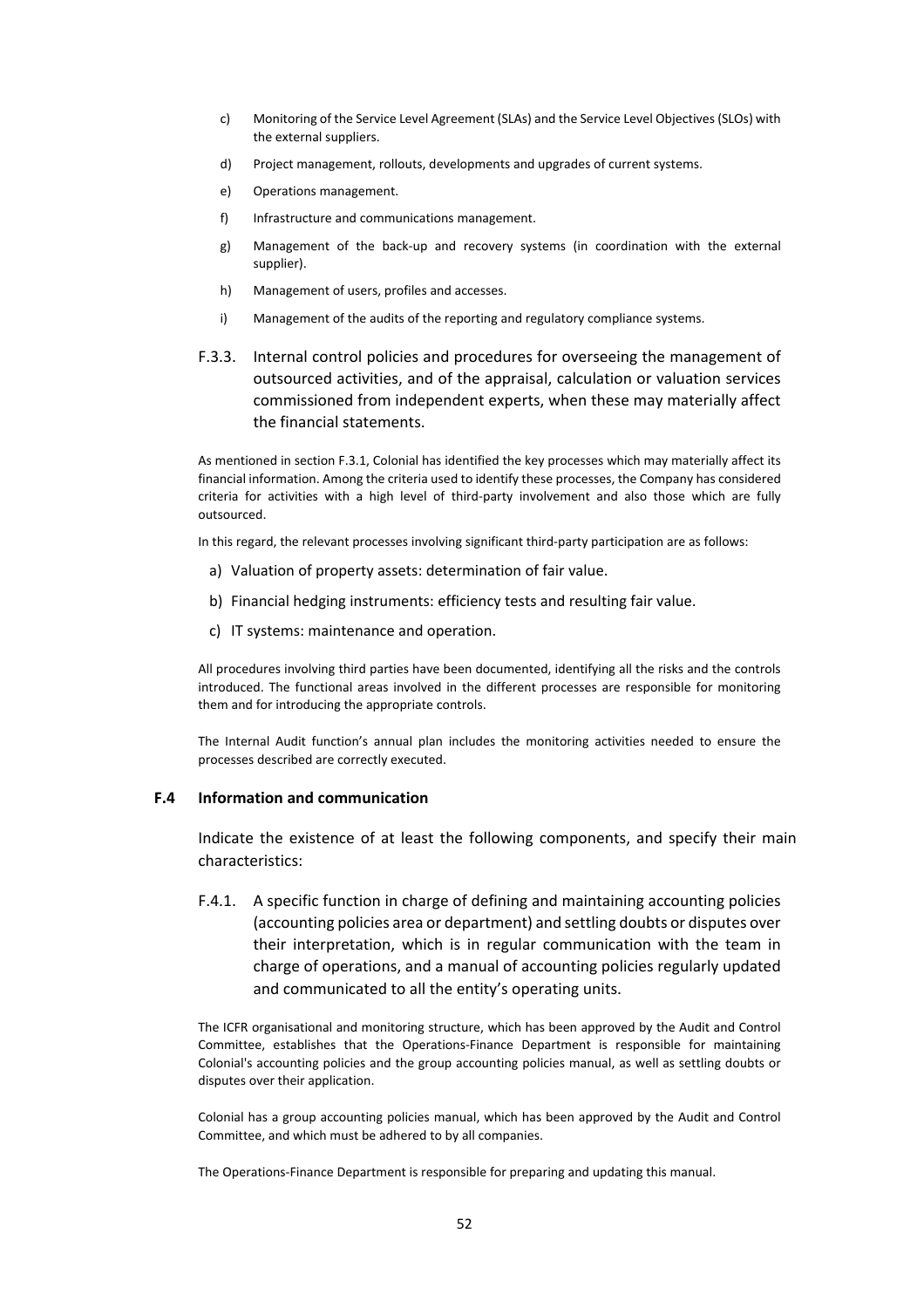F.4.2. Mechanisms in standard format for the capture and preparation of financial information, which are applied and used in all units within the entity or group, and support its main financial statements and accompanying notes as well as disclosures concerning ICFR.

Colonial has implemented a tool to assist in the reporting of financial information and financial and operational budgetary planning for the Group. This guarantees greater control and security in the process of capturing and preparing financial information.

The Group accounting policies manual establishes an accounting plan and model financial statements which all Group companies must follow and which are set up in the tool thereby guaranteeing the uniformity of the financial information.

The preparation of statutory financial information, as well as the individual financial statements for Colonial's Spanish companies, is coordinated centrally by the Operations‐Finance Department and the Corporate Development and Management Control Department, thereby guaranteeing uniformity.

A significant portion of the data required to prepare this financial information is obtained directly from the IT tool as it has been customised to do so. For those cases where information must be prepared without this tool, Colonial has control mechanisms in place to ensure its completeness and reliability as well as a physical archive of the information in an internal repository with access limited to the staff involved in preparing the financial information.

Colonial has a specific tool for managing the ICFR system.

#### **F.5 Monitoring**

Indicate the existence of at least the following components, describing their main characteristics:

F.5.1. The ICFR monitoring activities undertaken by the Audit Committee and an internal audit function whose competencies include supporting the Audit Committee in its role of monitoring the internal control system, including ICFR. Describe the scope of the ICFR assessment conducted in the year and the procedure for the person in charge to communicate its findings. State also whether the entity has an action plan specifying corrective measures for any flaws detected, and whether it has taken stock of their potential impact on its financial information.

The main activities carried out by the Audit and Control Committee in relation to the ICFR system in 2015 consisted of supervising the development process implemented by the internal audit function to supervise the implementation and effectiveness of the ICFR.

The Committee also met with the Company's auditors to assess the internal control weaknesses encountered during the course of their work, as well as any relevant aspects or incidents.

Finally, the Audit and Control Committee has reviewed all the financial information disclosed by Colonial.

The Audit and Control Committee has already approved the 2016 action and audit plans, including the necessary actions to guarantee the correct monitoring and evaluation of the model throughout the year. Any incidents detected and the necessary corrective measuresshall be reported on a regular basis, as well as their potential impact on the financial information, once these have been confirmed with the audited areas.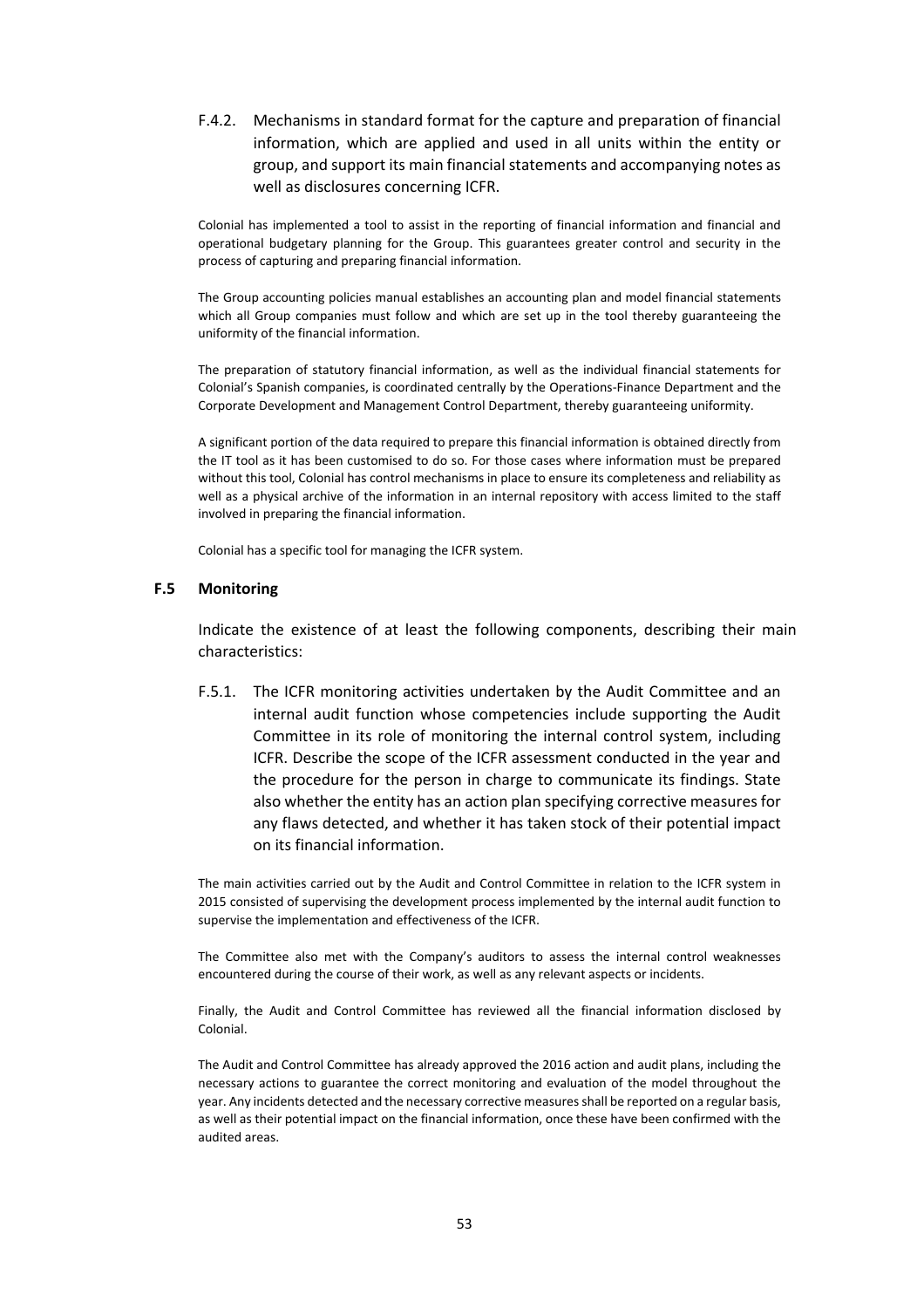Colonial's Regulations of the Board of Directors, and specifically the section corresponding to the duties of the Audit and Control Committee, state that the Committee's responsibilities with regard to the internal audit function are, among others:

*"With respect to internal control and reporting systems:*

*(iii) To safeguard the independence and effectiveness of the internal audit function; propose the selection, appointment, reappointment and removal of the head of Internal Audit; propose the department's budget; receive regular report‐backs on its activities; and verify that senior management are acting on the findings and recommendations of its reports*.*"*

In July 2009, the Audit and Control Committee approved Colonial's internal audit regulations.

The main responsibilities of this function include:

- 1. Periodically verifying the degree of application of the approved policies and procedures which comprise the internal control system and offering suggestions for improvement, and as a result of this verification, offering suggestions to improve the risk management system.
- 2. Complying with any other precise requirement of the Audit and Control Committee or of the Executive Committee.

The internal control procedures include those relating to the ICFR system, which are included in the 2016 audit plan, which in turn includes the specific tasks to be carried out to verify that Colonial's ICFR system functions effectively.

The following activities relating to financial information were included in the 2015 audit plan:

- 1. Review of the financial information publicly disclosed.
- 2. Analysis of the consistency of the accounting policies used as well as an analysis of the observations and recommendations received from the external auditors.
- 3. Review of the management report.
- 4. Review of the information contained in the annual financial statements and interim financial statements concerning related‐party transactions.
- 5. Monitoring of the effectiveness of the processes, risks and relevant controls related to the ICFR system.
- F.5.2. A discussion procedure whereby the auditor (pursuant to TAS), the internal audit function and other experts can report any significant internal control weaknesses encountered during their review of the financial statements or other assignments, to the company's senior management and its Audit Committee or Board of Directors. State also whether the entity has an action plan to correct or mitigate the weaknesses found.

Article 8 of the Regulations of the Board of Directors states that:

*"The relationship between the Board of Directors and the external auditor shall be channelled through the Audit and Control Committee."*

In this regard, article 32 of the Regulations of the Board of Directors regulates the functions of the Audit and Control Committee, and among other aspects, establishes the following:

1. Act as a communication channel between the Board of Directors and the external auditor, assessing the results of each audit, and having responsibilities in respect of the external auditor:

(ii) to receive information on a regular basis from the external auditor on the audit plan and its implementation;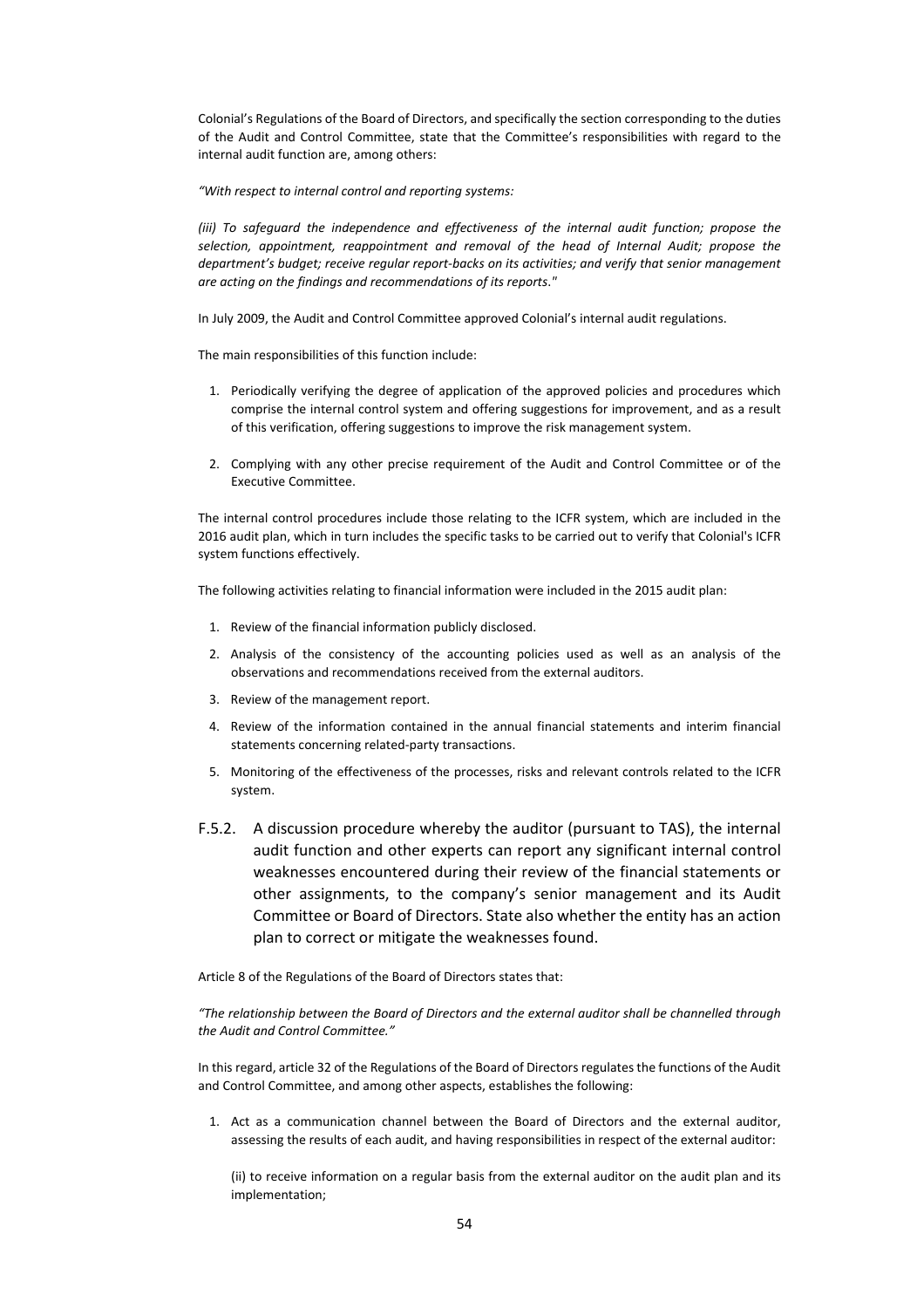2. Establish the appropriate relationships with the external auditor to receive information on any issues which may jeopardise its independence and which will be studied by the Committee, and any other information relating to the auditing procedure, as well as any other communications provided for in the legislation relating to auditing and the technical rules thereof.

Likewise, and in relation to the internal audit function, the functions of the Audit and Control Committee include:

1. Monitor the effectiveness of the Company's internal control, internal audit and risk management systems, including tax risks, and discuss with the external auditors any significant weaknesses detected in the internal control system during the course of the audit.

All monitoring activities are carried out by the Company's Board of Directors and the Audit and Control Committee throughout the year and included in the agenda of the various meetings held during the year.

## **F.6 Other relevant information**

No other aspects have been identified.

## **F.7 External auditor's report**

State whether:

F.7.1. The ICFR information supplied to the market has been reviewed by the external auditor, in which case the corresponding report should be attached. Otherwise, explain the reasons for the absence of this review.

The Audit and Control Committee and the internal audit function are responsible for the supervision of the ICFR system, complemented by the activities of the external auditor in identifying any internal control weaknesses identified during the course of the audit.

These supervision activities are considered adequate and sufficient, and it is therefore not considered necessary to submit the ICFR information to an additional external review.

# **G DEGREE OF COMPLIANCE WITH CORPORATE GOVERNANCE RECOMMENDATIONS**

Indicate the degree of the Company's compliance with Corporate Governance recommendations.

Should the company not comply with any of the recommendations or comply only in part, include a detailed explanation of the reasons so that shareholders, investors and the market in general have enough information to assess the company's behaviour. General explanations are not acceptable.

1. The Bylaws of listed companies should not place an upper limit on the votes that can be cast **by a single shareholder, or impose other obstacles to the takeover of the company by means of share purchases on the market.** 

**Compliant X Explain □** 

**2. When a dominant and a subsidiary company are stock market listed, the two should provide detailed disclosure on:**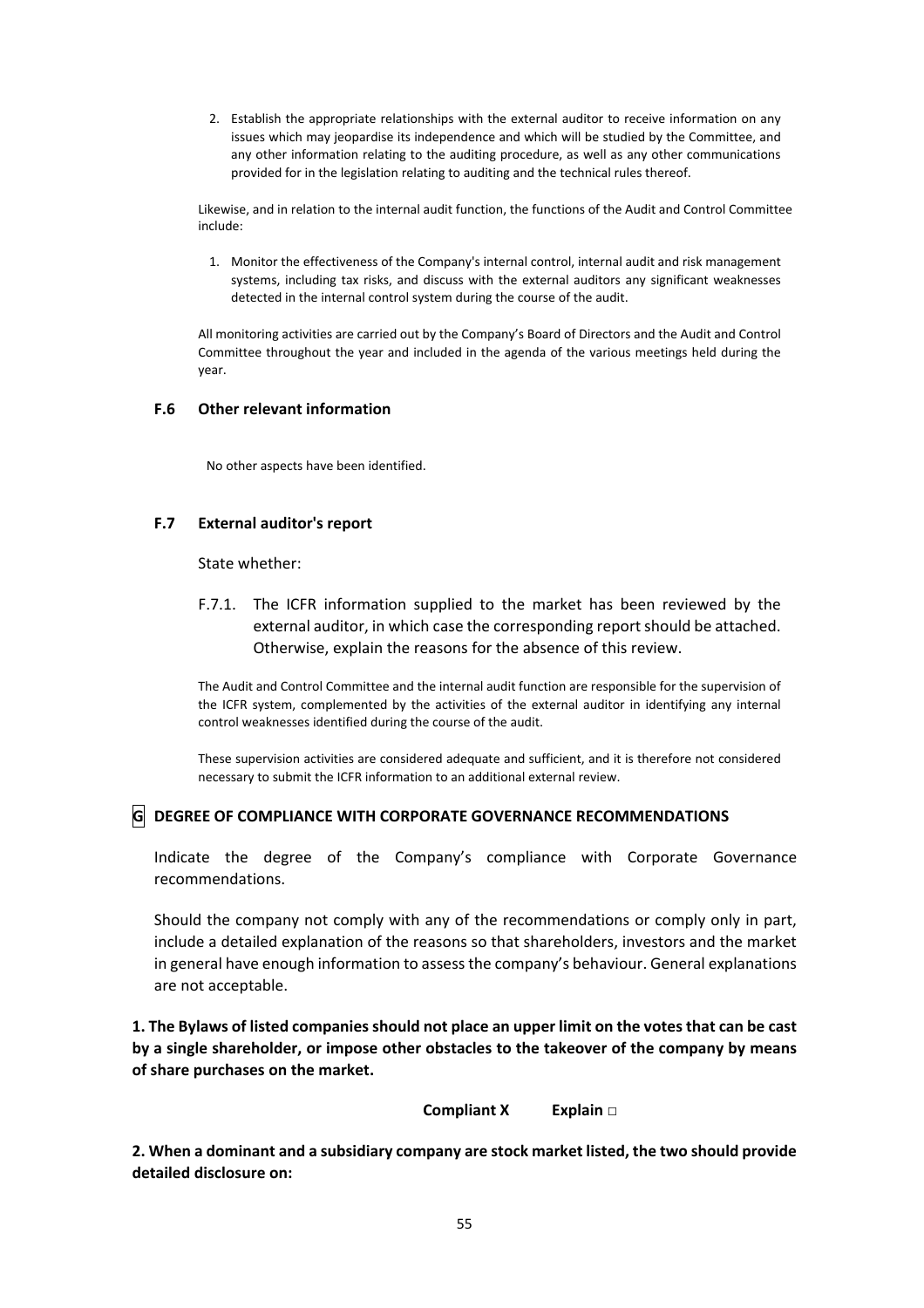**a) The activity they engage in, and any business dealings between them, as well as between the subsidiary and other group companies.** 

**b) The mechanisms in place to resolve possible conflicts of interest.** 

# **Compliant X Partially compliant □ Explain □ Not applicable □**

**3. During the annual general meeting the chairman of the board should verbally inform shareholders in sufficient detail of the most relevant aspects of the company's corporate governance, supplementing the written information circulated in the annual corporate governance report. In particular:** 

**a) Changes taking place since the previous annual general meeting.** 

**b) The specific reasons for the company not following a given Good Governance Code recommendation, and any alternative procedures followed in its stead.**

## **Compliant □ ParƟally compliant □ Explain X**

The Company expects to comply with this recommendation at the General Shareholders' Meetings to be held in 2016.

**4. The company should draw up and implement a policy of communication and contacts with shareholders, institutional investors and proxy advisorsthat compliesin full with market abuse regulations and accords equitable treatment to shareholders in the same position.** 

**This policy should be disclosed on the company's website, complete with details of how it has been put into practice and the identities of the relevant interlocutors or those charged with its implementation.** 

**Compliant □ ParƟally compliant X Explain □** 

Although not published on the Company's website, both the Bylaws and Colonial's Code of Ethics include the action principles for Inmobiliaria Colonial, S.A.'s relationship with its various stakeholders, including its shareholders, institutional investors and proxy advisors. These principles fully comply with market abuse regulations and accords equitable treatment to shareholders in the same position.

**5. The board of directorsshould not make a proposal to the general meeting for the delegation of powers to issue shares or convertible securities without pre‐emptive subscription rights for an amount exceeding 20% of capital at the time of such delegation.** 

**When a board approves the issuance of shares or convertible securities without pre‐emptive subscription rights, the company should immediately post a report on its website explaining the exclusion as envisaged in company legislation.** 

**Compliant X Partially compliant □ Explain □** 

**6. Listed companies drawing up the following reports on a voluntary or compulsory basis should publish them on their website well in advance of the annual general meeting, even if their distribution is not obligatory:** 

**a) Report on auditor independence.**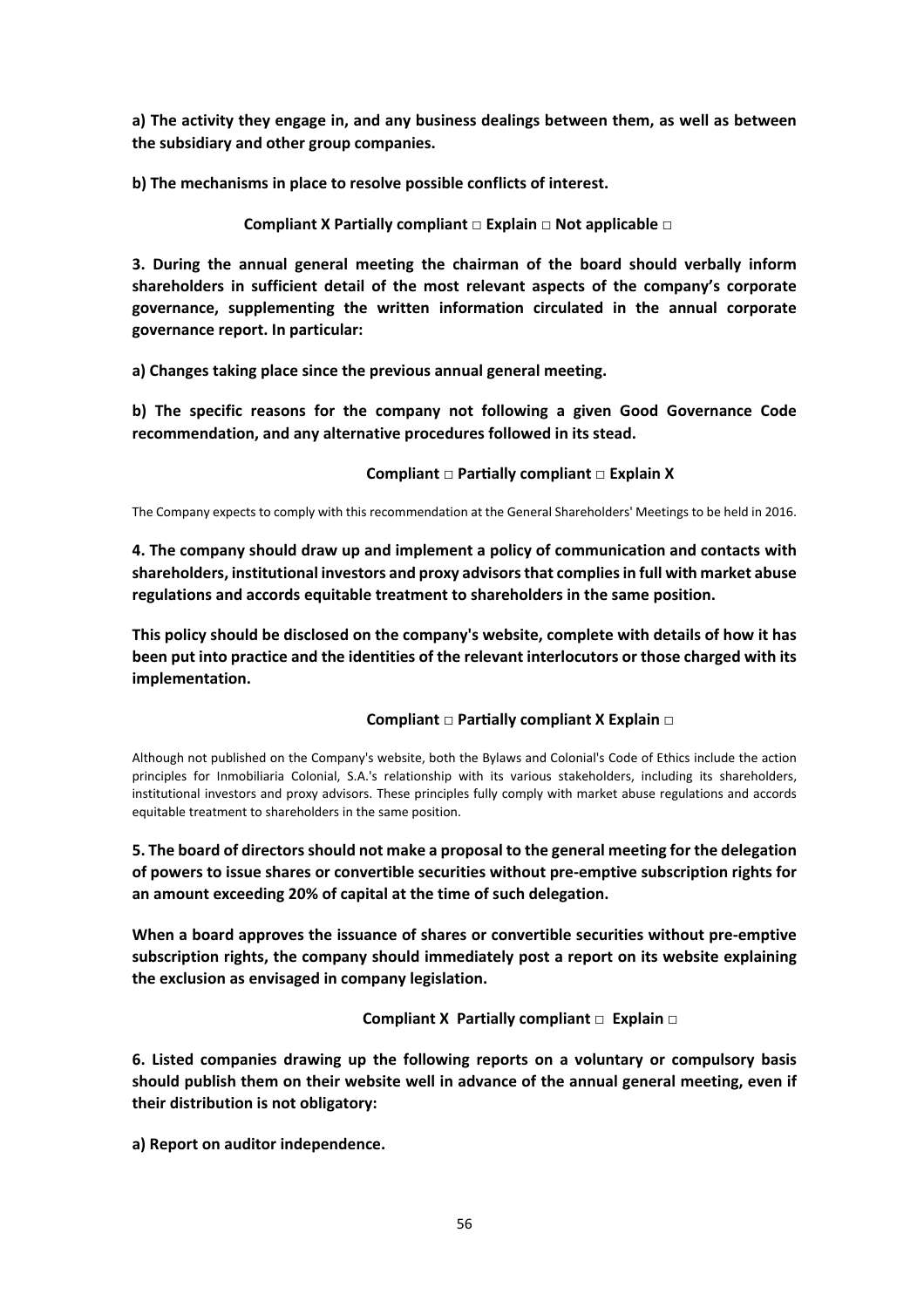**b) Reviews of the operation of the audit committee and the nomination and remuneration committee.**

**c) Audit committee report on third‐party transactions.** 

**d) Report on corporate social responsibility policy.** 

## **Compliant □ ParƟally compliant X Explain □**

The report on the independence of the auditor, and on the functioning of the Audit Committee, are published on the corporate website well in advance of the Annual General Meeting. It should also be noted that the Audit Committee's report on third‐party transactions was not drawn up because no third‐party transactions were carried out in 2015.

# **7. The company should broadcast its general meetings live on the corporate website.**

# **Compliant □ Explain X**

Although the General Meeting was not broadcast live, this possibility is included in article 15 of the Regulations of the General Shareholders' Meeting.

**8. The audit committee should strive to ensure that the board of directors can present the company's accounts to the general meeting without limitations or qualifications in the auditor's report. In the exceptional case that qualifications exist, both the chairman of the audit committee and the auditors should give a clear account to shareholders of their scope and content.** 

**Compliant X Partially compliant □ Explain □** 

**9. The company should disclose its conditions and procedures for admitting share ownership, the right to attend general meetings and the exercise or delegation of voting rights, and display them permanently on its website.** 

**Such conditions and procedures should encourage shareholders to attend and exercise their rights and be applied in a non‐discriminatory manner.** 

**Compliant X Partially compliant □ Explain □** 

**10. When an accredited shareholder exercises the right to supplement the agenda or submit new proposals prior to the general meeting, the company should:**

**a) Immediately circulate the supplementary items and new proposals.** 

**b) Disclose the model of attendance card or proxy appointment or remote voting form duly modified so that new agenda items and alternative proposals can be voted on in the same terms as those submitted by the board of directors.** 

**c) Put all these items or alternative proposals to the vote applying the same voting rules as for those submitted by the board of directors, with particular regard to presumptions or deductions about the direction of votes.** 

**d) After the general meeting, disclose the breakdown of votes on such supplementary items or alternative proposals.**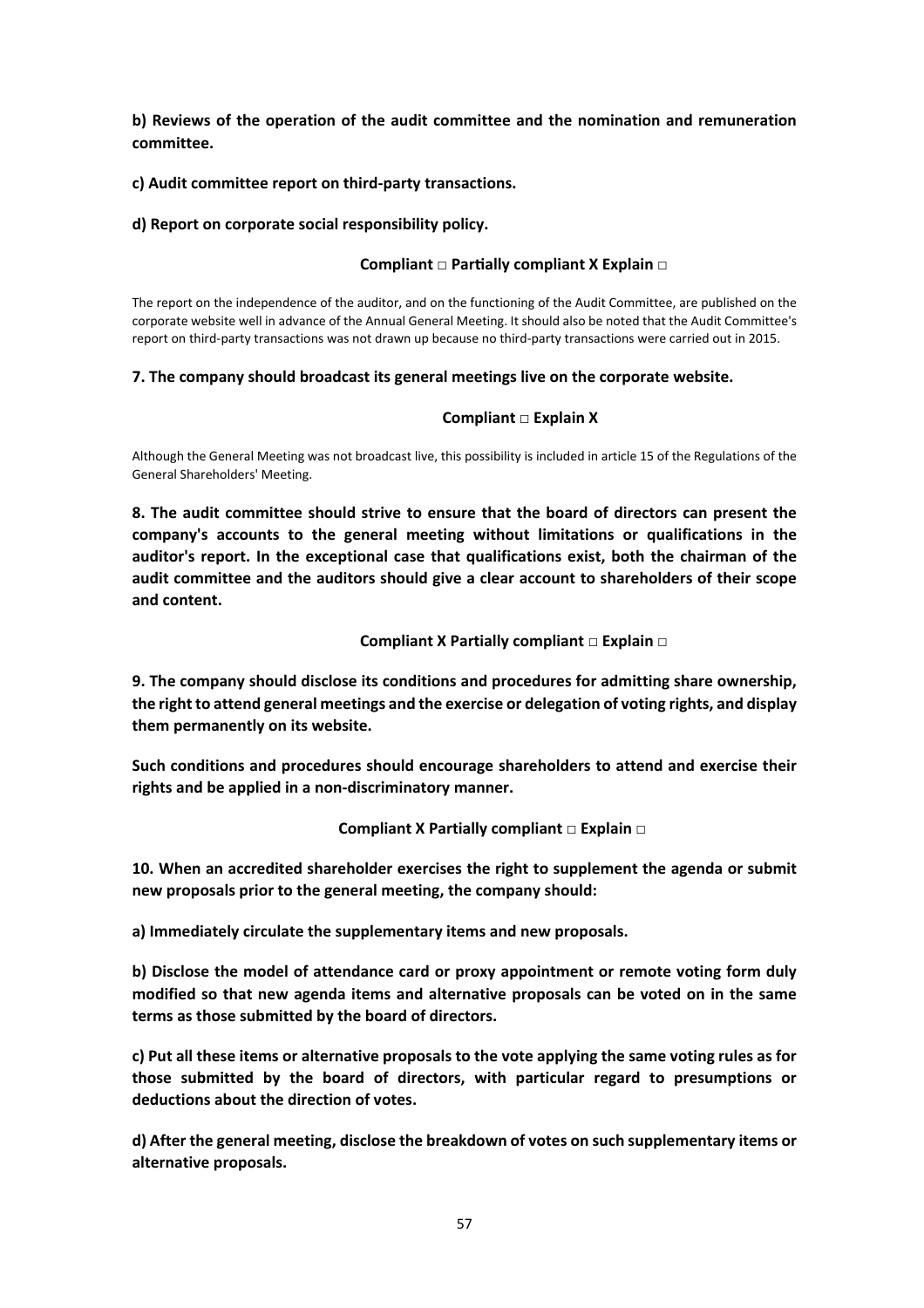## **Compliant X Partially compliant □ Explain □ Not applicable □**

**11. In the event that a company plans to pay for attendance at the general meeting, it should first establish a general, long‐term policy in this respect.** 

## **Compliant □ ParƟally compliant □ Explain □ Not applicable X**

**12. The Board of Directors should perform its duties with unity of purpose and independent judgement, according the same treatment to all shareholders in the same position. It should be guided at all times by the company's bestinterest, understood asthe creation of a profitable businessthat promotesitssustainable success over time, while maximising its economic value.** 

**In pursuing the corporate interest, itshould not only abide by laws and regulations and conduct itself according to principles of good faith, ethics and respect for commonly accepted customs and good practices, but also strive to reconcile its own interests with the legitimate interests of its employees, suppliers, clients and other stakeholders, as well as with the impact of its activities on the broader community and the natural environment.**

**Compliant X Partially compliant □ Explain □** 

**13. The board of directors should have an optimal size to promote its efficient functioning and maximise participation. The recommended range is accordingly between five and fifteen members.** 

### **Compliant X Explain □**

**14. The board of directors should approve a director selection policy that:** 

**a) Is concrete and verifiable.** 

**b) Ensures that appointment or re‐election proposals are based on a prior analysis of the board's needs.** 

**c) Favours a diversity of knowledge, experience and gender.** 

**The results of the prior analysis of board needs should be written up in the nomination committee's explanatory report, to be published when the general meeting is convened that will ratify the appointment and re‐election of each director.** 

**The director selection policy should pursue the goal of having at least 30% of total board places occupied by women directors before the year 2020.** 

**The nomination committee should run an annual check on compliance with the director selection policy and set out its findings in the annual corporate governance report.** 

## **Compliant □ ParƟally compliant X Explain □**

The Board of Directors has a director selection policy that conforms with article 4 of the Regulations of the Board of Directors, with the objective of ensuring that (i) proposals for appointment or re‐election are based on a prior analysis of the Board's needs; (ii) the procedures for selecting its members favour diversity of gender, experience and knowledge, and are free from any implied bias entailing any kind of discrimination and (iii) in particular, that such procedures facilitate the selection of female directors. However, the explanatory report of the Nomination and Remuneration Committee is not being published in connection with the call for the General Meeting.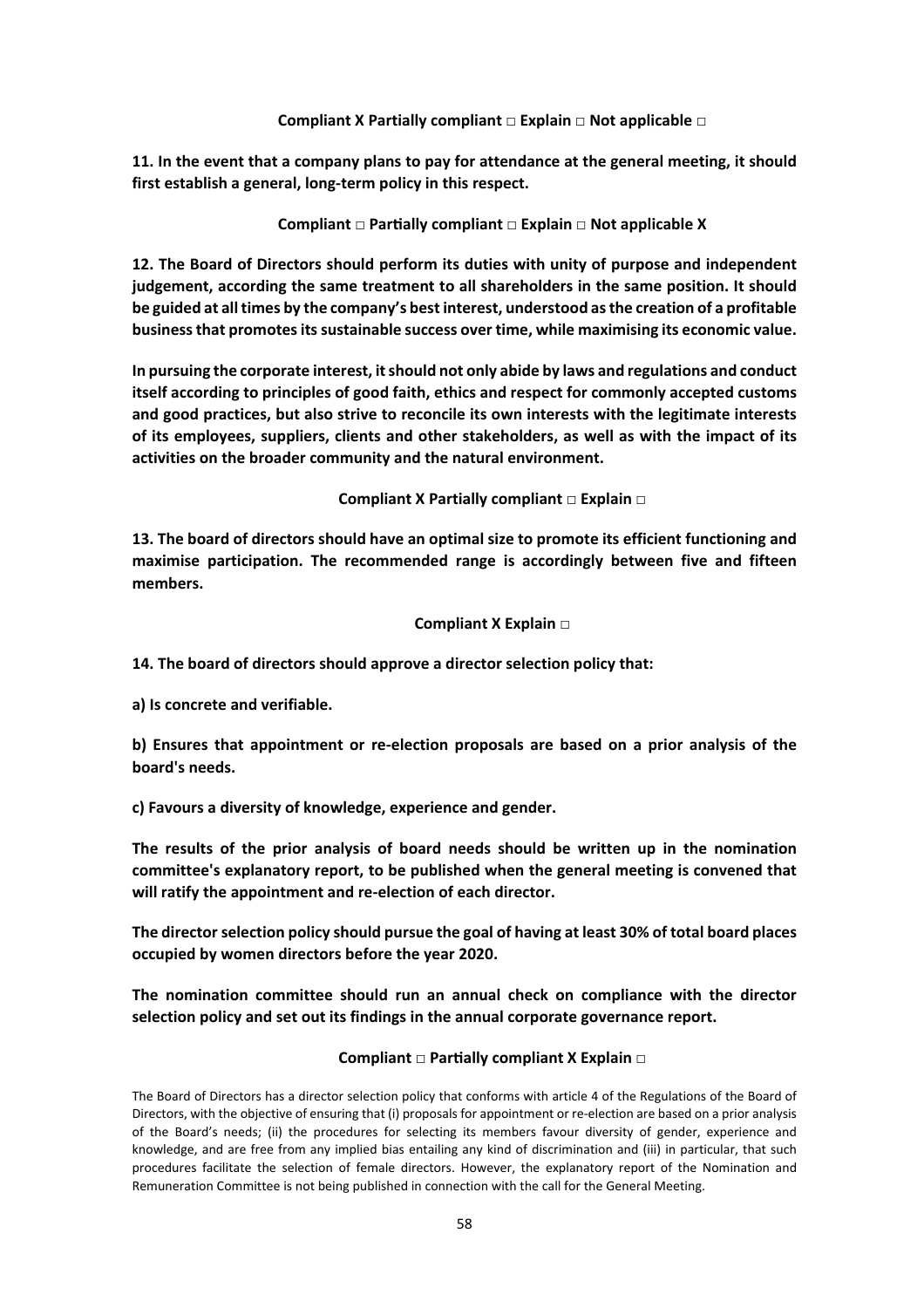**15. Proprietary and independent directors should constitute an ample majority on the board of directors, while the number of executive directors should be the minimum practical bearing in mind the complexity of the corporate group and the ownership interests they control.** 

**Compliant X Partially compliant □ Explain □** 

**16. The percentage of proprietary directors out of all non‐executive directors should be no greater than the proportion between the ownership stake of the shareholders they represent and the remainder of the company's capital.** 

**This criterion can be relaxed:** 

**a) In large cap companies where few or no equity stakes attain the legal threshold for significant shareholdings.** 

**b) In companies with a plurality of shareholders represented on the board but not otherwise related.** 

# **Compliant □ Explain X**

The number of proprietary directors (5) out of non-executive directors (9) currently exceeds the proportion between Colonial's share capital represented by these directors and the remainder of the Company's capital. However, Inmobiliaria Colonial, S.A. does have several shareholders represented on the Board of Directors that are not otherwise related and, therefore, this criterion can be relaxed.

**17. Independent directors should be at least half of all board members.** 

**However, when the company does not have a large market capitalisation, or when a large cap company has shareholders individually or concertedly controlling over 30 percent of capital, independent directors should occupy, at least, a third of board places.** 

# **Compliant □ Explain X**

First of all, Colonial cannot be considered to have a large market capitalisation. Second, the Company's Board of Directors currently has three independent directors and one member classified under the category of "other external director", as well as five proprietary directors and two executive directors. In this regard, although the number of independent directors does not exactly represent one‐third of all directors and, therefore, does not literally comply with the aforementioned good governance recommendation, we believe that the Company complies with the philosophy and spirit of the good governance principles and recommendations applicable to listed companies, as the Board of Directors is mainly composed of proprietary and independent directors, and the number of executive directors is the minimum necessary.

# **18. Companies should post the following director particulars on their websites, and keep them permanently updated:**

**a) Background and professional experience.** 

**b) Directorships held in other companies, listed or otherwise, and other paid activities they engage in, of whatever nature.** 

**c) Statement of the director class to which they belong, in the case of proprietary directors indicating the shareholder they represent or have links with.** 

**d) Dates of their first appointment as a board member and subsequent re‐elections.**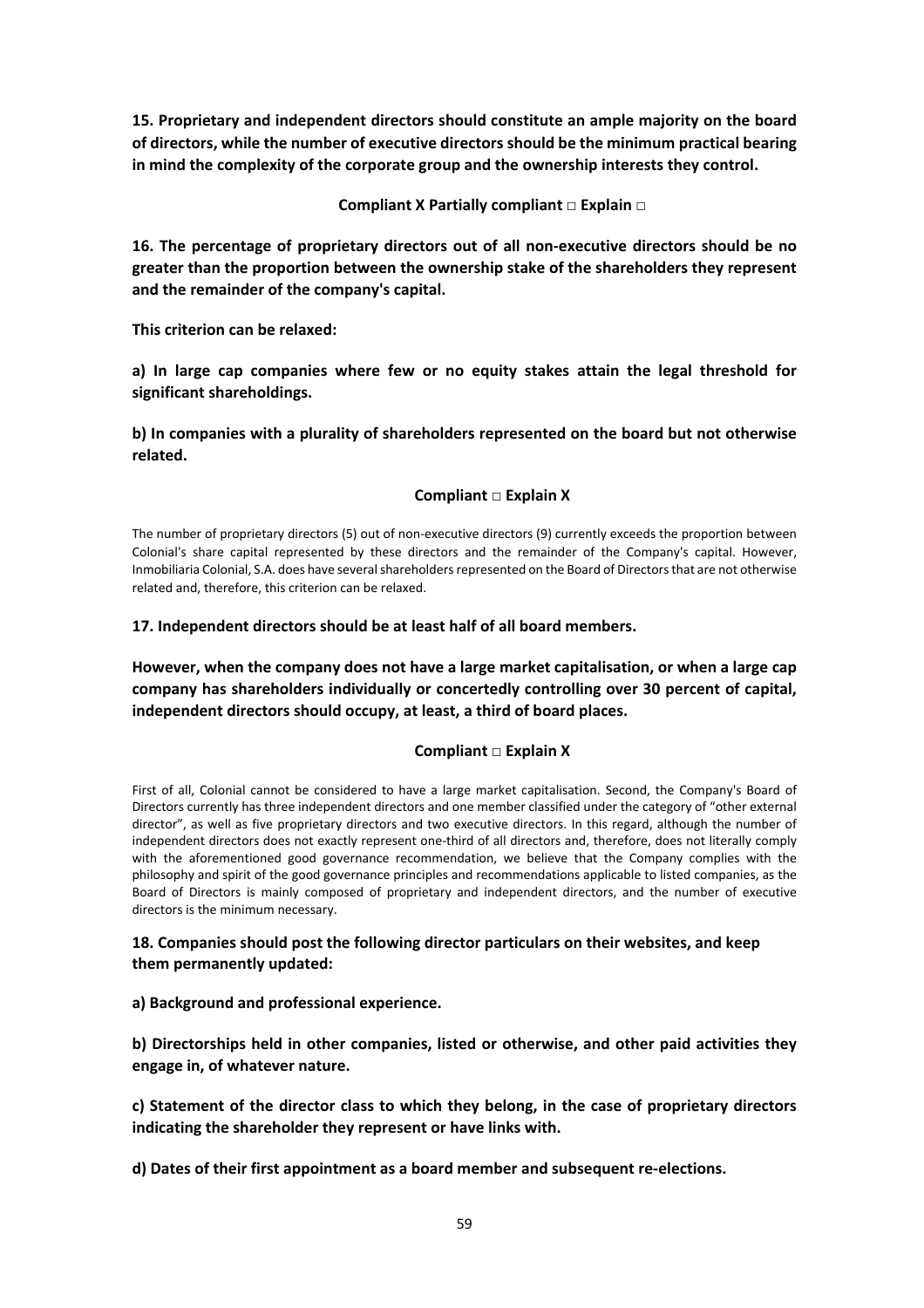**e) Shares held in the company, and any options on the same.** 

**Compliant X Partially compliant □ Explain □** 

**19. Following verification by the nomination committee, the annual corporate governance report should disclose the reasons for the appointment of proprietary directors at the urging of shareholders controlling less than 3 percent of capital; and explain any rejection of a formal request for a board place from shareholders whose equity stake is equal to or greater than that of others applying successfully for a proprietary directorship.** 

**Compliant □ ParƟally compliant □ Explain □ Not applicable X**

**20. Proprietary directors should resign when the shareholders they represent dispose of their ownership interest in its entirety. Ifsuch shareholdersreduce theirstakes, thereby losing some of their entitlement to proprietary directors, the latters' number should be reduced accordingly.** 

**Compliant X Partially compliant □ Explain □ Not applicable □** 

**21. The board of directorsshould not propose the removal of independent directors before the expiry of their tenure as mandated by the bylaws, except where they find just cause, based on a proposal from the nomination committee. In particular, just cause will be presumed when directors take up new posts or responsibilities that prevent them allocating sufficient time to the work of a board member, or are in breach of their fiduciary duties or come under one of the disqualifying grounds for classification as independent enumerated in the applicable legislation.** 

**The removal of independent directors may also be proposed when a takeover bid, merger or similar corporate transaction alters the company's capital structure, provided the changes in board membership ensue from the proportionality criterion set out in recommendation 16.**

# **Compliant X Explain □**

**22. Companiesshould establish rules obliging directorsto disclose any circumstance that might harm the organisation's name or reputation, tendering their resignation as the case may be, and, in particular, to inform the board of any criminal charges brought against them and the progress of any subsequent trial.** 

**The moment a director isindicted or tried for any of the offencesstated in company legislation, the board of directors should open an investigation and, in light of the particular circumstances, decide whether or not he orshe should be called on to resign. The board should give a reasoned account of all such determinations in the annual corporate governance report.**

# **Compliant X Partially compliant □ Explain □**

**23. Directorsshould expresstheir clear opposition when they feel a proposalsubmitted for the board's approval might damage the corporate interest. In particular, independents and other directors not subject to potential conflicts of interest should strenuously challenge any decision that could harm the interests of shareholders lacking board representation.**

**When the board makes material or reiterated decisions about which a director has expressed serious reservations, then he or she must draw the pertinent conclusions. Directors resigning**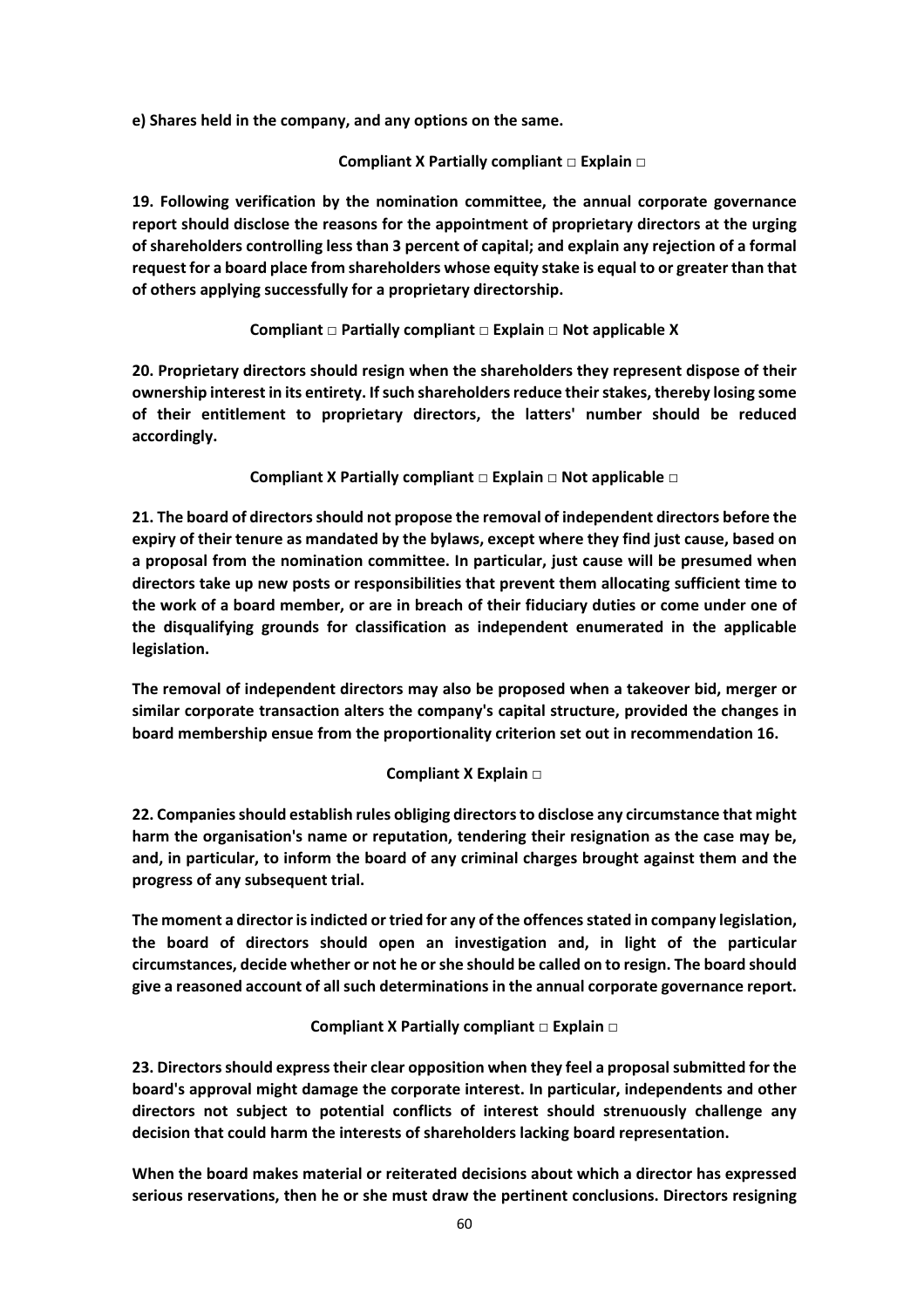**for such causes should set out their reasons in the letter referred to in the next recommendation. The terms of this recommendation also apply to the secretary of the board, even if he or she is not a director.** 

# **Compliant X Partially compliant □ Explain □ Not applicable □**

**24. Directors who give up their place before their tenure expires, through resignation or otherwise, should state their reasons in a letter to be sent to all members of the board. Whether or notsuch resignation is disclosed as a material event, the motivating factors should be explained in the annual corporate governance report.** 

**Compliant X Partially compliant □ Explain □ Not applicable □** 

**25. The nomination committee should ensure that non‐executive directors have sufficient time available to discharge their responsibilities effectively.** 

**The board of directors regulations should lay down the maximum number of company boards on which directors can serve.** 

## **Compliant □ ParƟally compliant X Explain □**

Although the Regulations of the Board of Directors do not establish a maximum number of company boards on which directors can serve, the Nomination and Remuneration Committee ensures that non‐executive directors have sufficient time available to properly discharge their duties.

**26. The board should meet with the necessary frequency to properly perform its functions,** eight times a year at least, in accordance with a calendar and agendas set at the start of the **year, to which each director may propose the addition of initially unscheduled items.** 

**Compliant X Partially compliant □ Explain □** 

**27. Director absences should be kept to a strict minimum and quantified in the annual corporate governance report. In the event of absence, directors should delegate their powers of representation with the appropriate instructions.** 

**Compliant X Partially compliant □ Explain □** 

**28. When directors or the secretary express concerns about some proposal or, in the case of directors, about the company's performance, and such concerns are not resolved at the meeting, they should be recorded in the minute book if the person expressing them so requests.** 

**Compliant X Partially compliant □ Explain □ Not applicable □** 

**29. The company should provide suitable channels for directors to obtain the advice they need to carry out their duties, extending if necessary to external assistance at the company's expense.** 

**Compliant X Partially compliant □ Explain □** 

**30. Regardless of the knowledge directors must possess to carry out their duties, they should also be offered refresher programmes when circumstances so advise.**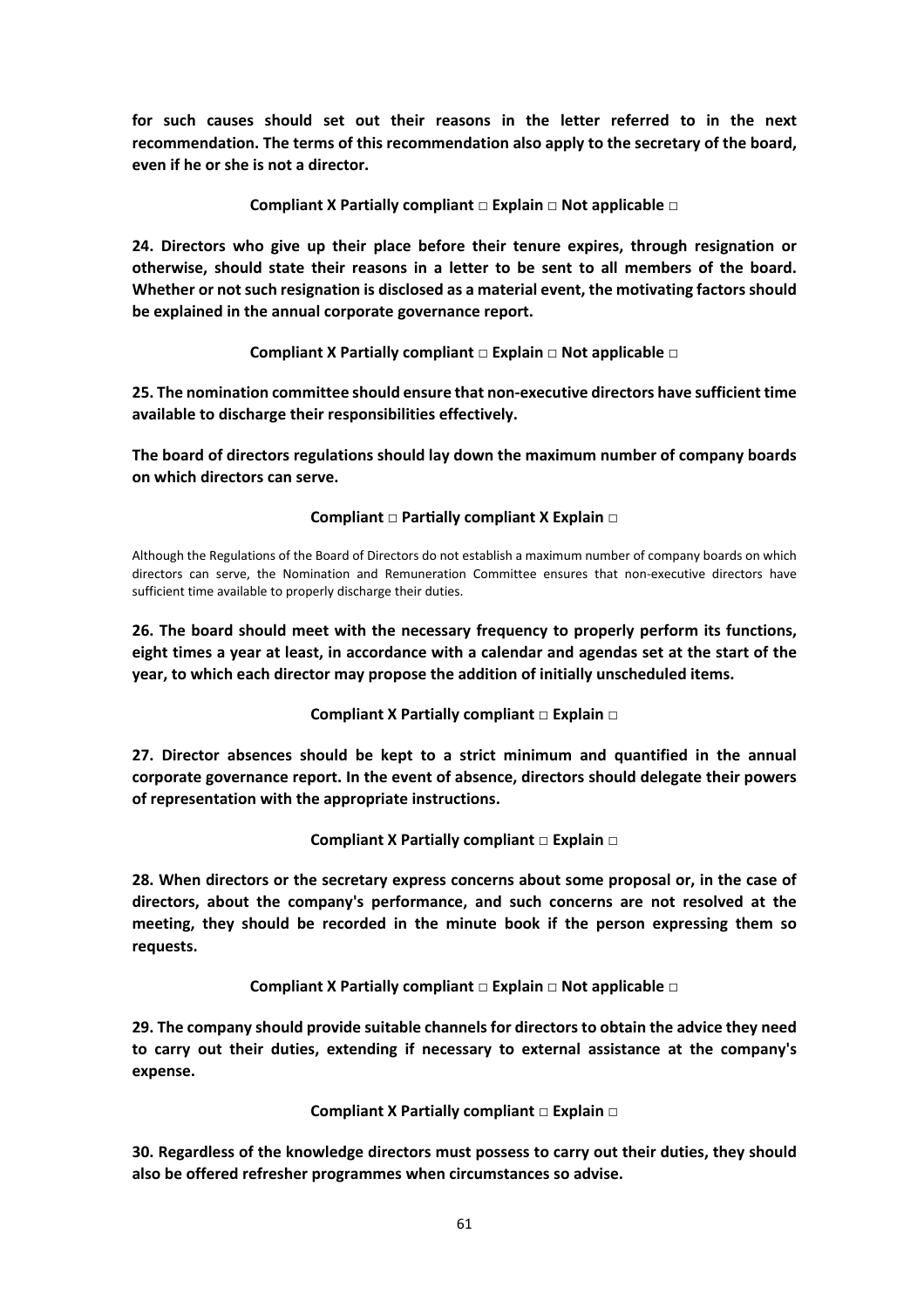## **Compliant X Explain □ Not applicable □**

**31. The agendas of board meetings should clearly indicate on which points directors must arrive at a decision, so they can study the matter beforehand or gather together the material they need.** 

**For reasons of urgency, the chairman may wish to present decisions or resolutions for board approval that were not on the meeting agenda. In such exceptional circumstances, their inclusion will require the express prior consent, duly minuted, of the majority of directors present.** 

**Compliant X Partially compliant □ Explain □** 

**32. Directors should be regularly informed of movements in share ownership and of the views of major shareholders, investors and rating agencies on the company and its group.** 

**Compliant X Partially compliant □ Explain □** 

**33. The chairman, asthe person charged with the efficientfunctioning of the board of directors, in addition to the functions assigned by law and the company's bylaws, should prepare and submit to the board a schedule of meeting dates and agendas; organise and coordinate regular evaluations of the board and, where appropriate, the company's chief executive officer; exercise leadership of the board and be accountable for its proper functioning; ensure that sufficient time is given to the discussion of strategic issues, and approve and review refresher courses for each director, when circumstances so advise.** 

**Compliant X Partially compliant □ Explain □** 

**34. When a lead independent director has been appointed, the bylaws or board of directors regulations should grant him or her the following powers over and above those conferred by law: chair the board of directors in the absence of the chairman or vice chairmen give voice to the concerns of non‐executive directors; maintain contacts with investors and shareholders to hear their views and develop a balanced understanding of their concerns, especially those to do with the company's corporate governance; and coordinate the chairman's succession plan.** 

**Compliant X Partially compliant □ Explain □ Not applicable □** 

**35. The board secretary should strive to ensure that the board's actions and decisions are informed by the governance recommendations of the Good Governance Code of relevance to the company.** 

# **Compliant X Explain □**

**36. The board in full should conduct an annual evaluation, adopting, where necessary, an action plan to correct weakness detected in:** 

**a) The quality and efficiency of the board's operation.** 

**b) The performance and membership of its committees.** 

**c) The diversity of board membership and competences.**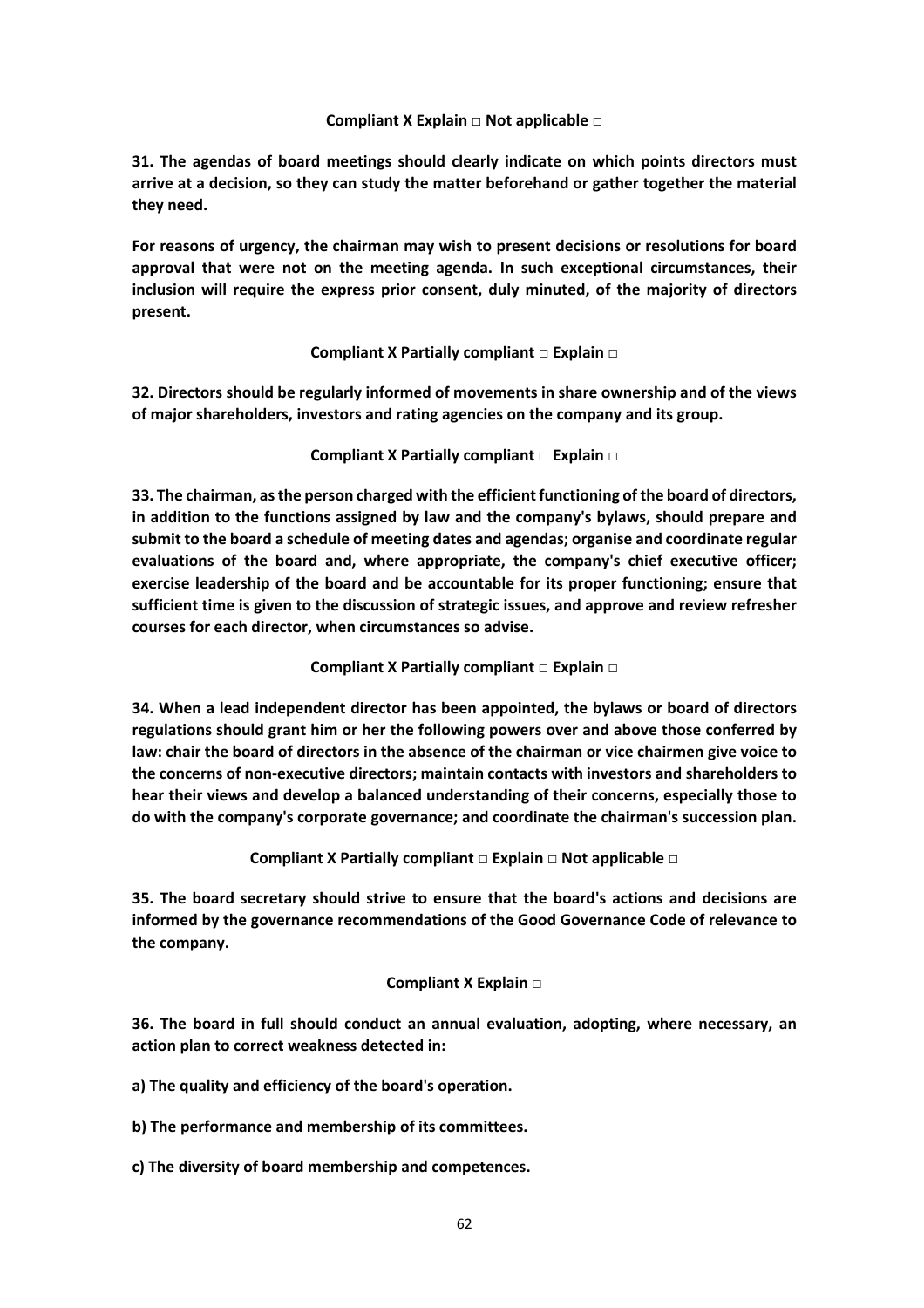**d) The performance of the chairman of the board of directors and the company's chief executive.** 

**e) The performance and contribution of individual directors, with particular attention to the chairmen of board committees.** 

**The evaluation of board committees should start from the reports they send the board of directors, while that of the board itself should start from the report of the nomination committee.** 

**Every three years, the board of directors should engage an external facilitator to aid in the evaluation process. This facilitator's independence should be verified by the nomination committee.** 

**Any business dealings that the facilitator or members of its corporate group maintain with the company or members of its corporate group should be detailed in the annual corporate governance report.** 

**The process followed and areas evaluated should be detailed in the annual corporate governance report.** 

**Compliant X Partially compliant □ Explain □** 

**37. When an executive committee exists, its membership mix by director classshould resemble that of the board. The secretary of the board should also act as secretary to the executive committee.** 

**Compliant X Partially compliant □ Explain □ Not applicable □** 

**38. The board should be kept fully informed of the business transacted and decisions made by the executive committee. To this end, all board members should receive a copy of the committee's minutes.** 

**Compliant X Partially compliant □ Explain □ Not applicable □** 

**39. All members of the audit committee, particularly its chairman, should be appointed with regard to their knowledge and experience in accounting, auditing and risk management matters. A majority of committee places should be held by independent directors.** 

**Compliant X Partially compliant □ Explain □** 

**40. Listed companies should have a unit in charge of the internal audit function, under the supervision of the audit committee, to monitor the effectiveness of reporting and control systems. This unit should report functionally to the board's non‐executive chairman or the chairman of the audit committee.** 

**Compliant X Partially compliant □ Explain □** 

**41. The head of the unit handling the internal audit function should present an annual work programme to the audit committee, inform it directly of any incidents arising during its implementation and submit an activities report at the end of each year.**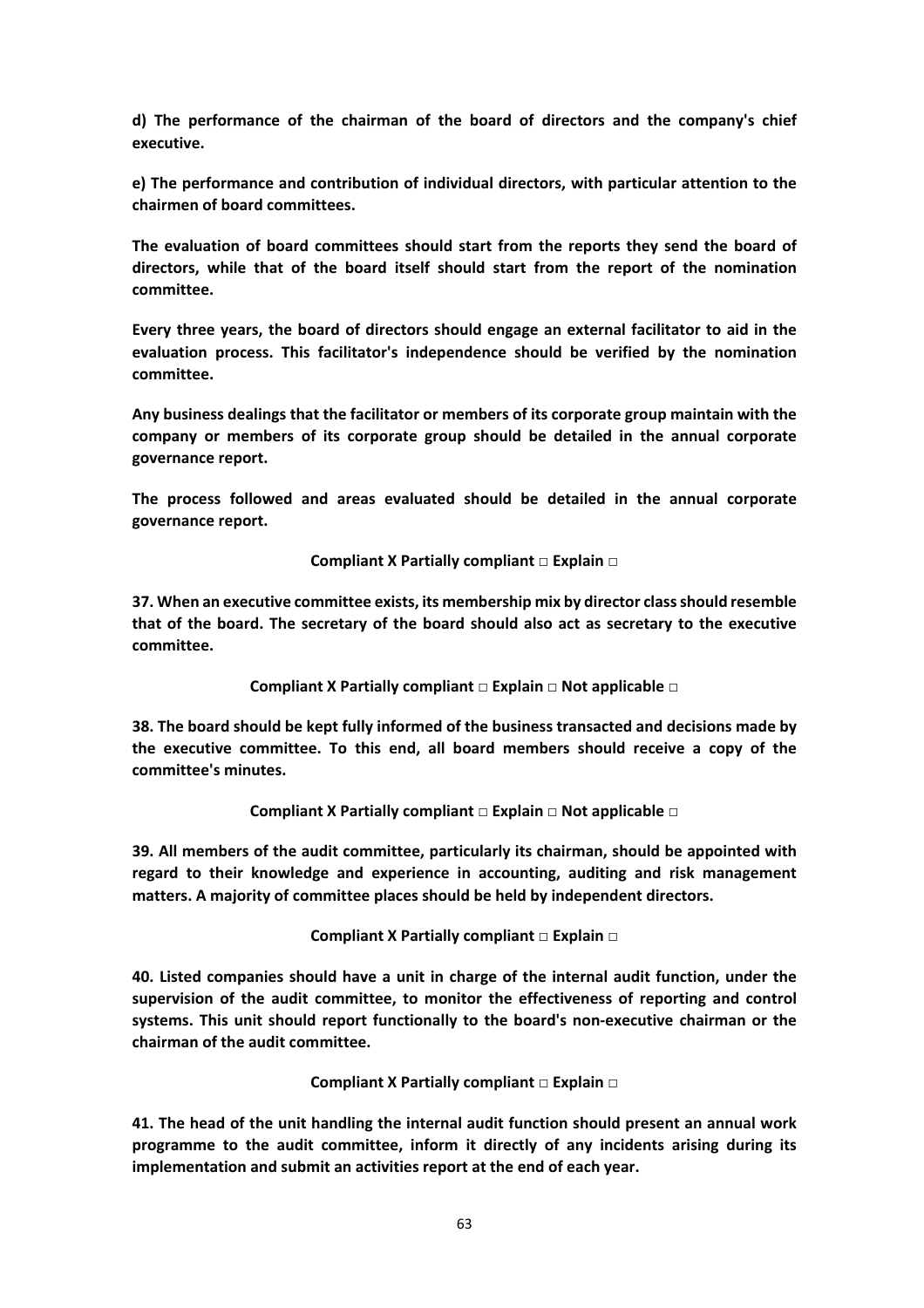#### **Compliant X Partially compliant □ Explain □ Not applicable □**

**42. The audit committee should have the following functions over and above those legally assigned:** 

**1. With respect to internal control and reporting systems:** 

**a) Monitor the preparation and the integrity of the financial information prepared on the company and, where appropriate, the group, checking for compliance with legal provisions, the accurate demarcation of the consolidation perimeter, and the correct application of accounting principles.** 

**b) Ensure the independence of the unit handling the internal audit function; propose the selection, appointment, re‐election and removal of the head of the internal audit service; propose the service's budget; approve its priorities and work programmes, ensuring that it focuses primarily on the main risks the company is exposed to; receive regular report‐backs on its activities; and verify that senior management are acting on the findings and recommendations of its reports.** 

**c) Establish and supervise a mechanism whereby staff can report, confidentially and, if appropriate and feasible, anonymously, any significant irregularities that they detect in the course of their duties, in particular financial or accounting irregularities.** 

**2. With regard to the external auditor:** 

**a) Investigate the issues giving rise to the resignation of the external auditor, should this come about.** 

**b) Ensure that the remuneration of the external auditor does not compromise its quality or independence.** 

**c) Ensure that the company notifies any change of external auditor to the CNMV as a material event, accompanied by a statement of any disagreements arising with the outgoing auditor and the reasons for the same.** 

d) Ensure that the external auditor has a yearly meeting with the board in full to inform it of **the work undertaken and developments in the company's risk and accounting positions.** 

**e) Ensure that the company and the external auditor adhere to current regulations on the provision of non‐audit services, limits on the concentration of the auditor's business and other requirements concerning auditor independence.** 

**Compliant X Partially compliant □ Explain □** 

**43. The audit committee should be empowered to meet with any company employee or manager, even ordering their appearance without the presence of another senior officer.** 

**Compliant X Partially compliant □ Explain □** 

**44. The audit committee should be informed of any fundamental changes or corporate transactions the company is planning, so the committee can analyse the operation and report**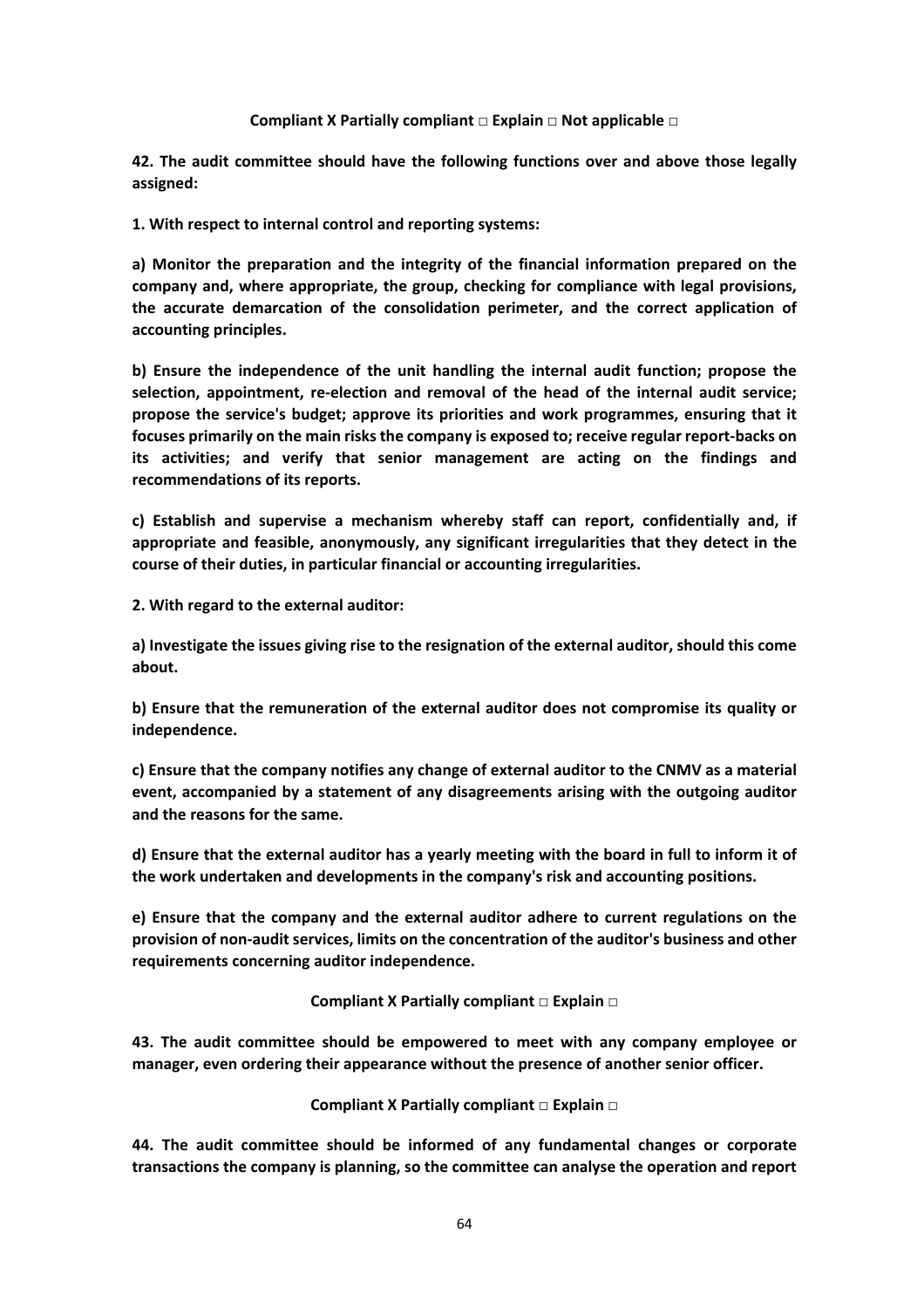**to the board beforehand on its economic conditions and accounting impact and, when applicable, the exchange ratio proposed.** 

**Compliant X Partially compliant □ Explain □ Not applicable □** 

**45. Risk control and management policy should identify at least:** 

**a) The different types of financial and non‐financial risk the company is exposed to (including operational, technological, financial, legal, social, environmental, political and reputational risks), with the inclusion under financial or economic risks of contingent liabilities and other off‐ balance‐sheet risks.** 

**b) The determination of the risk level the company sees as acceptable.** 

**c) The measures in place to mitigate the impact of identified risk events should they occur.** 

**d) The internal control and reporting systems to be used to control and manage the above risks, including contingent liabilities and off‐balance‐sheet risks.** 

**Compliant X Partially compliant □ Explain □** 

**46. Companies should establish a risk control and management function in the charge of one of the company's internal department or units and under the direct supervision of the audit committee or some other dedicated board committee. This function should be expressly charged with the following responsibilities:** 

**a) Ensure that risk control and managementsystems are functioning correctly and,specifically, that major risks the company is exposed to are correctly identified, managed and quantified.** 

**b) Participate actively in the preparation of risk strategies and in key decisions about their management.** 

**c) Ensure that risk control and management systems are mitigating risks effectively in the frame of the policy drawn up by the board of directors.** 

**Compliant X Partially compliant □ Explain □** 

**47. Appointees to the nomination and remuneration committee ‐ or of the nomination committee and remuneration committee, if separately constituted ‐ should have the right balance of knowledge, skills and experience for the functions they are called on to discharge. The majority of their members should be independent directors.** 

**Compliant X Partially compliant □ Explain □** 

**48. Large cap companies should operate separately constituted nomination and remuneration committees.** 

**Compliant □ Explain □ Not applicable X**

**49. The nomination committee should consult with the company's chairman and chief executive, especially on matters relating to executive directors.**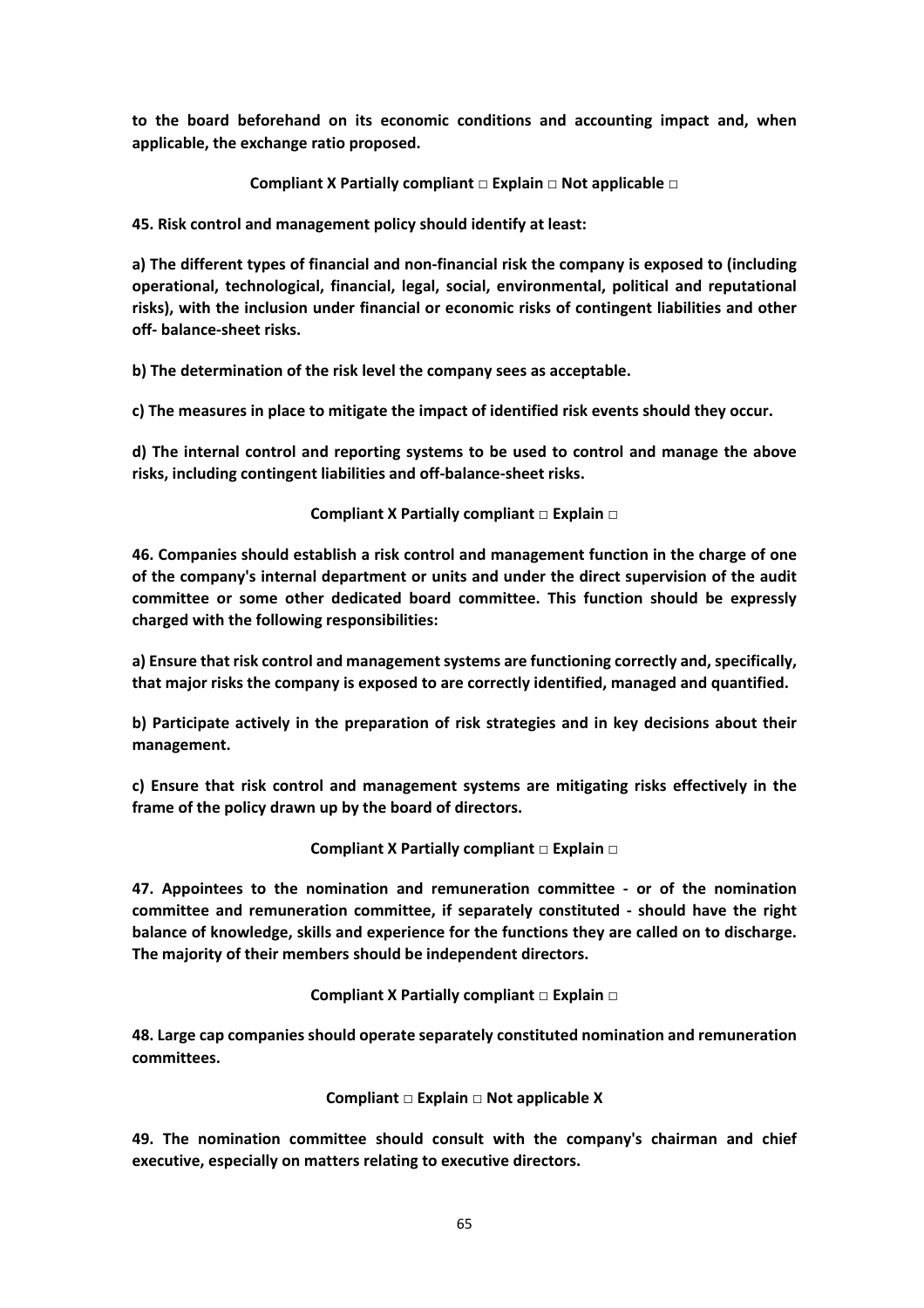**When there are vacancies on the board, any director may approach the nomination committee to propose candidates that it might consider suitable.** 

**Compliant X Partially compliant □ Explain □** 

**50. The remuneration committee should operate independently and have the following functions in addition to those assigned by law:** 

**a) Propose to the board the standard conditions for senior officer contracts.** 

**b) Monitor compliance with the remuneration policy set by the company.** 

**c) Periodically review the remuneration policy for directors and senior officers, including share‐ based remuneration systems and their application, and ensure that their individual compensation is proportionate to the amounts paid to other directors and senior officers in the company.** 

**d) Ensure that conflicts of interest do not undermine the independence of any external advice the committee engages.** 

**e) Verify the information on director and senior officers' pay contained in corporate documents, including the annual directors' remuneration statement.** 

**Compliant X Partially compliant □ Explain □** 

**51. The remuneration committee should consult with the company's chairman and chief executive, especially on matters relating to executive directors and senior officers.** 

**Compliant X Partially compliant □ Explain □** 

**52. The terms of reference of supervision and control committees should be set out in the board of directors regulations and aligned with those governing legally mandatory board committees as specified in the preceding sets of recommendations. They should include at least the following terms:** 

**a) Committees should be formed exclusively by non‐executive directors, with a majority of independents.** 

**b) They should be chaired by independent directors.**

**c) The board should appoint the members of such committees with regard to the knowledge, skills and experience of its directors and each committee's terms of reference; discuss their proposals and reports; and provide report‐backs on their activities and work at the first board plenary following each committee meeting.** 

**d) They may engage external advice, when they feel it necessary for the discharge of their functions.** 

**e) Meeting proceedings should be minuted and a copy made available to all board members.**

**Compliant □ ParƟally compliant □ Explain □ Not applicable X**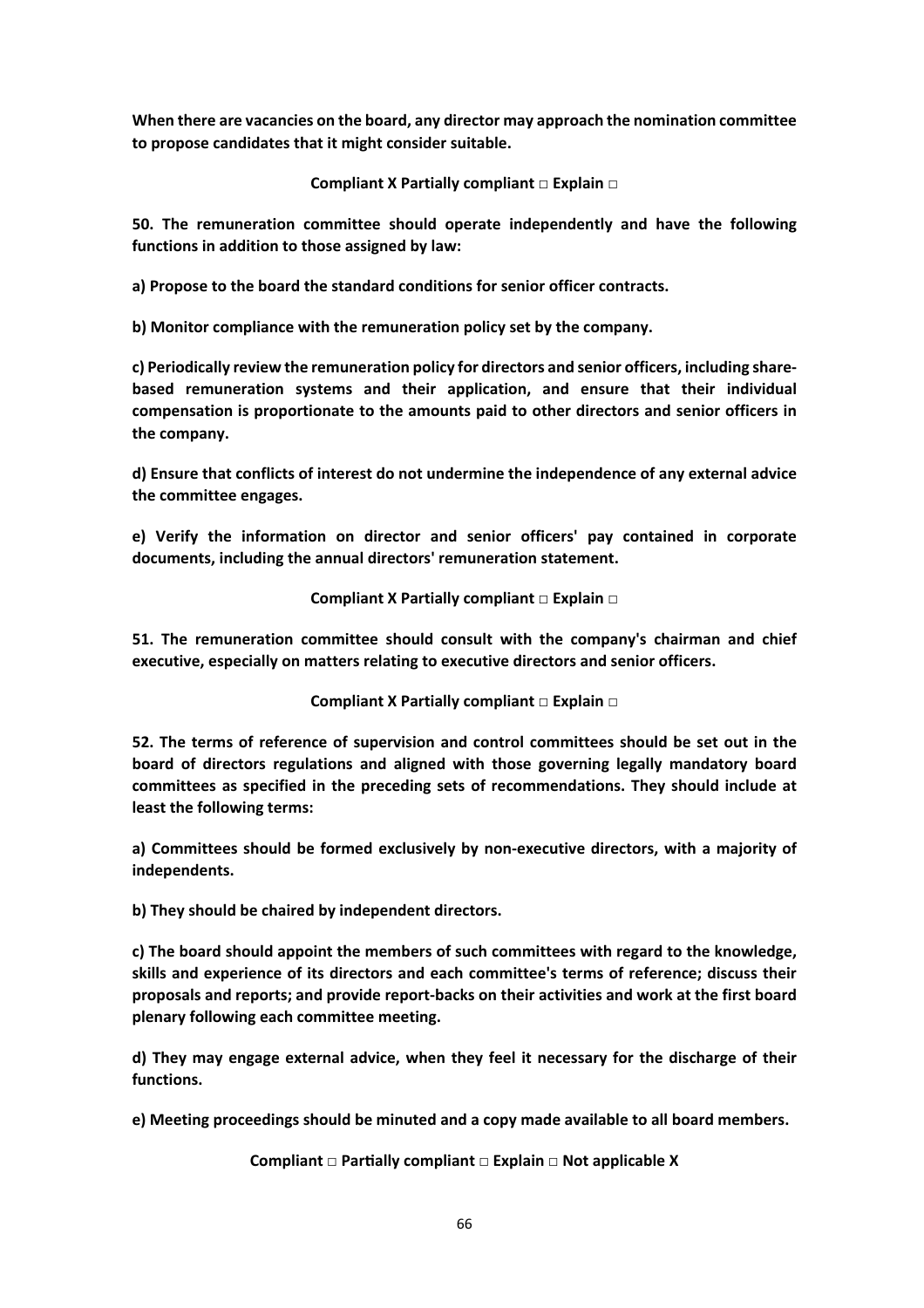**53. The task of supervising compliance with corporate governance rules, internal codes of conduct and corporate social responsibility policy should be assigned to one board committee or split between several, which could be the audit committee, the nomination committee, the corporate social responsibility committee, where one exists, or a dedicated committee established ad hoc by the board under its powers of self‐organisation, with at the least the following functions:** 

**a) Monitor compliance with the company's internal codes of conduct and corporate governance rules.** 

**b) Oversee the communication and relations strategy with shareholders and investors, including small and medium‐sized shareholders.** 

**c) Periodically evaluate the effectiveness of the company's corporate governance system, to confirm that it is fulfilling its mission to promote the corporate interest and catering, as appropriate, to the legitimate interests of remaining stakeholders.** 

**d) Review the company's corporate social responsibility policy, ensuring that it is geared to value creation.** 

**e) Monitor corporate social responsibility strategy and practices and assess compliance in their respect.** 

**f) Monitor and evaluate the company's interaction with its stakeholder groups.** 

**g) Evaluate all aspects of the non‐financial risks the company is exposed to, including operational, technological, legal, social, environmental, political and reputational risks.** 

**h) Coordinate non‐financial and diversity reporting processes in accordance with applicable legislation and international benchmarks.** 

**Compliant X Partially compliant □ Explain □** 

**54. The corporate social responsibility policy should state the principles or commitments the company will voluntarily adhere to in its dealings with stakeholder groups, specifying at least:** 

**a) The goals of its corporate social responsibility policy and the support instruments to be deployed.** 

**b) The corporate strategy with regard to sustainability, the environment and social issues.** 

**c) Concrete practices in matters relative to: shareholders, employees, clients, suppliers, social welfare issues, the environment, diversity, fiscal responsibility, respect for human rights and the prevention of illegal conducts.** 

**d) The methods or systems for monitoring the results of the practices referred to above, and identifying and managing related risks.** 

**e) The mechanisms for supervising non‐financial risk, ethics and business conduct.** 

**f) Channels for stakeholder communication, participation and dialogue.**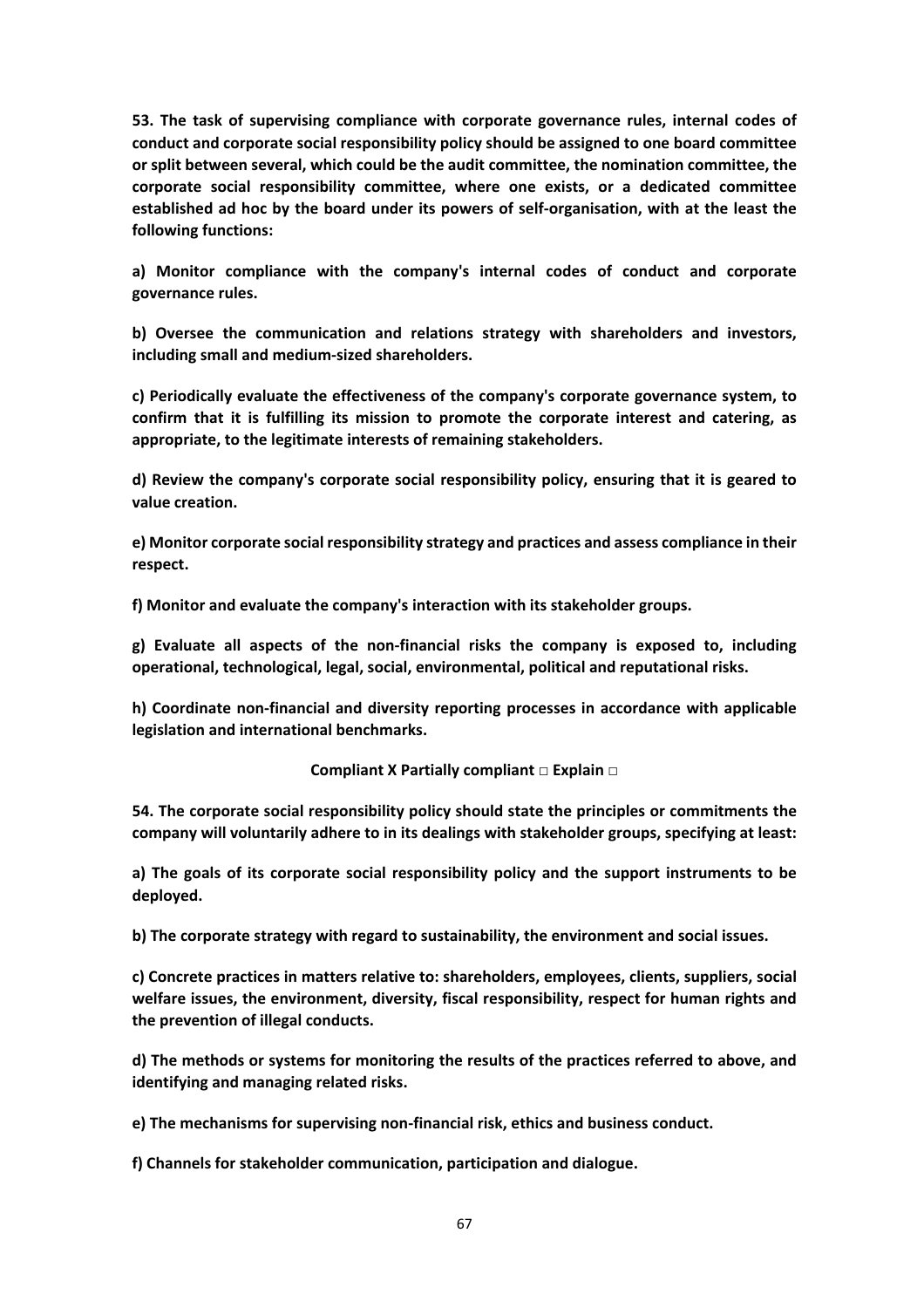**g) Responsible communication practices that prevent the manipulation of information and protect the company's honour and integrity.** 

**Compliant X Partially compliant □ Explain □** 

**55. The company should report on corporate social responsibility developmentsin its directors' report or in a separate document, using an internationally accepted methodology.** 

# **Compliant X Partially compliant □ Explain □**

**56. Director remuneration should be sufficient to attract individuals with the desired profile and compensate the commitment, abilities and responsibility that the post demands, but not so high as to compromise the independent judgement of non‐executive directors.** 

## **Compliant X Explain □**

**57. Variable remuneration linked to the company and the director's performance, the award of shares, options or any other right to acquire shares or to be remunerated on the basis of share price movements, and membership of long‐term savings schemes such as pension plans should be confined to executive directors.** 

**The company may consider the share‐based remuneration of non‐executive directors provided they retain such shares until the end of their mandate. The above condition will not apply to any shares that the director must dispose of to defray costs related to their acquisition.** 

**Compliant X Partially compliant □ Explain □** 

**58. In the case of variable awards, remuneration policies should include limits and technical safeguards to ensure they reflect the professional performance of the beneficiaries and not simply the general progress of the markets or the company's sector, or circumstances of that kind.** 

**In particular, variable remuneration items should meet the following conditions:** 

**a) Be subject to predetermined and measurable performance criteria that factor the risk assumed to obtain a given outcome.** 

**b) Promote the long‐term sustainability of the company and include non‐financial criteria that are relevant for the company's long‐term value, such as compliance with its internal rules and procedures and its risk control and management policies.** 

**c) Be focused on achieving a balance between the delivery of short, medium and long‐term objectives,such that performance‐related pay rewards ongoing achievement, maintained over sufficient time to appreciate its contribution to long‐term value creation. This will ensure that performance measurement is not based solely on one‐off, occasional or extraordinary events.** 

**Compliant X Partially compliant □ Explain □ Not applicable □** 

**59. A major part of variable remuneration components should be deferred for a long enough period to ensure that predetermined performance criteria have effectively been met.** 

**Compliant X Partially compliant □ Explain □ Not applicable □**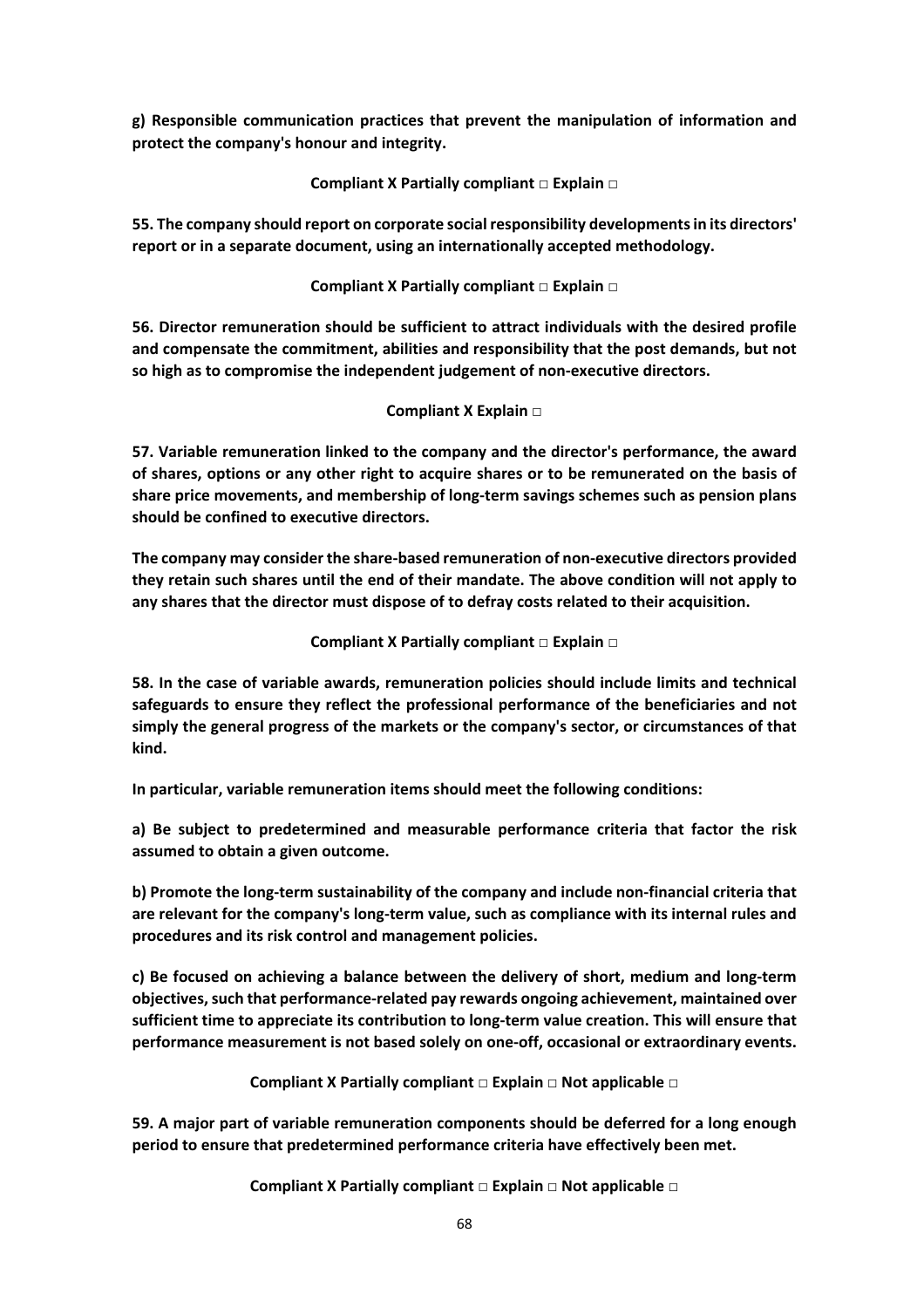**60. Remuneration linked to company earnings should bear in mind any qualifications stated in the external auditor's report that reduce their amount.** 

**Compliant X Partially compliant □ Explain □ Not applicable □** 

**61. A major part of executive directors' variable remuneration should be linked to the award of shares or financial instruments whose value is linked to the share price.** 

**Compliant X Partially compliant □ Explain □ Not applicable □** 

**62. Following the award of shares, share options or other rights on shares derived from the remuneration system, directors should not be allowed to transfer a number of shares equivalent to twice their annual fixed remuneration, or to exercise the share options or other rights on shares for at least three years after their award.** 

**The above condition will not apply to any shares that the director must dispose of to defray costs related to their acquisition.** 

**Compliant X Partially compliant □ Explain □ Not applicable □** 

**63. Contractual arrangements should include provisions that permit the company to reclaim variable components of remuneration when payment was out ofstep with the director's actual performance or based on data subsequently found to be misstated.** 

**Compliant □ ParƟally compliant □ Explain X Not applicable □** 

No further provisions in this regard are envisaged, beyond those set out in applicable company law.

**64. Termination payments should not exceed a fixed amount equivalent to two years of the director's total annual remuneration and should not be paid until the company confirms that he or she has met the predetermined performance criteria.** 

**Compliant □ ParƟally compliant X Explain □ Not applicable □** 

Compliant with respect to the Chairman of the Board of Directors.

# **H OTHER INFORMATION OF INTEREST**

- 1. If you consider that there is any material aspect or principle relating to the Corporate Governance practices followed by your company that has not been addressed in this report and which is necessary to provide a more comprehensive view of the corporate governance structure and practices at the company or group, explain briefly.
- 2. You may include in this section any other information, clarification or observation related to the above sections of this report.

Specifically indicate whether the company is subject to corporate governance legislation from a country other than Spain and, if so, include the compulsory information to be provided when different from that required by this report.

3. Also state whether the company voluntarily subscribes to other international, sectorial or other ethical principles or standard practices. If applicable, identify the Code and date of